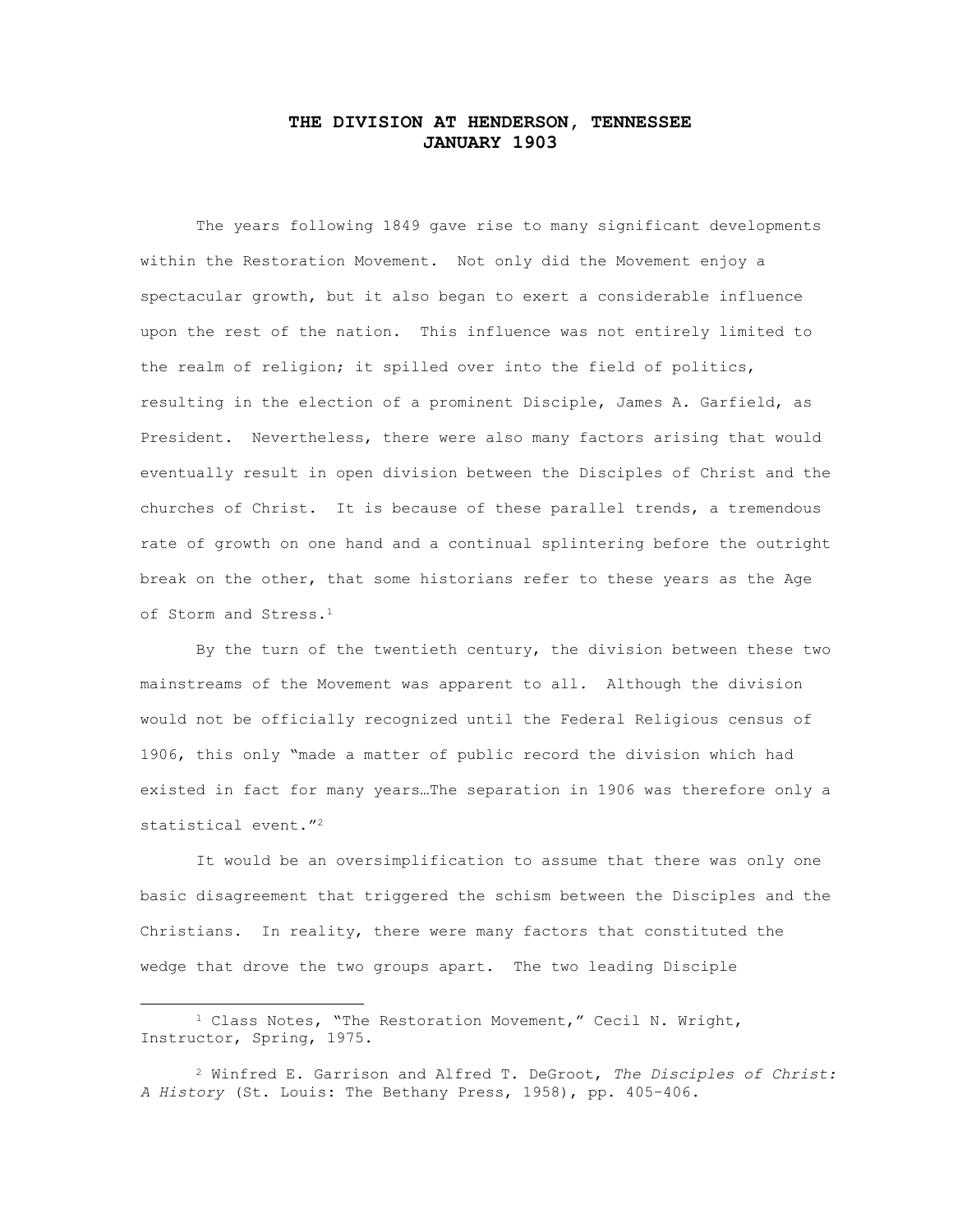*The Henderson Division* Page 2 Grady Miller

historians, Winfred Ernest Garrison and Alfred T. DeGroot, believe that the missionary society issue (which began in 1849 with the establishment of the American Christian Missionary Society) was the fundamental reason for the division. Others point to the sectional bitterness that resulted from the Civil War.<sup>3</sup> At any rate, fresh fuel was thrown into the fire when Isaac Errett organized the Foreign Missionary Society in 1875. The leading periodicals of the day, the *Gospel Advocate*, the *Christian Standard*, the *American Christian Review* and others were filled with an endless discussion of these and other explosive issues.

While all of these issues were divisive in nature, they were but manifestations of the fundamental difference between the Disciples and the Christians. Garrison and DeGroot insist that this basic difference was the determination of the conservative brethren to teach "the New Testament gives a precise pattern of the organizations procedures and worship of the church."4 It is in this light that the issue of instrumental music in Christian worship can best be understood.

> The use or non-use of the instrument was symptomatic of an attitude toward the Scriptures.<sup>5</sup>

The organ issue was the question that excited the greatest controversy and did more to bring on the division than any other issue. There is some question as to which congregation was the first in the brotherhood to use the instrument. As early as 1851 there was an unsuccessful effort to introduce a melodeon into the church at

<sup>3</sup> Herman Norton, *Tennessee Christians* (Nashville: Reed and Company, 1971), p. 117.

<sup>4</sup> Garrison and DeGroot, *Disciples*, p. 404.

<sup>5</sup> Earl Irvin West, *The Search For The Ancient Order*, Vol. 2 (Indianapolis: Religious Book Service, 1950), p. 73.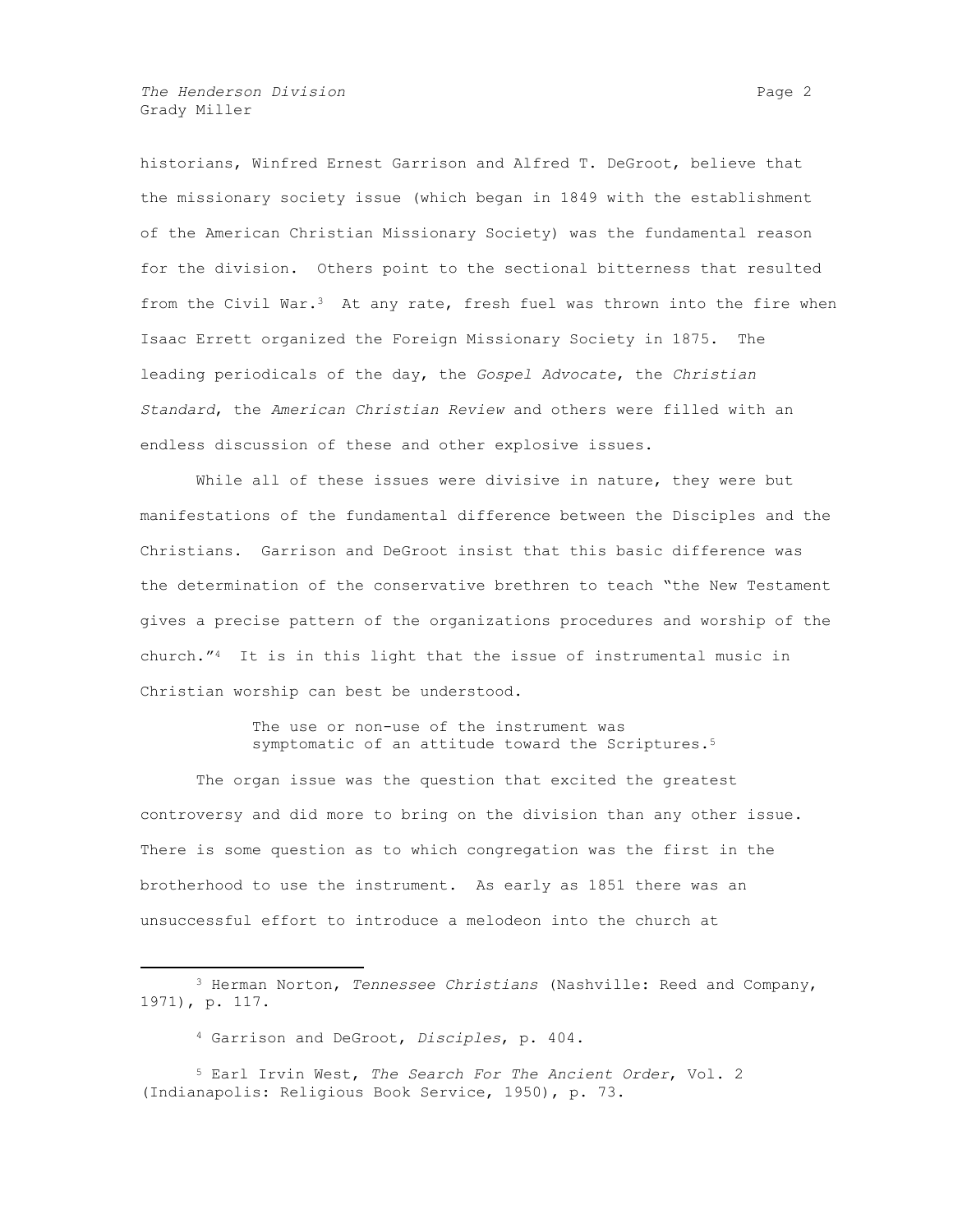*The Henderson Division* Page 3 Grady Miller

Millersburg, Kentucky.<sup>6</sup> However, the church at Midway, Kentucky, under the leadership of L. L. Pinkerton, has "the distinction — if it is a distinction — of being the first of the congregations on record to adopt the use of the instrument,  $n^7$  which occurred in about the year 1860. It was not until well after the war, however, that the use of the instrument began to be widespread. In 1869 Ben Franklin estimated that of the ten thousand congregations in the brotherhood, only fifty or so used the instrument in worship.<sup>8</sup>

During 1868 and 1870, there were several critical controversies to arise that included the use of the organ. The church in St. Louis, as well as those in Akron, Ohio and Chicago, Illinois, began to suffer discord and bitterness as the organ was brought into the worship. The churches in Tennessee soon joined the controversy, which was, for them, "far more relevant than the 'Society' question."9 The issue assumed dramatic proportions in the state when the organ was installed in the summer of 1869 at the Linden and Mulberry Street congregation in Memphis; the minister, David Walk, had put on a "concerted and successful drive to raise the to necessary funds" to purchase an organ.<sup>10</sup> At this time, there was only one other church in Tennessee worshiping with instrumental music  $-$  the Second Christian Church (Negro), in Nashville.<sup>11</sup>

- <sup>8</sup> West, *Search*, Vol. 2, pp. 80–82.
- <sup>9</sup> Norton, *Tennessee Christians*, p. 157.
- <sup>10</sup> *Ibid*, p. 160.
- <sup>11</sup> *Ibid*, p. 161.

<sup>6</sup> Earl Irvin West, *The Search For The Ancient Order*, Vol. 1 (Nashville: The Gospel Advocate Company, 1949), p. 310.

<sup>7</sup> *Ibid*, p. 312.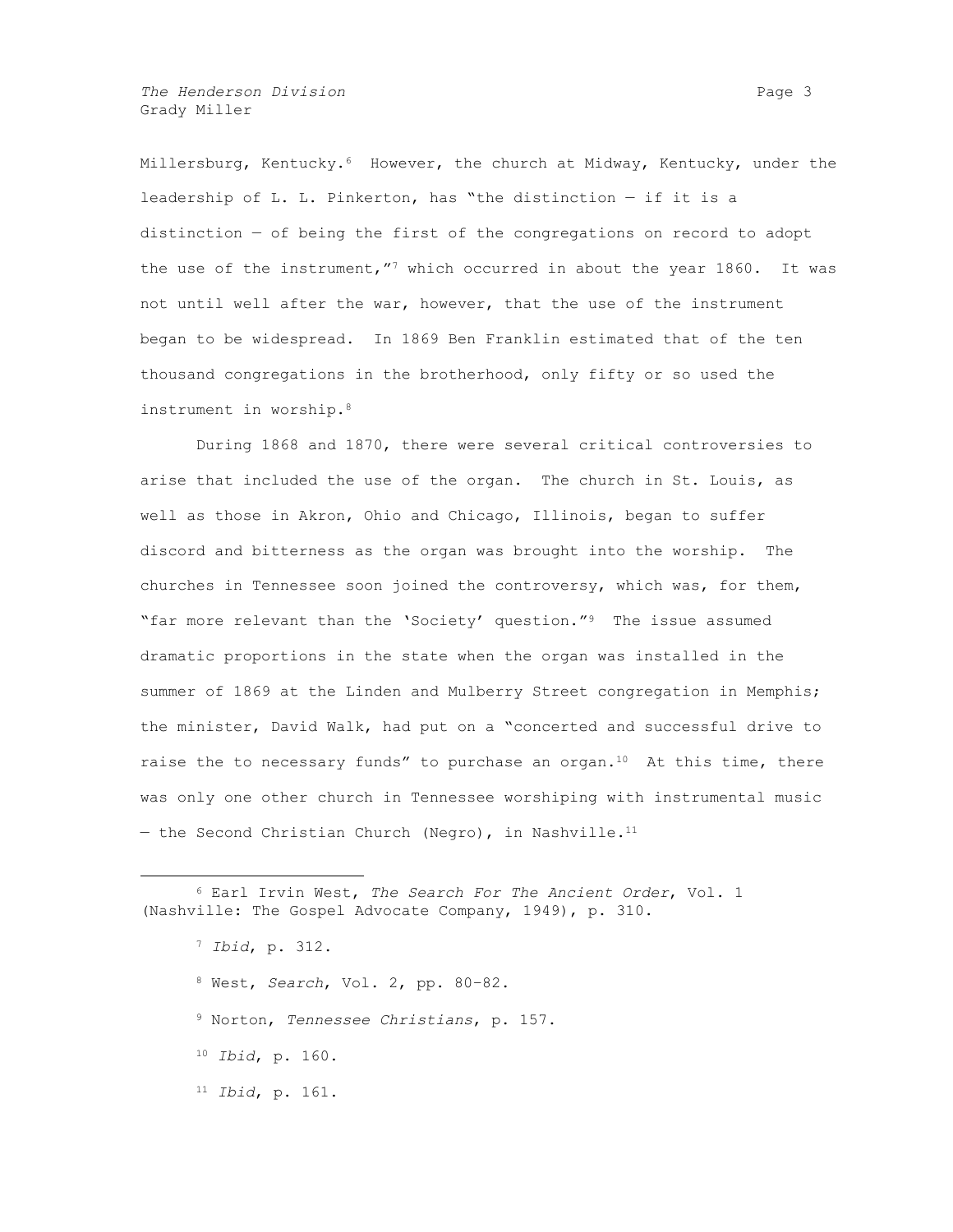*The Henderson Division* Page 4 Grady Miller

The first congregation in the state to divide over the issue was in 1887 at the Walnut Street congregation in Chattanooga; it was the only congregation in the city.

> The congregation during its early years had no building of its own and met at different places until a lot was purchased and an edifice constructed on Walnut Street. Dedicated on November 10, 1886, the building represented an investment of \$10,000 and contained an organ. The membership of the church was 188.<sup>12</sup>

Almost at once there began a bitter struggle to remove the innovation, led by Dr. D. E. Nelson, a physician. When Dr. Nelson and those associated with him in this task realized that the organ would not be removed, they withdrew from the Walnut Street congregation and established a new one two miles away in South Chattanooga. It is significant to note that E. A. Elam was engaged to be the regular minister for the new, anti-organ congregation. $^{13}$ 

Following this disturbing incident, the controversy began to spread across the state. However, by 1890, the organ was limited to the following congregations: Clarksville, Knoxville, Henderson, Memphis, and Nashville (Woodland Street and Second Church). Herman Norton, a historian of the Disciples in Tennessee, admits, "in each instance, it was introduced amid some controversy."<sup>14</sup>

By the time the official break came in 1906, the eastern part of the state was as solidly "Progressive" as Middle Tennessee was conservative

 $\overline{a}$ 

<sup>14</sup> *Ibid*, p. 164.

<sup>12</sup> *Ibid*, p. 163.

<sup>13</sup> *Ibid*, p. 164.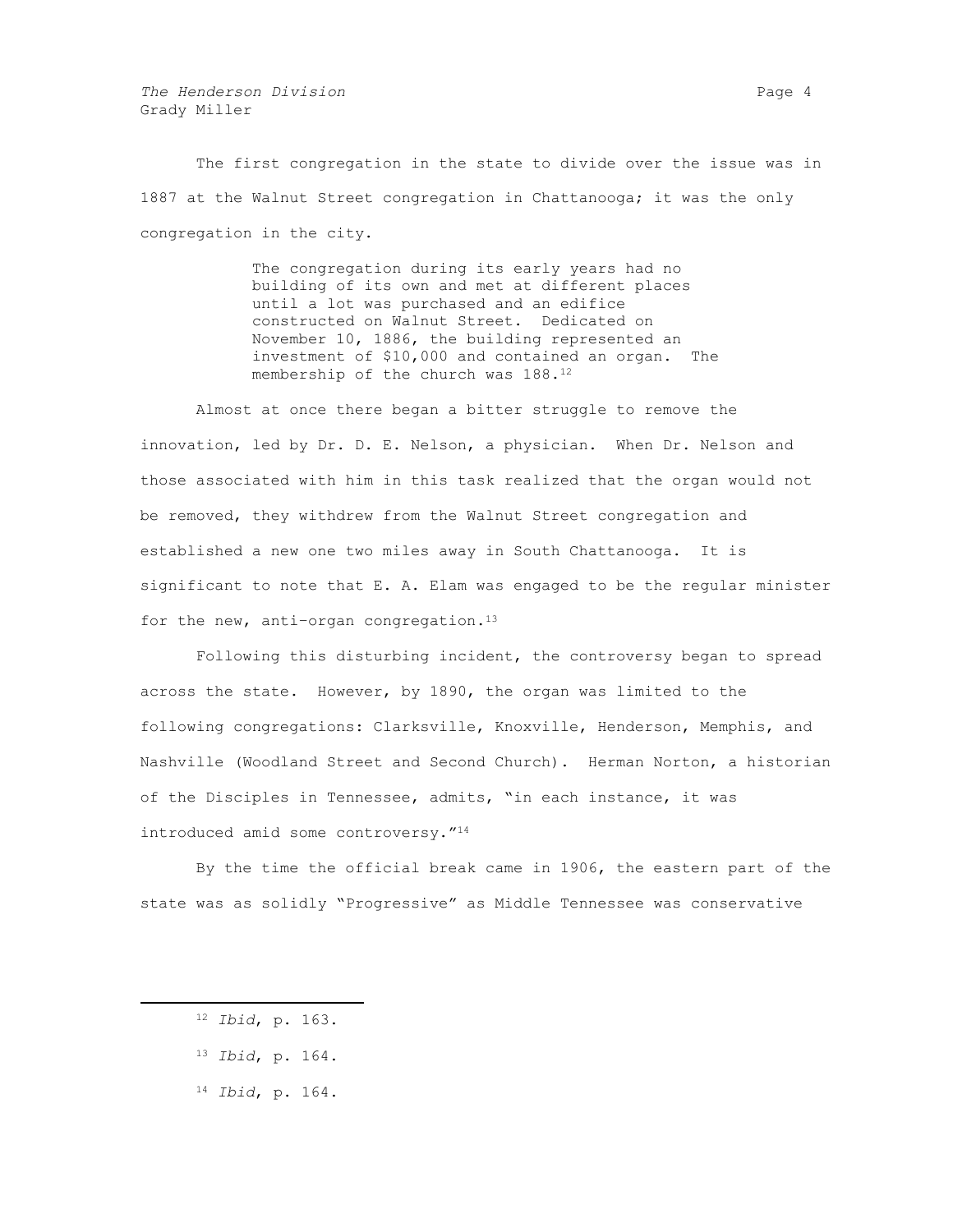(anti–organ). In West Tennessee there was a more even division, although the churches of Christ held a two–to–one majority.<sup>15</sup>

With this background in mind, we turn our attention to the small, rural town of Henderson, Tennessee, located in Chester County. Subsequent events have proven that the division that occurred here in January of 1903 was a crucial and critical struggle; the outcome has played an important role within the church not only in West Tennessee and the rest of the Volunteer State, but in the South and the rest of the nation as well.

For those who have not been aware of the events which transpired at Henderson in the opening years of this century, it might be somewhat difficult to understand why, of all places, Henderson has become a focal point of the nationwide division. After all, while there was a considerable amount of attention given to the matter in the leading periodical of the day in Tennessee, the *Gospel Advocate*, there was much more publicity attached to the schism that occurred at Newbern, Tennessee late in 1902, which resulted in a lawsuit that dragged on for over two years. Furthermore, the eyes of the brotherhood were riveted upon the Broadway church in Lexington, Kentucky where, on November 23, 1902, the instrument was voted in, marking the end of J. W. McGarvey's long association with that congregation.16 Why has the division at Henderson had such widespread repercussion? There was no civil litigation arising from the struggle, and although A. G. Freed, N. B. Hardeman, and R. P. Meeks enjoyed the confidence of the churches in West Tennessee, their reputation certainly did not rival that of the scholarly J. W. McGarvey.

<sup>15</sup> *Ibid*, p. 219.

<sup>16</sup> West, *Search*, Vol. 2, p. 442.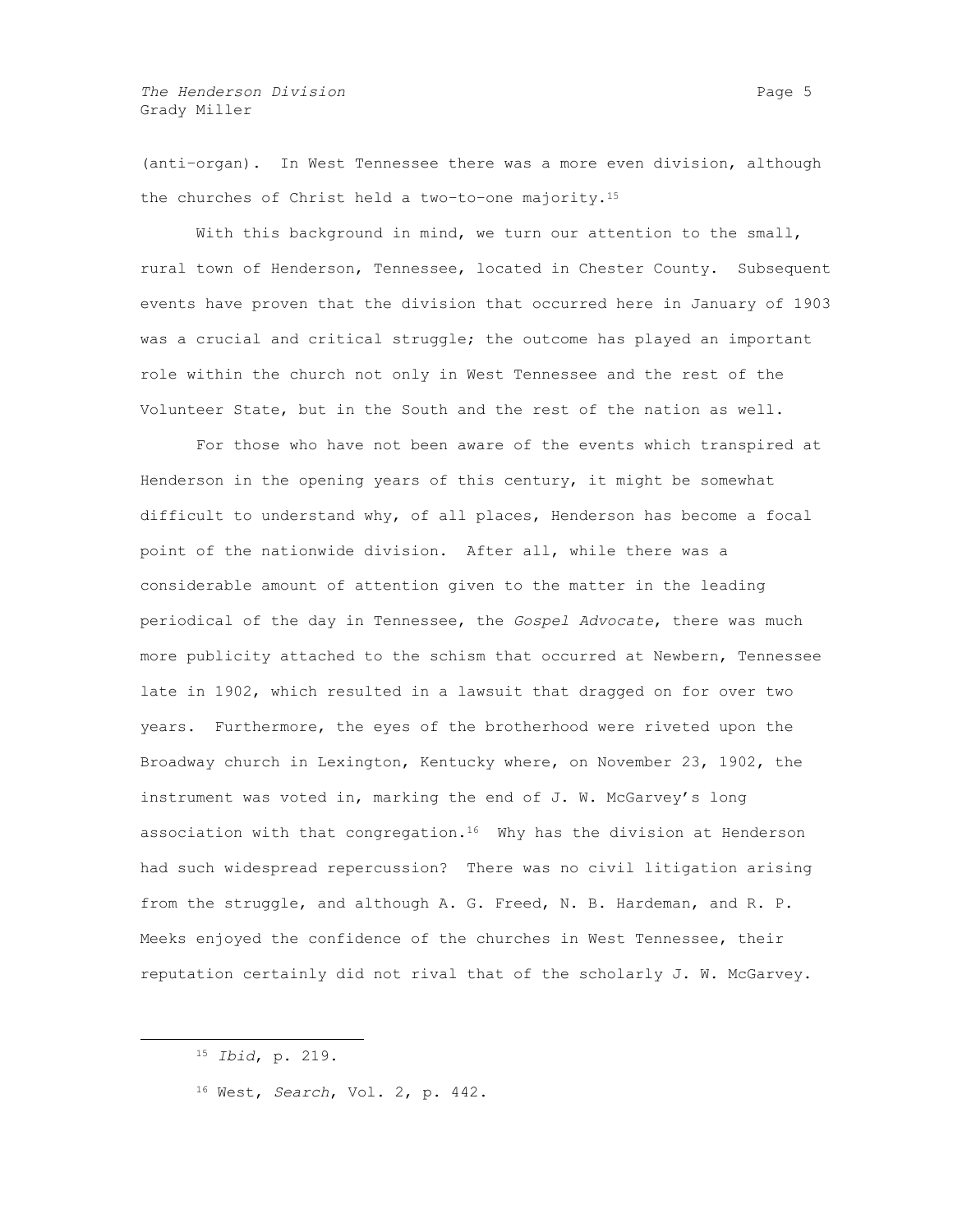The question, therefore, received an added impetus: What was so important about the Henderson division?

It is our contention that this division was noteworthy for the following reasons:

[1] It was *typical* in many respects of the schism that was engulfing not only Tennessee, but the entire brotherhood. As one reads the various articles in the religious periodicals following the division, he cannot help but be sickened by the bitterness expressed in them. The brethren in Henderson hurled charges and countercharges against one another; the bitterness reached its zenith in the J. Carroll Stark — Joe S. Warlick debate held in November of 1903. It is indeed tragic when those who have formerly worshiped and worked together in a framework of peace fall out of harmony and go their separate ways, whatever the reason may be; the tragedy even greater when the division arises from the presence of an innovation in Christian worship, especially when even its most zealous supporters argue that it is not even a *necessity*, but an aid or an expedient.

[2] While the schism was typical in this respect, it was also *atypical* in others. While the majority of the congregations divided because there was a group who insisted on bringing the instrument *in*, the Henderson congregation divided over the efforts of some to put the instrument *out*. The Henderson situation was unique in the sense that the congregation had been using the instrument for a number of years with a reasonable amount of peace. It was because of this situation that the struggle was unusually intense and bitter; in the Stark–Warlick debate, J. Carroll Stark affirmed that, in Henderson…

> For twenty-one years they praised God with instrumental strains without discord, till Brother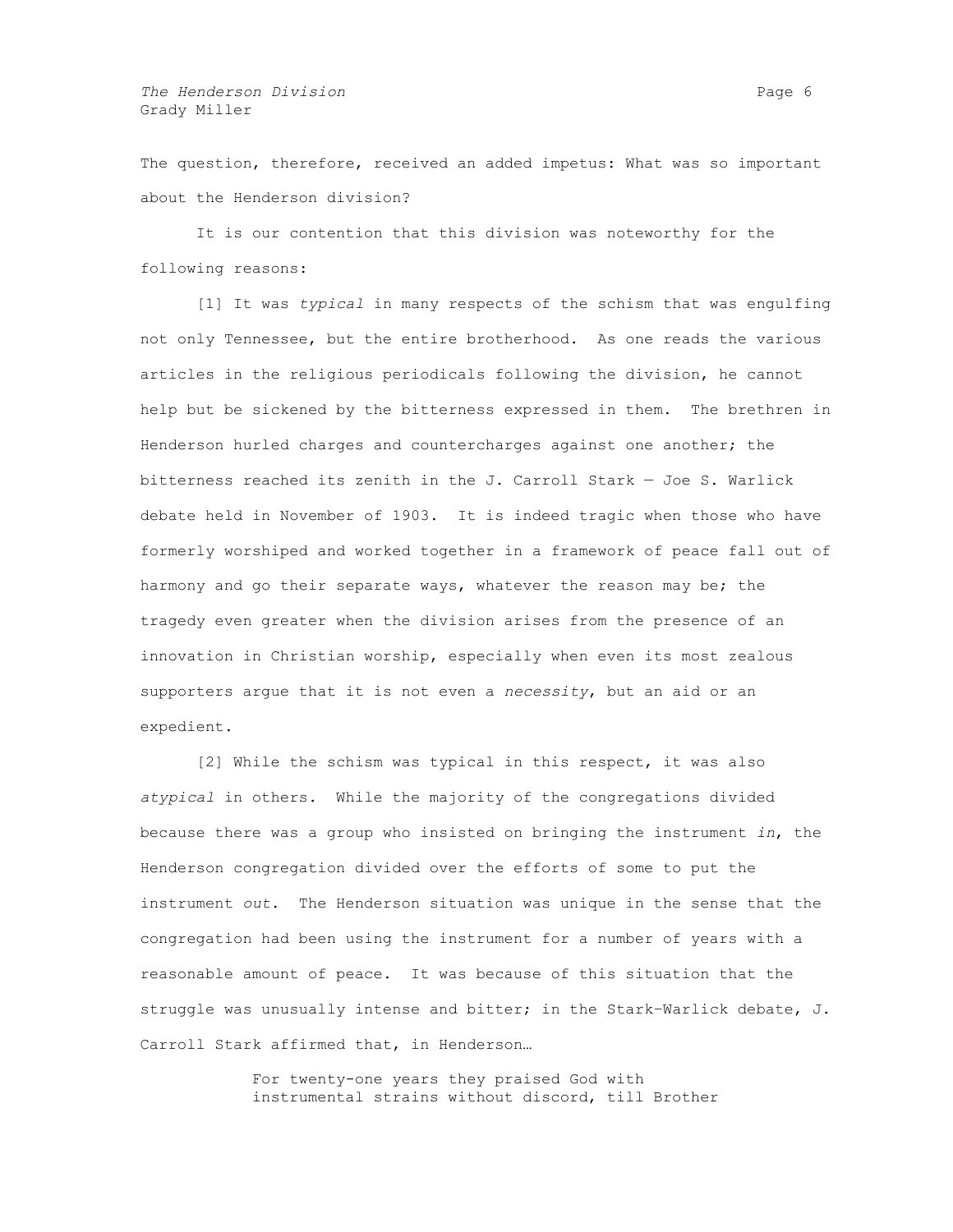*The Henderson Division* Page 7 Grady Miller

> Elam, of the sect of the "antis," went down, divided the church, led off part, and built a new sect upon the human dogma: "Thou shalt have no organ for praise in the church of the Master."<sup>17</sup>

This statement is somewhat indicative of the claim that the Christian Church has made in the decades since the division of 1906. Notice the sentiment expressed in the following statement of Herman Norton:

> The division at Henderson confirmed a pattern; those who opposed innovation took the initiative that led to separation. The very first split, at Chattanooga, was initiated by those who, in opposition to the organ, left the main body to form another congregation. At Woodland Street (Nashville), opposition to the Missionary Society led to the withdrawal of those who organized a new congregation at Tenth Street. At Newbern and Henderson, the division was initiated by those who opposed both the Missionary Society and the musical instrument.<sup>18</sup>

Thus, we are exposed to the old, old question, "Who caused the division?" It would seem that Mr. Norton, and others who favor the innovations, have ignored the simple fact that *there would have been no division over the organ if the organ had not been introduced to begin with.* Seeing, however, that it was introduced in spite of the sincere protests of many Christians, the only possible course open unto one who wished to honor his convictions was to withdraw. Norton acknowledges the truthfulness of this when he declares "when a feeling existed that 'innovations' were sinful, there was nothing else to do but withdraw."<sup>19</sup>

<sup>19</sup> *Ibid*.

<sup>17</sup> J. Carroll Stark and Joe S. Warlick, *A Debate* (Nashville: The Gospel Advocate Company, 1904), p. 175.

<sup>18</sup> Norton, *Tennessee Christians*, p. 215.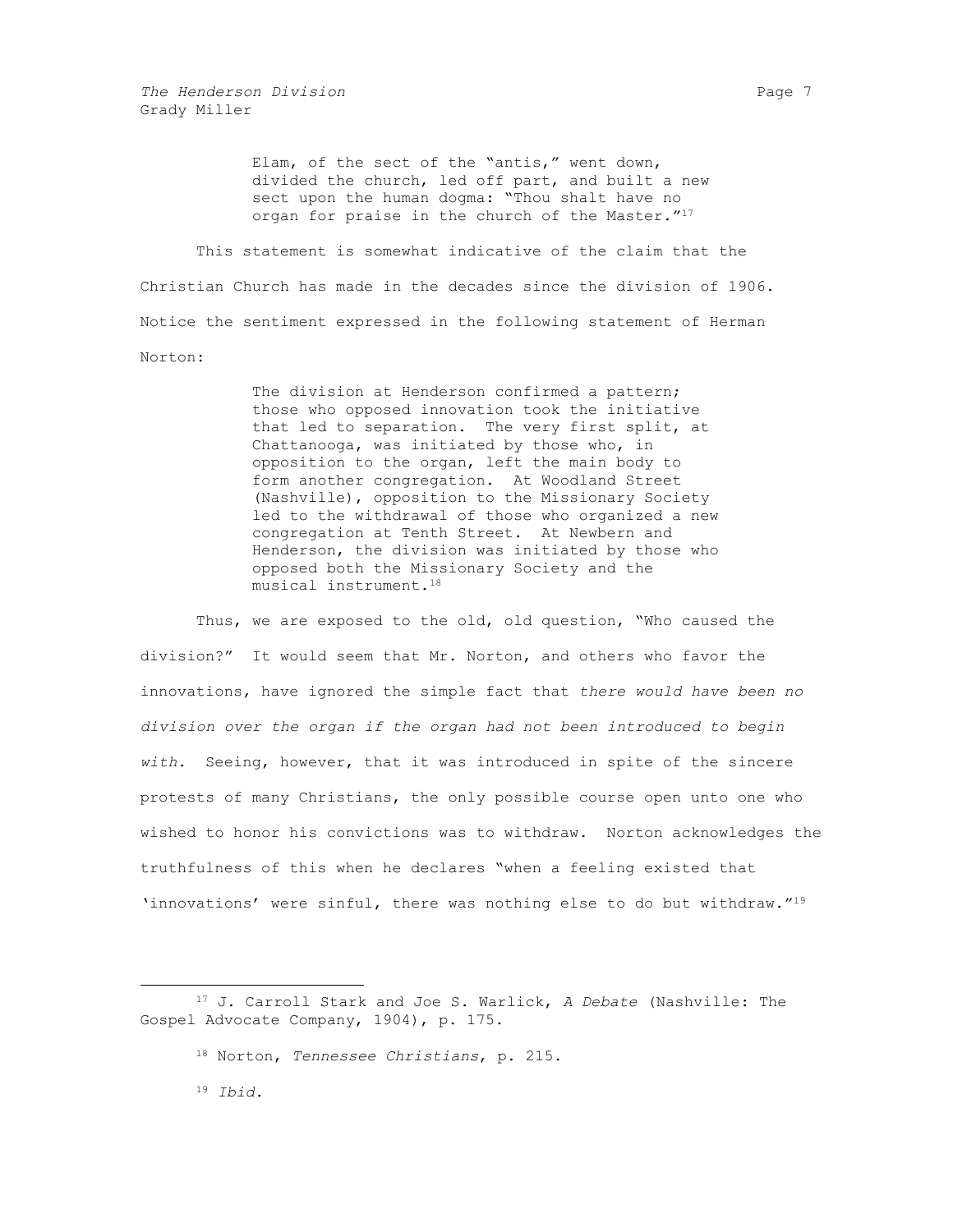*The Henderson Division* Page 8 Grady Miller

 $\overline{a}$ 

[3] Another factor which has caused the division to assume added importance is the effect that it had on several men present who were destined to play a leading role in the affairs of the brotherhood in the coming years, most notably N. B. Hardeman. A. G. Freed was sure where his convictions lay before he moved to Henderson in 1895; Hardeman, however, upon his arrival in Henderson in 1890 to attend the West Tennessee Christian College, immediately began to worship and to work with the Henderson congregation, which used the instrument in their worship and worked through the state missionary society; apparently, he had not been exposed to any teaching along this line. Under the guidance of Freed, however, he soon began to contend "for 'the old Book' without addition or subtraction."20 It would be useless to speculate as to whether Hardeman would have changed his position on the issue without the aid of Freed or of seeing first-hand the divisive results of the issue. At any rate, it cannot be denied that these events had a great and permanent effect upon his life.

N. B. Hardeman was by no means the only young man affected by the division at Henderson and the controversy surrounding it. In the January 29, 1903 issue of the *Gospel Advocate* A. G. Freed defended himself course of action was pursuing when he called attention to such men as L. L. Brigance, W. S. Long, G. D. Smith, Robert Smith, A. B. Barrett, Len Williams and James Lowrey.<sup>21</sup>

<sup>20</sup> G. Dallas Hayes, "A Statement Concerning Brother Freed," *Gospel Advocate* (March 12, 1903).

<sup>&</sup>lt;sup>21</sup> A. G. Freed, "A. G. Freed Answers the Question Propounded to Him," *Gospel Advocate* (January 29, 1903).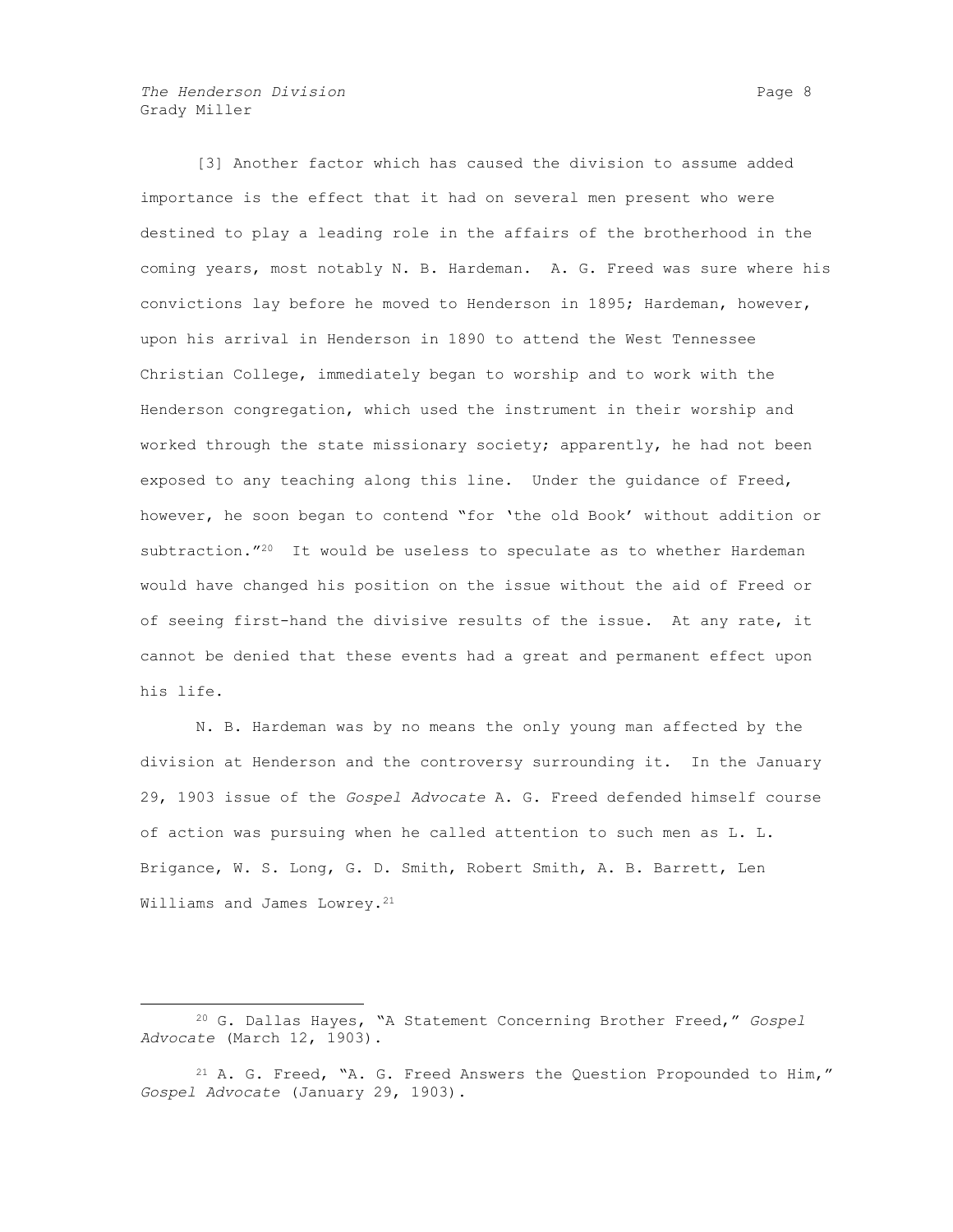# HENDERSON, TENNESSEE

The city of Henderson was originally known as Dayton when it was founded in 1860 upon the newly–laid tracks of the Gulf and Ohio Railroad. At that time there was no Chester County; Dayton was a part of McNairy County. The settlement enjoyed a moderate growth until the outbreak of the Civil War the following year.

During the war the depot was burned and, for a while, a box car served as the railroad station. Following the war the station was rebuilt by the M & 0 Railroad Company, and the name of the village was changed from Dayton to Henderson Station, and finally to Henderson.<sup>22</sup> A building boom soon commended and by 1870 the town could claim about a half-dozen stores.

Chester County, named after Colonel R. I. Chester, was organized in 1879 from parts of McNairy, Hardeman, Madison, and Henderson Counties. The first county officials were elected in 1882. By 1900, Henderson could boast of three banks (Farmers and Merchants; Chester County Bank; Peoples Savings Bank), a light plant (1898), and a telephone service (October 1, 1898). In accordance with its growth the town was incorporated by an act of the Tennessee legislature on March 11, 1901.<sup>23</sup>

In the *Chester County Independent* of January 29, 1943, Walter Emmons described Henderson at the turn of the century.

> There were no automobiles or trucks and roads, as we know them now, did not exist in Chester county at that time. Even Main Street of Henderson was mud and more mud in winter and inches deep in dust during the summer. There was no fire department and no water works or sewers. So far as I now

<sup>22</sup> *From Indiana to Industry: Henderson Centennial Celebration*, 1960.

<sup>23</sup> *Ibid*.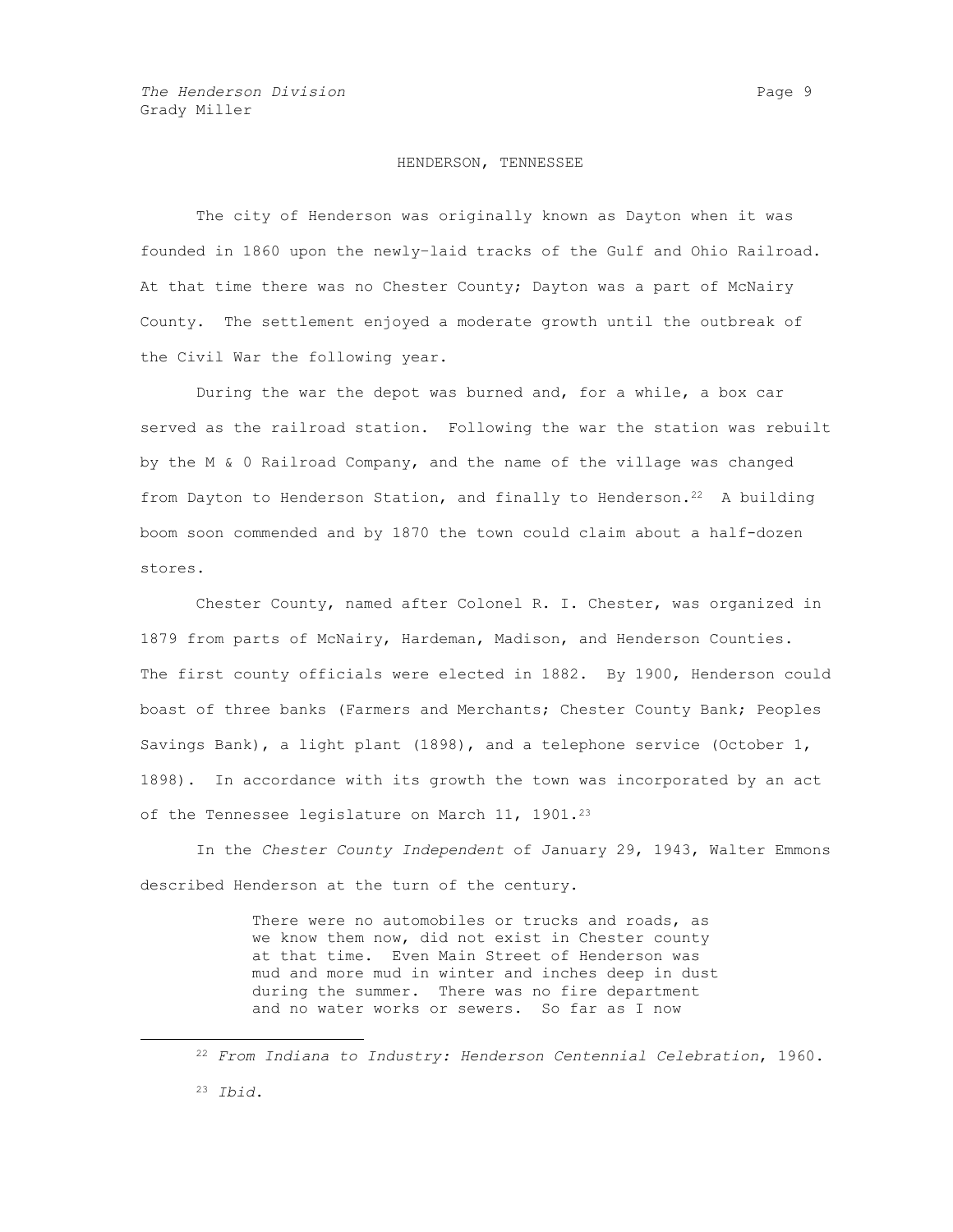recall there was no first class bath room in Henderson and lavatories were institutions for the back yard or garden. Around the Court House there was a brick walk. Also similar walks in front of the business houses. Near the business district there were three plank walks on one side of the streets. These plank walks extended to the end of most of the streets and while three planks in width the middle plank was missing…Even then Henderson, with its beautiful natural shade, was a pretty little town of about 1,000 people.

. . . . .

There was no bridge across the railroad then and the Woodward Hotel had not been built, but instead there was a frame building on that spot, used as a boarding house. Front Row was vacant. The four house block, one of which is now the home of the *Chester County Independent*, was an ugly hole in the ground, once the basement of a business house that had burned. The appearance of this block has been changed by the elevation of the street, which now slants upward toward the bridge instead of downward toward the railroad as then.

. . . . .

There was no Freed–Hardeman College and its beautiful dormitories then. Upon that spot stood the home of Captain Carroll. The present fine High School building was then the G. R. C. College, which had no dormitories. The out of town students boarded in private homes about town.<sup>24</sup>

Although farming has always been the number one economy of the area, Henderson's greatest contribution has been the training of young minds for one-hundred and seven years, beginning with the establishment of the Henderson Masonic and Female Institution in 1869 by A. S. Sayle and Helen Post. Located in a small frame dwelling where Freed–Hardeman's Hall-Roland Hall now stands, 25 the school continued for sixteen years and

<sup>24</sup> Walter Emmons, "Church Split 40 Years Ago Effected City," *The Chester County Independent* (May 7, 1943).

<sup>25</sup> *Henderson Centennial*.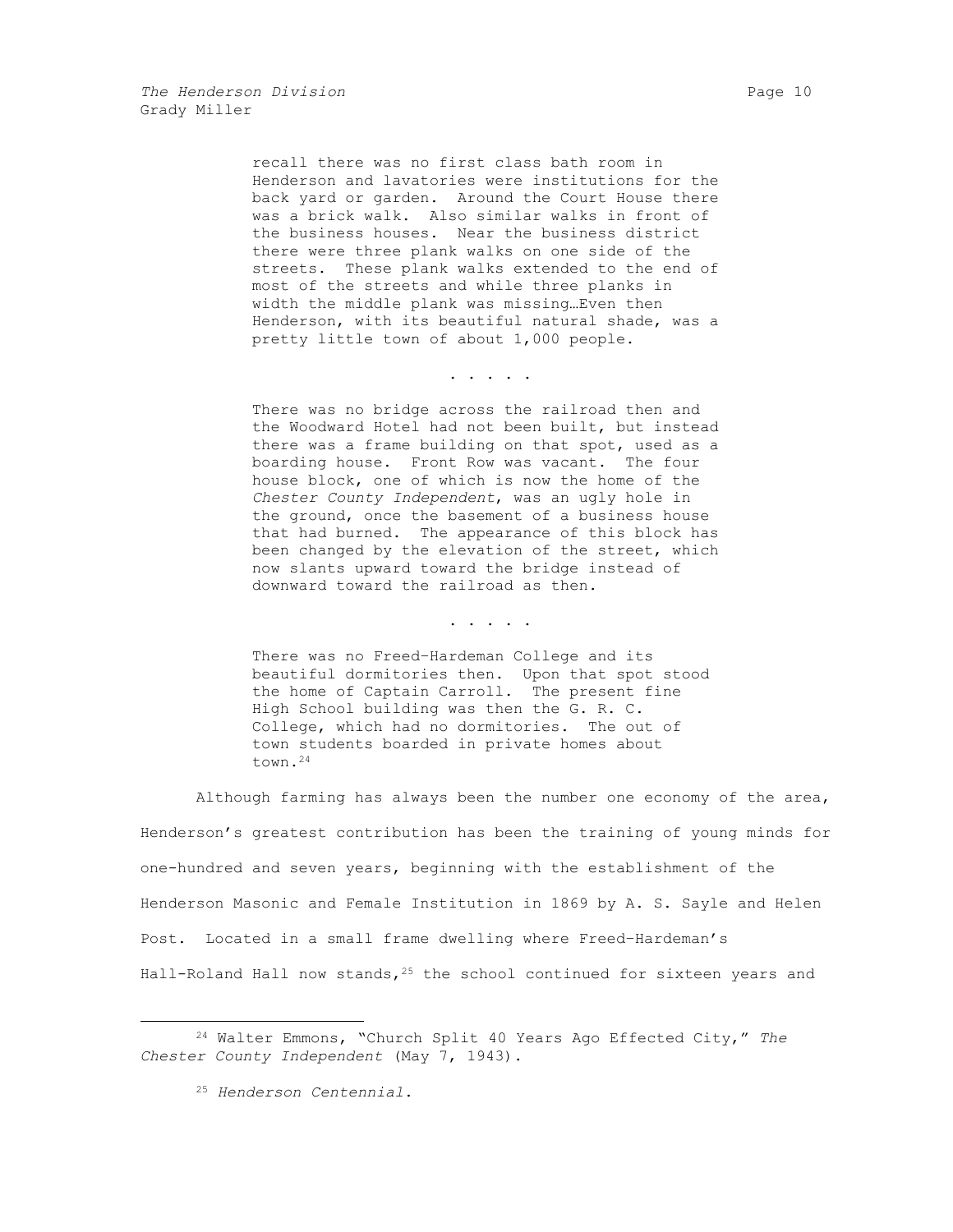*The Henderson Division* **Page 11 Page 11 Page 11** Grady Miller

achieved an enviable reputation. In 1885, however, the Board of Trustees declared it impossible to continue operation. At this point several members of the Christian Church in Henderson, led by I. J. Galbraith, bought the property, changed the name of the school to the West Tennessee Christian College, and appointed J. B. Inman president.<sup>26</sup>

The following notice appeared in the *Gospel Advocate* of September 16, 1885:

#### West Tennessee Christian College

We would call the attention of our brethren to this school. We would not be understood to advocate many church schools, but there does seem to be a necessity among our brethren in some localities. West Tennessee and Mississippi constitute just such a locality as this. Our brethren will educate their children. Then the question arises, what shall be the character of the influence under which I shall place them? Who shall teach my sons and daughters? Who shall make the religious impressions upon their minds? Shall I give my money and influence to build up institutions whose course I do not fully endorse, and where the Bible is not the *only* standard of faith and practice? These, with many others of like import, present themselves for our consideration.

Henderson is a beautiful town of about one thousand inhabitants, situated on the Mobile and Ohio Railroad. It is very healthy. It is a live business place. There is no saloon in it; not a drunkard made here since whiskey was removed (six years ago). Splendid churches and Sunday schools, good congregations of brethren, who have a fine Sunday school. Rent cheap, board cheap, provisions cheap, altogether make Henderson a desirable place to educate the young people of our country. We know of no better place for our brethren to move to or send their children, where they have three or four children to educate.

Some of the teachers have been connected with the school here for several years. We are not yet

<sup>26</sup> Norton, *Tennessee Christians*, p. 181.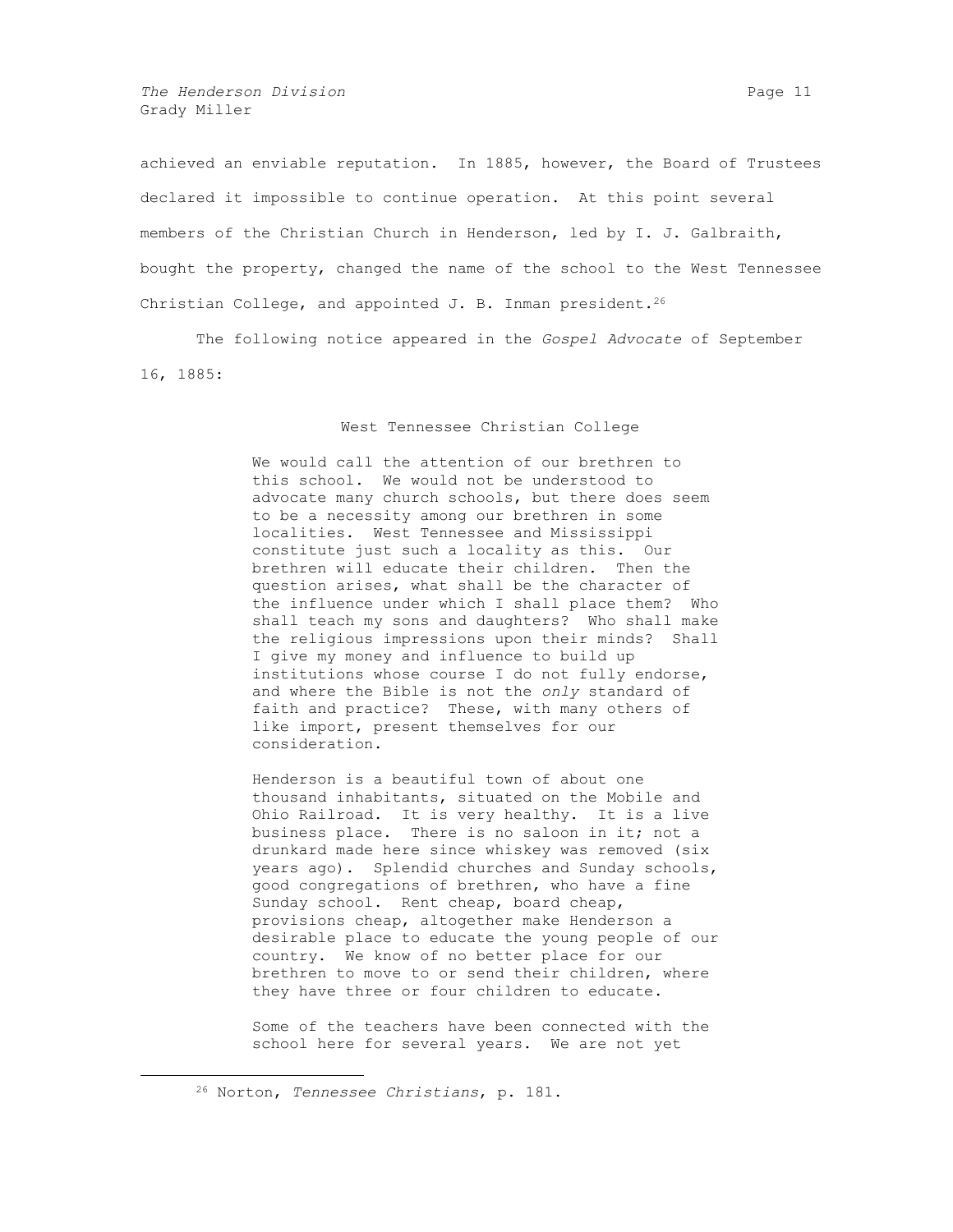*The Henderson Division* **Page 12 Page 12** Grady Miller

 $\overline{a}$ 

prepared to teach Hebrew, but will make arrangements for that department as soon as we can.

We ask a careful consideration of the advantages offered here, before sending elsewhere.

For further information address

J. B. Inman Henderson, Tenn., Box 141<sup>27</sup>

The following year, B. W. Lauderdale sent in this commendation of the school.

> I desire to say a word in behalf of this college…This is an old institution. This is the sixteenth year of its existence. It has no reason to be ashamed of its record. Last year it was captured by the enterprising brotherhood of Henderson, and placed under the management of those now controlling it.<sup>28</sup>

The year 1889 was a significant date in the history of the Christian colleges in Henderson, for in that year J. B. Inman, the president of the West Tennessee Christian College, died and was succeeded by G. A. Lewellen (Master of Arts, University of Kentucky); this year also marks the date that A. G. Freed came to Tennessee to devote his efforts to Christian education.

Arvy Glenn Freed was born August 3, 1863 to Joseph and Eliza Hayes Freed at Saltillo, Indiana. He received his basic education in the public schools of Indiana before graduating with honors from Valparaiso University. After graduating, and while laboring in Mitchell, Indiana, he read a notice in the *Gospel Advocate* by David Nelms of Essary Springs,

<sup>27</sup> J. B. Inman, "West Tennessee Christian College," *Gospel Advocate* (September 16, 1885).

<sup>28</sup> B. W. Lauderdale, "West Tennessee Christian College," *Gospel Advocate* (July 14, 1886).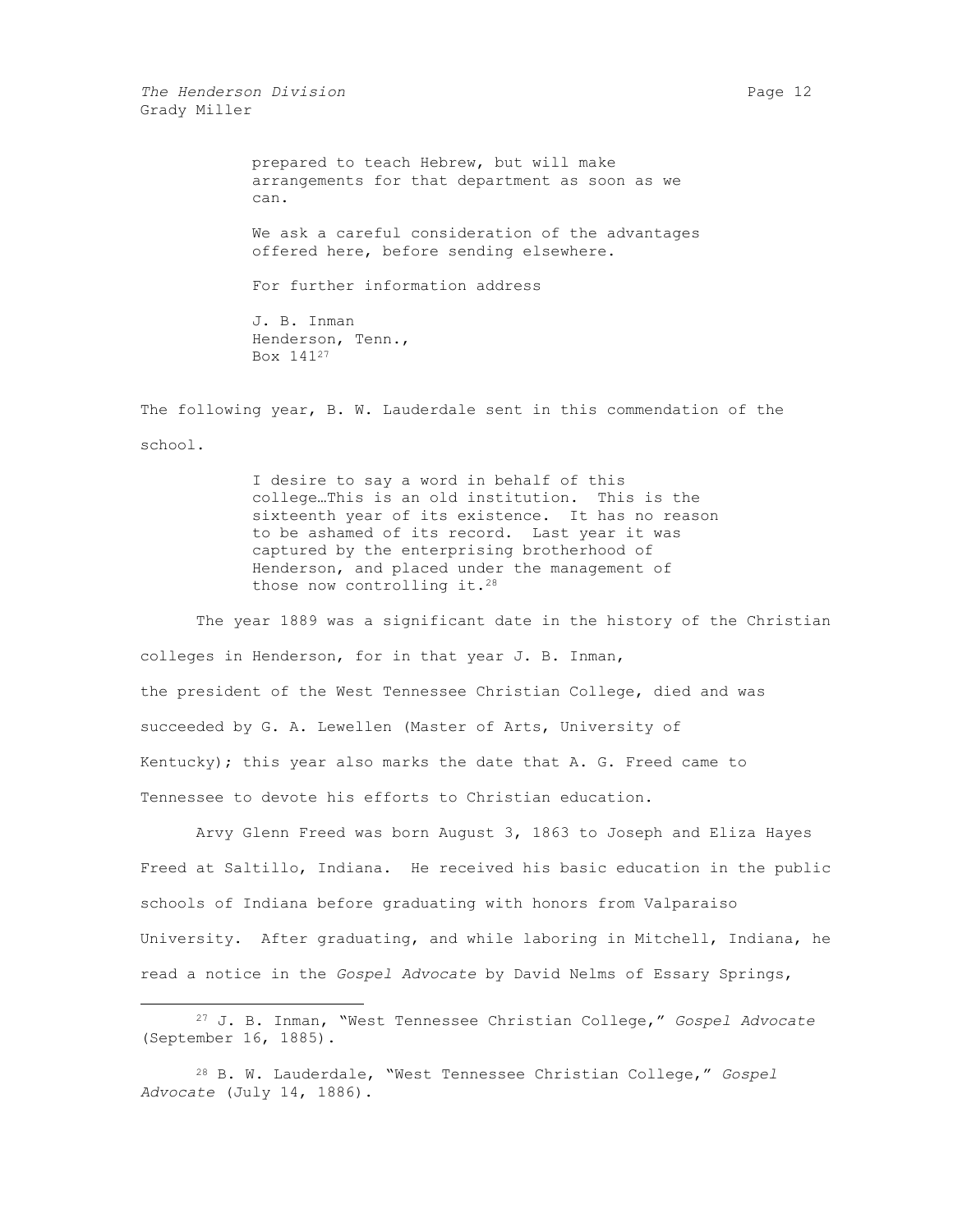*The Henderson Division* **Page 13 Page 13** Grady Miller

 $\overline{a}$ 

Tennessee, who was advertising for a teacher;<sup>29</sup> Freed answered the advertisement and began the 1889 school year as president of the Southern Tennessee Normal and Business Institute.

The school catalogue for the 1909-1910 session gives this brief history of the origin of the school:

> In 1887 D. S. Nelms determined to put in operation a scheme held in mind for ten years; namely, to establish a school of high grade at Essary Springs, Tennessee, which place is near the scene of his birth.

> At this time there was no Normal School of any note west of the Tennessee River. It was, indeed, a Herculean task, to found a school amid so many difficulties, such as a sparsely settled neighborhood, no school building, an almost unbroken forest, and the people in the vicinity at a low ebb of interest both spiritually and mentally. However imbibed with the spirit of education, and not being prepared to carry out his plan alone, Mr. Nelms went to work to get the cooperation of the citizens  $-$  in which he was successful.

In 1888 a stock company was organized, a large, commodious school building erected, the services of a Normal teacher was secured and on July 8th, 1889, the first session of the Southern Tennessee Normal College was opened, A. G. Freed, of Saltilloville, Ind., as president and D. S. Nelms assistant.

Eighty-three pupils were enrolled the first session; seventeen of them were boarders. The patron age increased rapidly and the prosperity of the school went beyond the expectation of all.<sup>30</sup>

At Henderson, meanwhile, the West Tennessee Christian College suffered a serious setback in 1893 when G. A. Lewellan resigned as

<sup>30</sup> *Catalogue*, Southern Tennessee Normal and Business Institute, 1909– 1910.

<sup>29</sup> James Marvin Powell and Mary Nelle Hardeman Powers, *N.B.H.: A Biography of Nicholas Brodie Hardeman* (Nashville: The Gospel Advocate Company, 1964), p. 47.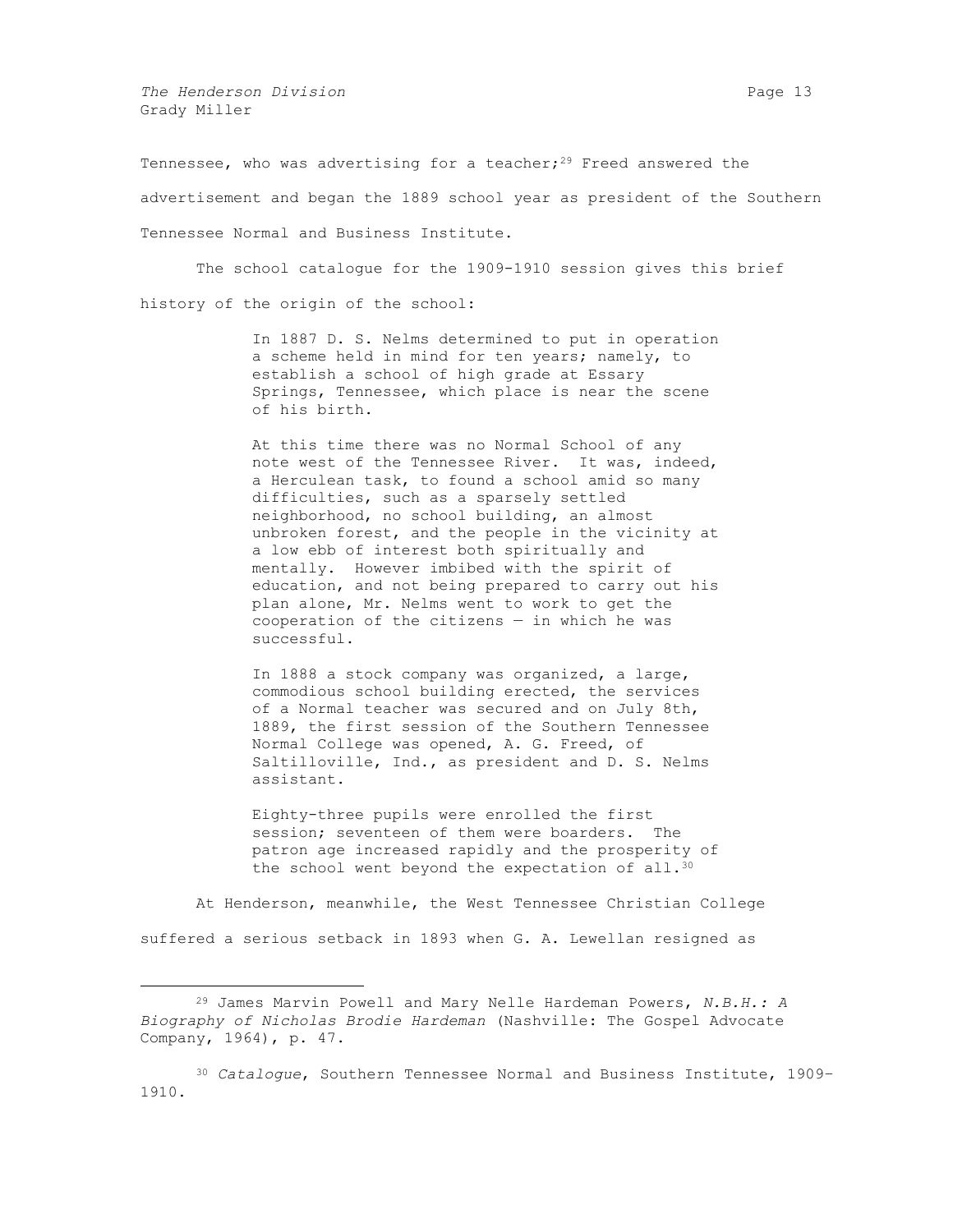*The Henderson Division* **Page 14 Page 14** Grady Miller

president, along with H. G. Thomas, vice–president, and R. P. Meeks, head of the Bible department.  $31$  The school continued its operation, however, and in 1895 it secured A. G. Freed to be its president.

Freed had been serving as president for two years when, in 1897, the name of the college was changed to the Georgie Robertson Christian College, to honor the late daughter of J. F. Robertson, of Crockett Mills, Tennessee. Robertson, who was a member of the Advisory Board of the college since the 1891-1892 session (at least)<sup>32</sup> donated \$5,000 to the college to enable it to build a new building, with the understanding that the name of the school would be changed to honor his daughter. This building still stands today, and is known as the Milan–Sitka Building on the campus of Freed-Hardeman College.<sup>33</sup>

The Georgie Robertson Christian College continued to grow and prosper. A major addition was made to the faculty for the 1902–1903 session when Ernest C. McDougle was appointed co-president with Freed.<sup>34</sup> The school was under the administration of these two men when the schism at Henderson occurred; as we shall see, both of them played a major role in it.

It is also interesting to note, as a historical sidelight, that there was still *another* college in Henderson during this era that belonged to the Methodist denomination. Ephraim Newton Tabler, the father of N. B.

 $\overline{a}$ 

33 Years later, N. B. Hardeman, who was serving his first year as an instructor in the college, would recall that "in the summer of 1897, the bricks for the building were locally made, and the edifice completed, without a drop of rain having fallen on the project." *Ibid*.

<sup>34</sup> *Catalogue*, Georgie Robertson Christian College, 1902–1903.

<sup>31</sup> West, *Search*, Vol. 2, p. 361.

<sup>32</sup> Powell, *N.B.H.*, p. 104.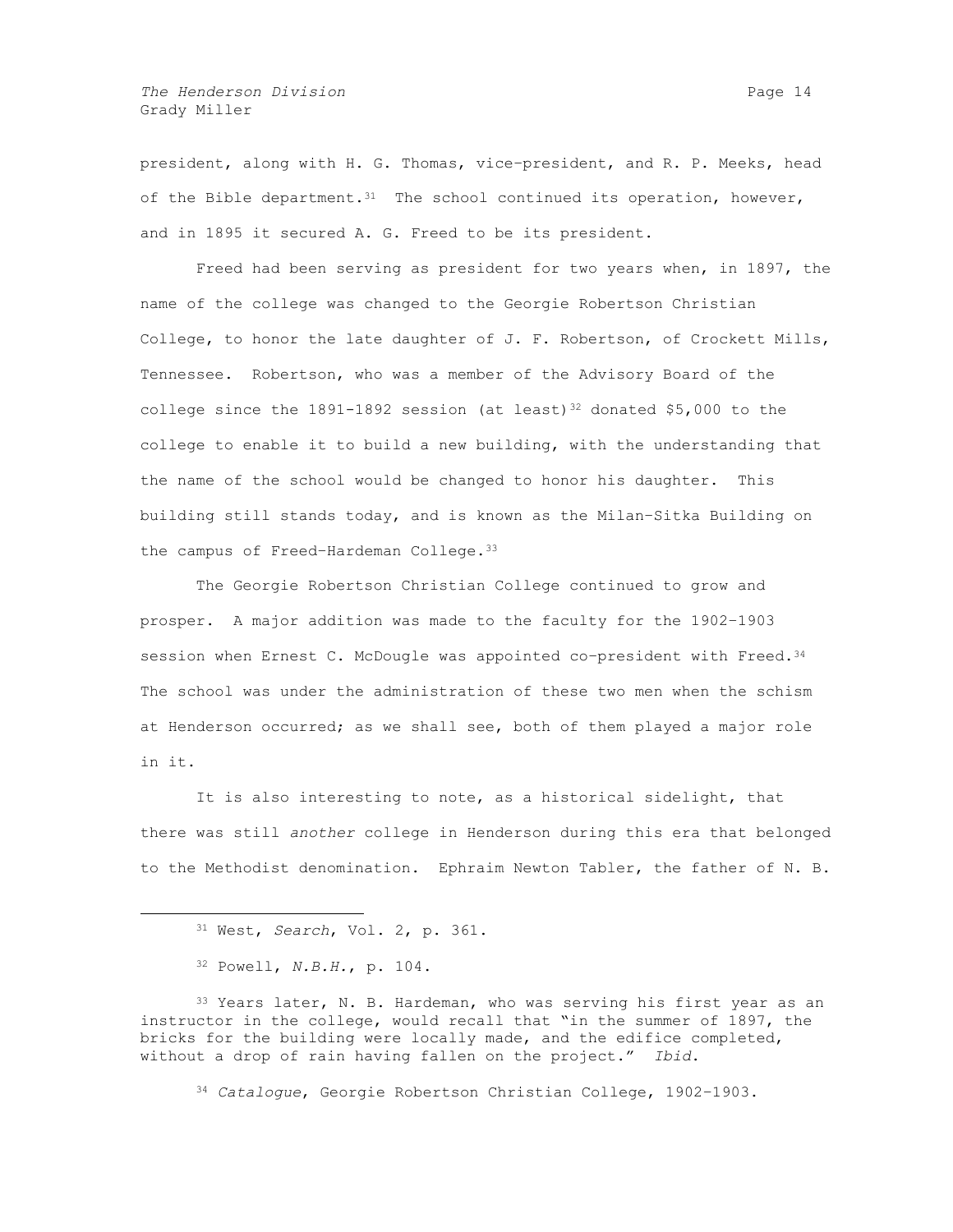*The Henderson Division* **Page 15 Page 15** Grady Miller

Hardeman's first wife and a respected citizen of Henderson, kept a journal during the years 1893-1896. He made the following entry under the date of September 3. 1894.

> Both schools — Methodist and Christian — commenced today, with 70 students at Christian College and about 35 or 40 at Methodist College. There will be 6 months free school.<sup>35</sup>

There is also a casual reference made to a Methodist college in an article written by Walter Emmons, which appeared in the *Chester County Independent* of May 7, 1943. There he states that "when we arrived in Henderson in 1902, and for some years to follow, there was no Publicly owned school building and the city school was taught alternately in the Methodist College on North Church Street and the G. R. C. building."36

These references to a Methodist college are somewhat of a puzzle, for the histories of the period are silent concerning the presence of this school in Henderson. The answer may be that the college was not really a college, but rather a preparatory school for non-boarding students. There is also, however, an alternate explanation. We do know that there was a Methodist college in nearby Montezuma, known as the Montezuma Male and Female Academy; this school operated before the Civil War, at the time when there was not a Henderson or even a Chester County. When the Gulf and Ohio Railroad laid their tracks through Dayton, however, and still later when Henderson was made the county seat of Chester County, the hamlet of Montezuma began to ebb. Seeing this, the Methodist Conference

<sup>35</sup> Powell, *N.B.H.*, p. 27.

<sup>36</sup> Emmons, "Church Split," *Independent* (May 7, 1943). This article is reproduced in Appendix A.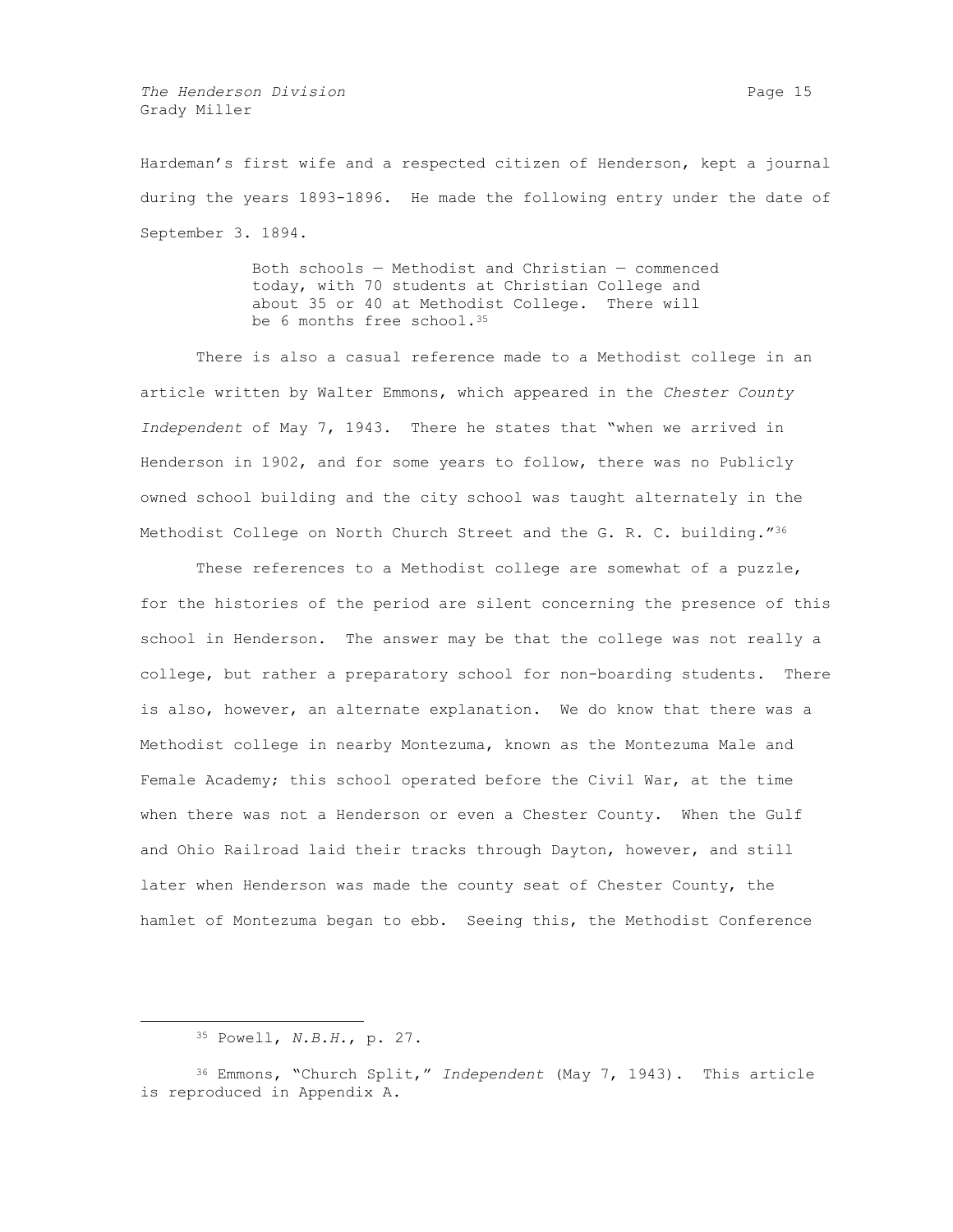ceased the operation of the school. $37$  Some speculate that a part of this school moved to Henderson and continued for several years before ceasing its operation entirely.<sup>38</sup>

## EVENTS LEADING UP TO THE DIVISION

The schools in Henderson have maintained a very close relationship with the church since 1885, when several members of the Christian Church took over the operation of the Henderson Masonic and Female Institution. As we research the controversy that shrouds the division, it is imperative that we keep this close relationship in mind.

As we have previously observed, the digressive element of the brotherhood had been in control of *both* the schools and the church in Henderson for many years prior to the schism; however, at least in regard to the church, this was not always the case.

The church at Henderson actually began in the relatively obscure village of Jacks Creek, Tennessee, which is located about seven miles east of Henderson. In the year 1871, an evangelist, R. B. Trimble of Mayfield, Kentucky, held a gospel meeting there and succeeded in converting an undetermined number of citizens; one of them was I. J. Galbraith, who was later instrumental in founding the West Tennessee Christian College.<sup>39</sup>

Several years later, in 1883, the congregation moved to Henderson; there, they built a nice, white–framed building on a knoll near the center

<sup>39</sup> Powell, *N. B. H.*, p. 130.

<sup>37</sup> S. E. Reid, *A Brief History of Chester County, Tennessee* (Jackson, TN: Long–Johnson Publishing Company, n.d.).

<sup>38</sup> Interview with C. P. Roland, April 25, 1975.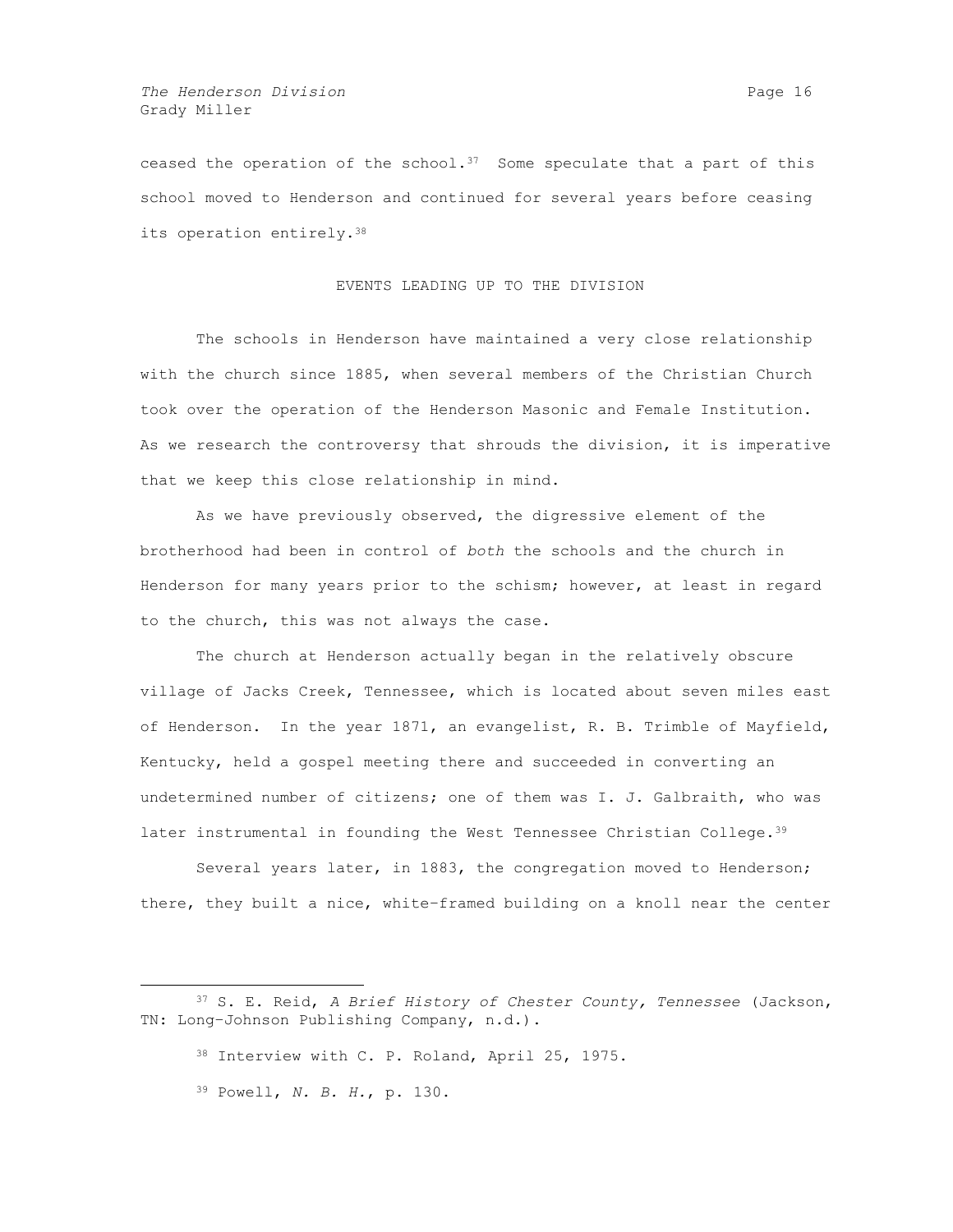*The Henderson Division* **Page 17 Page 17** Grady Miller

of town at a cost of \$1500.40 Over the doorway was painted the date 1871, the year in which the congregation had its beginning. J. B. Inman was chosen to be the first minister of the congregation. $41$ 

As the congregation grew and prospered, there was a drastic change in its worship.

> Knowles Shaw, eminent evangelist and musician, came for a meeting and brought with him that innovation — an organ in the worship. The organ left with him  $-$  and he went on to an appointment in Texas. On his way to that engagement, the train he was riding had a wreck at McKinney, Texas, and Shaw was killed — the only casualty. Perhaps that tragic circumstance mellowed the hearts of the Henderson congregation toward him, for the organ was brought back in, though stoutly resisted and hotly debated for years. One leading woman of the congregation announced that "When that organ goes out, I'll go a straddle of it." So an uneasy quiet prevailed for several years.<sup>42</sup>

The date of these developments cannot be ascertained precisely. J. M. Powell, in his biography of N. B. Hardeman, states that the date was either 1874 or 1875; however, this is either a typographical error or he is mistaken, for Knowles Shaw did not die until 1878. It is probable that his meeting with the Henderson congregation occurred in this year.<sup>43</sup>

The organ was not the only innovation that had been brought into the Henderson congregation; they also worked through the state missionary society. As one reads the journal of E. N. Tabler —recorded in Powell's

 $\overline{a}$ 

<sup>43</sup> H. Leo Boles, *Biographical Sketches of Gospel Preachers* (Nashville: The Gospel Advocate Company, 1932), p. 265.

<sup>40</sup> This building stood where the Student Services Building of Freed– Hardeman College now stands. It was torn down in the middle 1960s.

<sup>41</sup> Powell, *N.B.H.*, p. 130.

<sup>42</sup> *Ibid*, p. 131–132.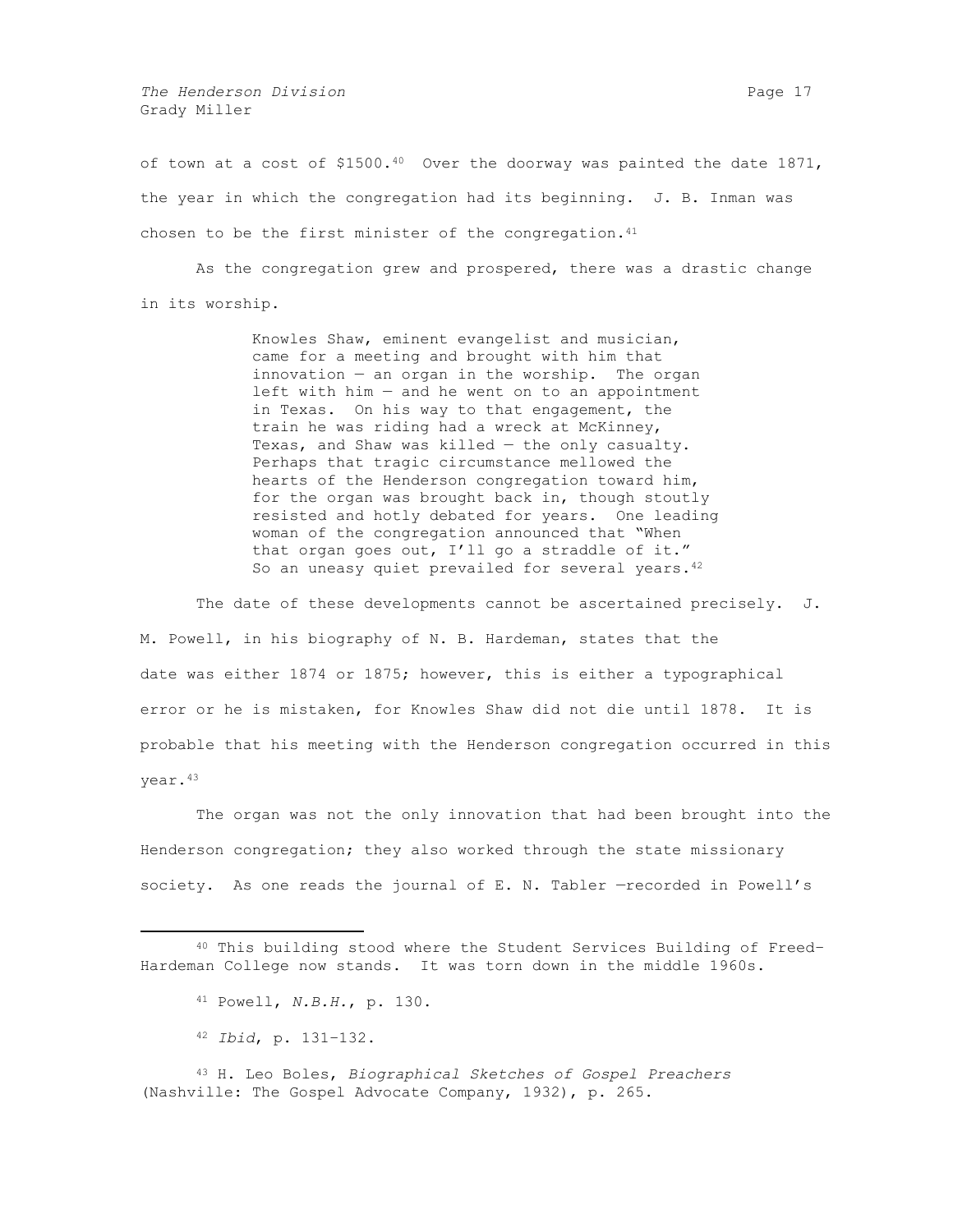biography, *N. B. H.* — he also notices several other questionable actions of the church, namely:

[1] On December 25, 1893, the "Christian Church was decorated, the words 'Peace on earth good will to men' being done in evergreens over the pulpit."<sup>44</sup>

[2] A second indication of the perspective of the church is seen in its relationship with A. I. Myhr, the State Evangelist for the Tennessee Missionary Society. Myhr preached at the Henderson congregation on at least two occasions — January 31, 1894 and February 1, 1894. By the time that A. G. Freed arrived in Henderson (1895), the congregation was unquestionably in the hands of the digressives, and had been so for several years.<sup>45</sup>

Since there was such a close relationship between the church and the schools, it should not be surprising to find that the schools also belonged in the digressive camp.

One of the very first indications of these digressive tendencies involves the resignation of G. A. Llewellyn from the presidency of the West Tennessee Christian College in 1893. E. N. Tabler gives this insight into the reason behind the resignation:

> August 27, 1893. Went to hear Bro. G. A. Llewellyn preach his farewell sermon to Henderson. He has been President of W. T. Christian College 3 or 4 years and goes now to Collierville, near Memphis, to be pastor (whatever that may mean) for the church in that town.<sup>46</sup>

- <sup>44</sup> Powell, *N. B. H.*, p. 24.
- <sup>45</sup> *Ibid*, p. 25.

 $\overline{a}$ 

<sup>46</sup> *Ibid*, p. 22.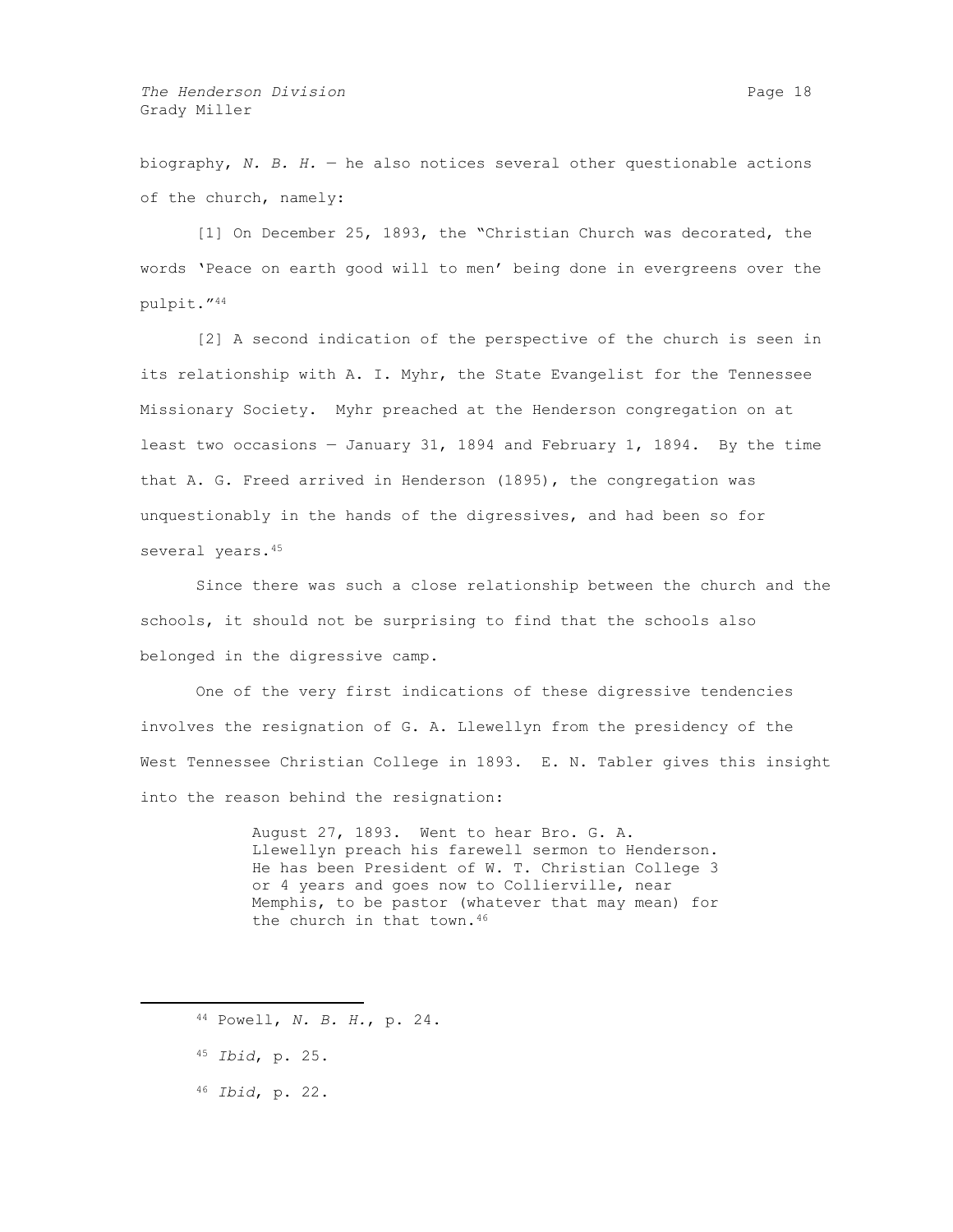Llewellyn, however, was not the first digressive president of the Christian college. His predecessor, J. B. Inman, was one of the first four life members of the Tennessee state missionary society. $47$  It should also be remembered that Inman was minister of the congregation when it moved to Henderson in 1883 from Jacks Creek.

There are many other indications that point out the digressive tendencies of the West Tennessee Christian College and the Georgie Robertson Christian College. Both of these schools had a close association with A. I. Myhr, the State Evangelist for the society; in fact, Myhr preached the commencement exercise for the West Tennessee Christian College in 1893.48 Also in 1893 the W.T.C.C. sponsored a lectureship; although David Lipscomb, the conservative (some would contend that, if anything, he was ultra-conservative) editor of the *Gospel Advocate* was on the program, the other featured speakers were all zealous supporters of the instrument and of the society: J. B. Briney, R. Lin Cave, J. H. Garrison, A. I. Myhr, and S. B. Moore.<sup>49</sup>

J. F. Robertson, the wealthy donor of Crockett Mills who was instrumental in changing the name of the college to honor his late daughter, was on the college advisory board in 1891. By 1902 he was President of the Board of Trustees.<sup>50</sup> It is significant to note that in 1911 he pledged \$600 a month to the state missionary society to support an evangelist.<sup>51</sup>

<sup>47</sup> Norton, *Tennessee Christians*, p. 175.

<sup>48</sup> Powell, *N. B. H.*, p. 21.

<sup>49</sup> *Ibid*, p. 116.

<sup>50</sup> *Catalogue*, G.R.C.C., 1902–1903.

<sup>51</sup> Norton, *Tennessee Christians*, p. 229.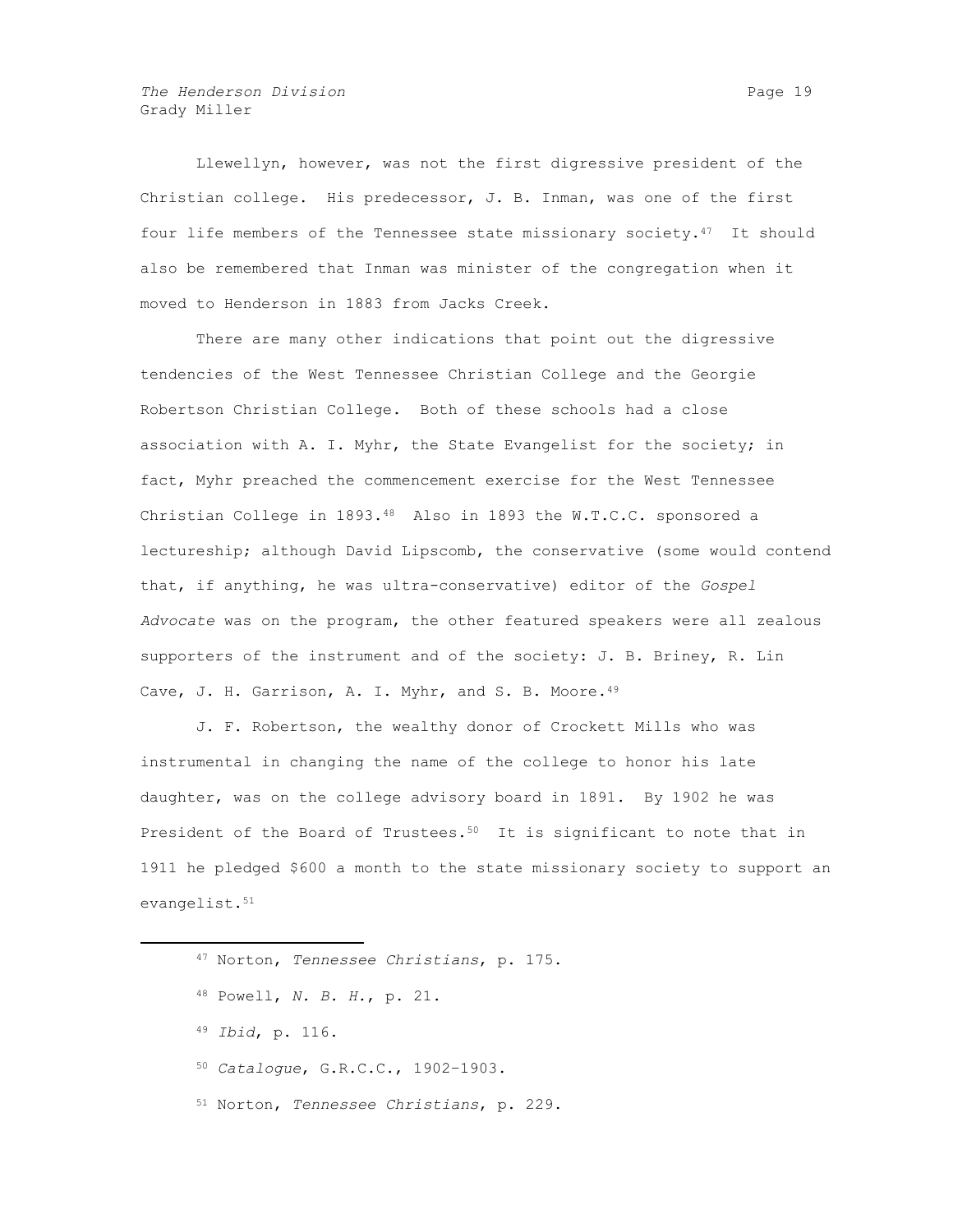*The Henderson Division* **Page 20 Page 20 Page 20 Page 20** Grady Miller

There can be no better indication where the college in Henderson stood on the issues than the fact that in 1905, after Freed had resigned as president, the property was deeded to the Tennessee Christian Missionary Convention.<sup>52</sup>

Because of these and other practices by 1903 the conservative segment of the Restoration Movement had lost their confidence in the Georgie Robertson Christian College. The following statement by J. D. Tant makes this sentiment clear.

> At one time we had at Henderson, Tenn., a Christian school that sent its students into all parts of this country, filling their mission and teaching the gospel of Christ. But innovators captured this school and turned it into sectarian channels…<sup>53</sup>

In truth, the brotherhood had no reason to have any confidence in the G.R.C.C. By 1903, the school even advertised itself as being nonsectarian and undenominational. The following statement is taken from the 1902-1903 catalogue:

> Our students are from all denominations and those of no religious profession. All students are left perfectly free to attend Sunday school and church where they please. They are free to think, choose, and act religiously as they wish. Moral restraints are thrown around all, religious intolerance around none.

Our methods could not be *Normal* and *Sectarian* at the same time.<sup>54</sup>

Even while the church and the schools were being controlled by the digressives, however, there was a growing opposition to these unscriptural

 $\overline{a}$ 

<sup>53</sup> J. D. Tant, "Freed and Hardeman," *The Gospel Advocate* (April 9, 1908).

<sup>54</sup> *Catalogue*, G.R.C.C., 1902–1903.

<sup>52</sup> *Ibid*, p. 216.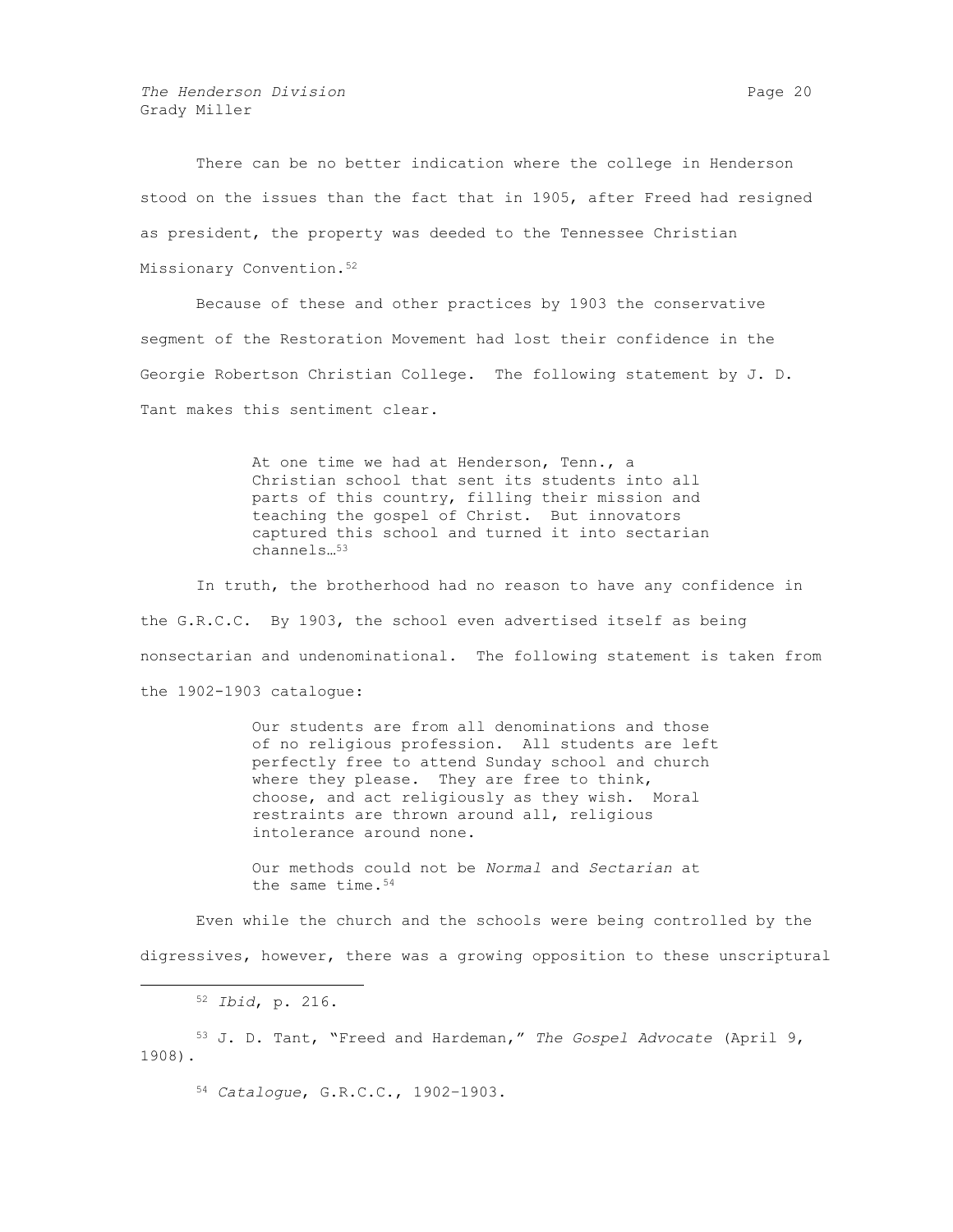*The Henderson Division* **Page 21 Page 21 Page 21** Grady Miller

practices. So far as we know, E. N. Tabler was the first, and perhaps for a while, the only one to register his disapproval of the innovations in Henderson. Notice his statement in his journal under the date of February 1, 1894: "Bro. Myhr [A. I. Myhr, the State Evangelist for the Tennessee Missionary Convention] preached at Christian Church, I suppose by appointment. *I did not go.*"55 [Emphasis His]

Tabler soon received welcomed support upon the arrival of A. G. Freed in 1895. Freed was then a young man of thirty-four, and had already established for himself an enviable reputation both as an educator and as a preacher of the gospel. It was the opinion of several of his contemporaries that he was unsurpassed in the field of polemics. G. A. Dunn, who heard him debate I. N. Penick, declared:

> I have heard many of our very best debaters, and I think that Brother Freed is not to be placed anywhere but with the very best. He is earnest, strong, polite, and keeps himself under control.<sup>56</sup>

Years later, Freed debated Ben M. Bogard in Nashville during the winter of  $1926-1927.57$  Following this debate, Bogard remarked to E.R. Harper that Freed was the "most contrary white man I know."<sup>58</sup>

Although Freed was known to oppose all innovations in worship, it disturbed many of his brethren because he worked and worshiped with the Digressive congregation in, what appeared to be, complete harmony.

 $\overline{a}$ 

<sup>58</sup> Interview with E. R. Harper, February 6, 1975.

<sup>55</sup> Powell, *N. B. H.*, p. 25.

<sup>56</sup> G. A. Dunn, "Freed–Pennick Debate," *The Gospel Advocate* (April 9, 1908).

<sup>57</sup> Yater Tant, *J. D. Tant: Texas Preacher* (Athens, AL: The C.E.I. Publishing Company, 1958), p. 239.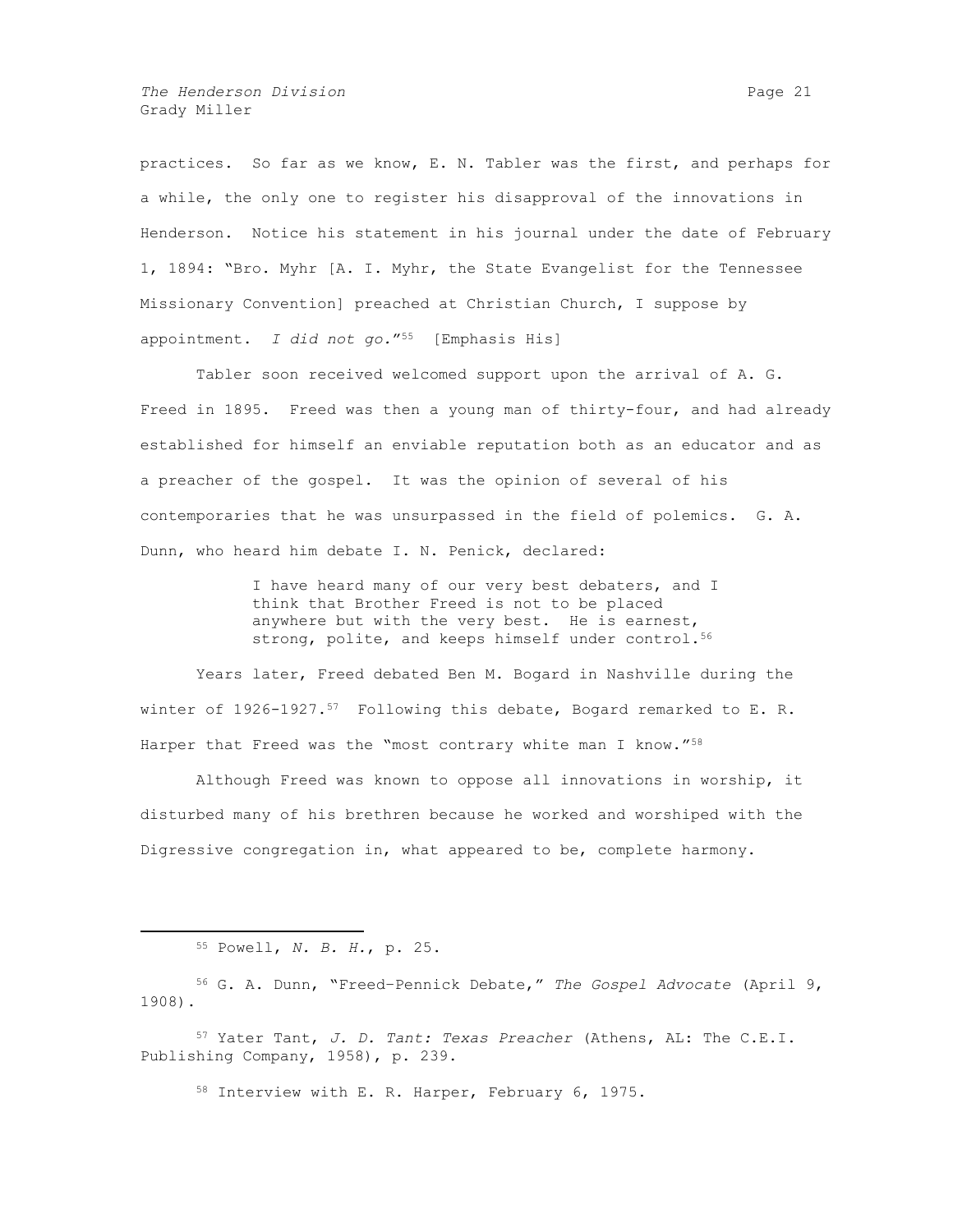*The Henderson Division* **Page 22 Page 22** Grady Miller

 $\overline{a}$ 

Because of this, it was not long before he was called upon to defend himself against a charge of inconsistency.

In the January 1, 1903 issue of the *Gospel Advocate*, "A Brother" proposed the following questions to A. G. Freed, E. C. McDougle, John R. Williams, and others:

> Will Brother Freed please answer this question: Is it right for a preacher to go among the churches over the country, known to oppose societies, etc. and make the impression that he is wholly opposed to the use of the organ and all other things in the church not authorized by the word of God, and also assist in sending out other preachers to do the same, and then go back home and meet regularly with a church that uses these things, and not raise his voice against them?<sup>59</sup>

This charge, evidently written by a Brother Derryberry,  $60$  was obviously written to pressure A. G. Freed into making a firm stand either with the digressive church, or against it.

It is our contention that A. G. Freed and E. C. McDougle, co– president with Freed of the G.R.C.C., should not be considered in the same light. Freed had deep convictions that would not allow him to accept the innovations; McDougle had no such convictions. When the break finally came, Freed took his stand with those who were opposed to the organ and to the missionary society; McDougle not only remained behind with the digressive congregation, but was employed by them to preach once a month.

> Brother Ernest McDougle, co–principal of the school with Brother Freed, stood firm for instrumental music and missionary societies, using the usual subterfuge that they are only expedients and helps, and as such are in the same category with railroads, houses of worship, hymn books, religious literature, etc. He talks about

<sup>59</sup> A Brother, "Questions for Brother E. C. McDougle, Brother A. G. Freed, and Others," *The Gospel Advocate* (January 1, 1903).

<sup>60</sup> A. G. Freed, "Question," *The Gospel Advocate* (January 29, 1903).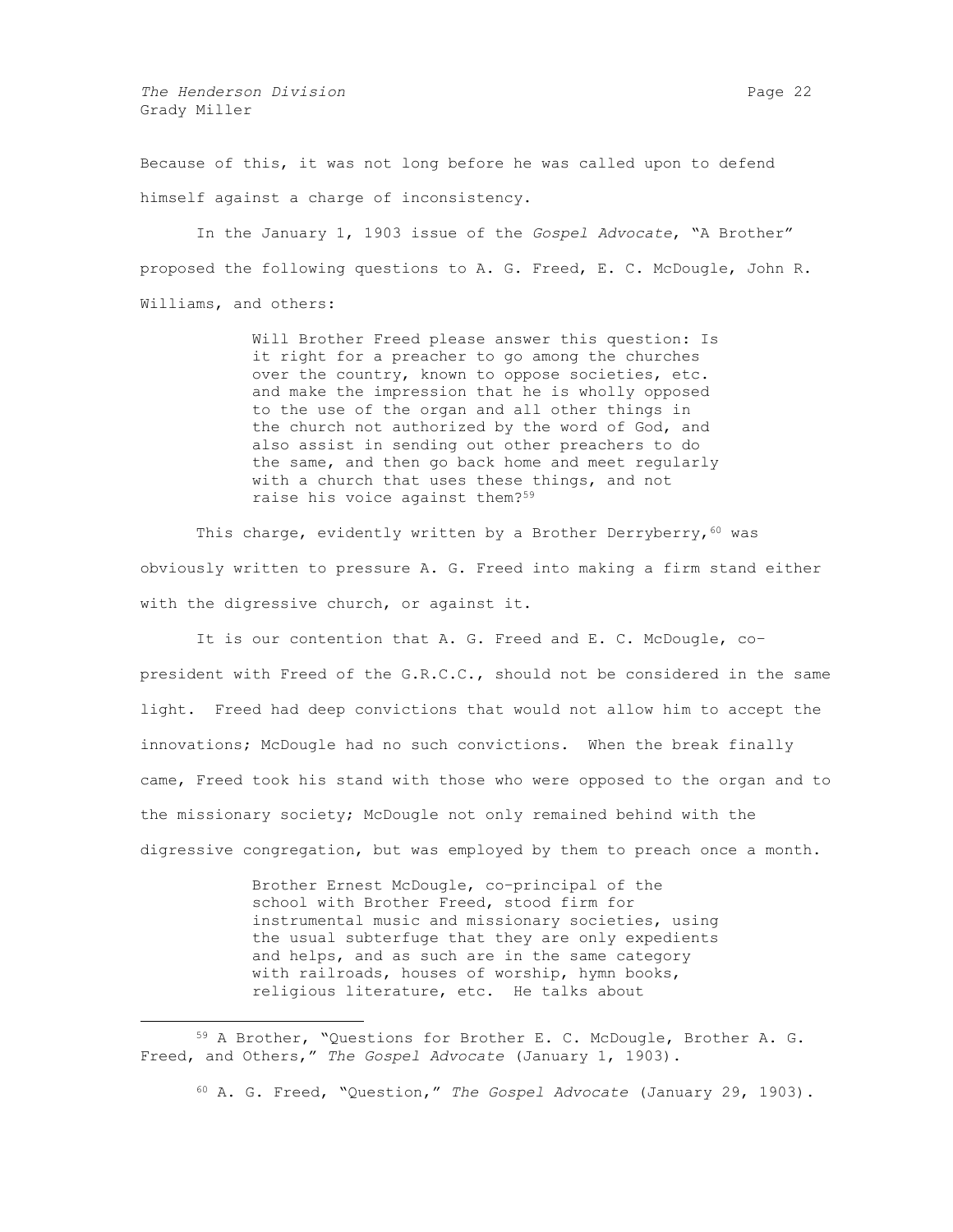$\overline{a}$ 

interpreting the Bible in the light of our present civilization. He rejoices in 'broadness' and 'our liberty in Christ.' He has been employed to preach monthly for the digressive church.<sup>61</sup>

In the weeks that followed the charge against Freed by Derryberry there was a rush of articles sent in to defend him. In the issue of January 29, 1903, John R. Williams stated:

> As to Brother Freed, one of the presidents of the college, and Brother N. B. Hardeman, one of the teachers, I am personally acquainted with both of them, have heard them express themselves publicly and privately, and know they are opposed to these things, notwithstanding the fact that they have not removed them from the congregation at Henderson nor withdrawn from it. Brother Freed has laid his plans before me and convinced me of the course he would follow; and right here I will state that in a very short time it may be seen what that course was to be."<sup>62</sup>

A. G. Freed's problem was a dilemma that has plagued other great men in our brotherhood, such as David Lipscomb, Tolbert Fanning, and J. W. McGarvey. When one is associated with an institution, whether it be a college, church, or whatever, which has fallen into error and apostasy, does one immediately voice his disapproval and withdraw from it, or does he remain with it and try to lead it back to a solid foundation? It is a problem that has no easy solution.

It seems certain that Freed chose to remain with the Henderson congregation only to lead it out of her error. It also appears certain that when he finally realized that the church was not going to expel the instrument or the society machinery, he did not hesitate to withdraw himself from it. This is the conviction expressed by G. Dallas Smith:

<sup>61</sup> E. A. Elam, "A Meeting At Henderson, Tenn.", *The Gospel Advocate* (February 5, 1903).

<sup>62</sup> John R. Williams, "Notes From West Tennessee," *The Gospel Advocate* (January 29, 1903).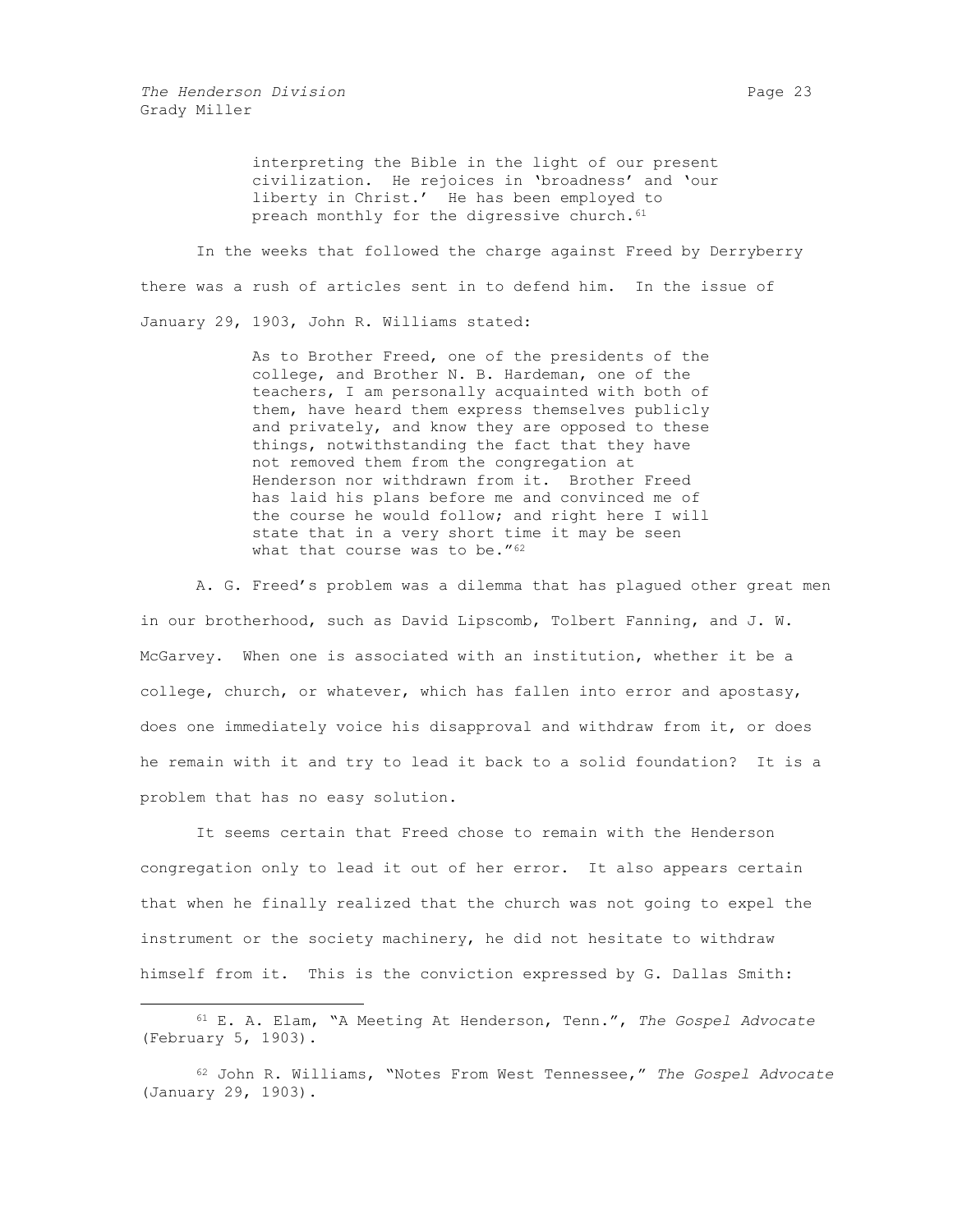During the past few years there has been a good deal of complaint against Brother A. G. Freed by well–meaning brethren who did not understand the man or the circumstances under which he labored. Many knew that the organ was in the church at Henderson Tenn., and, without knowing Brother Freed's attitude toward it, condemned him as being unsound in the faith. I do not propose to say that the course that Brother Freed has pursued at Henderson is the wisest. It remains for the future to reveal the proper course to be pursued when the organ is thrust in, though most of us think we know just how to handle it. I have often doubted the propriety of Brother Freed's course and have so expressed myself to him and others, but I have never for a moment doubted his soundness in the faith. Brother Freed's idea was to educate them out of it, and his influence in that direction has been wonderful, as is shown in the number who have taken their stand with him recently. Whether this was the wiser course or not, I am sure that none of us know; but there is no doubt in my mind that Brother Freed thought it was.

It has been my pleasure to hear Brother Freed preach many sermons at different places, including the church at Henderson, and from first to last I have never heard a word fall from his lips which could be construed in any way to favor the organ or other innovations. In private conversation, also, his speech is sound. At Bardwell, Ky., last April, during the Freed–Hall debate, Brother Freed was dining at the table of a "progressive" sister, who asked him, if the organ should be put in the church where he worshiped, whether he would go on and say nothing about it which would cause a disturbance. He answered: "No, not for my head."

But this is not all. "By their fruits ye shall know them." When Brother Freed went to Henderson, if I am not mistaken, Brother N. B. Hardeman, who is now one of the very best preachers in West Tennessee, was working and worshiping in full fellowship with the progressive for he had never known anything else. Now he is a great power in contending for "the old Book," without addition or subtraction. Why did he change? Brother Freed simply taught him out of it. Brother L. L. Brigance, another one of our splendid preachers, told me that he was not opposed to the organ in the worship when he entered the Georgie Robertson Christian College, about eighteen months ago. Now he is earnestly contending for the faith unmixed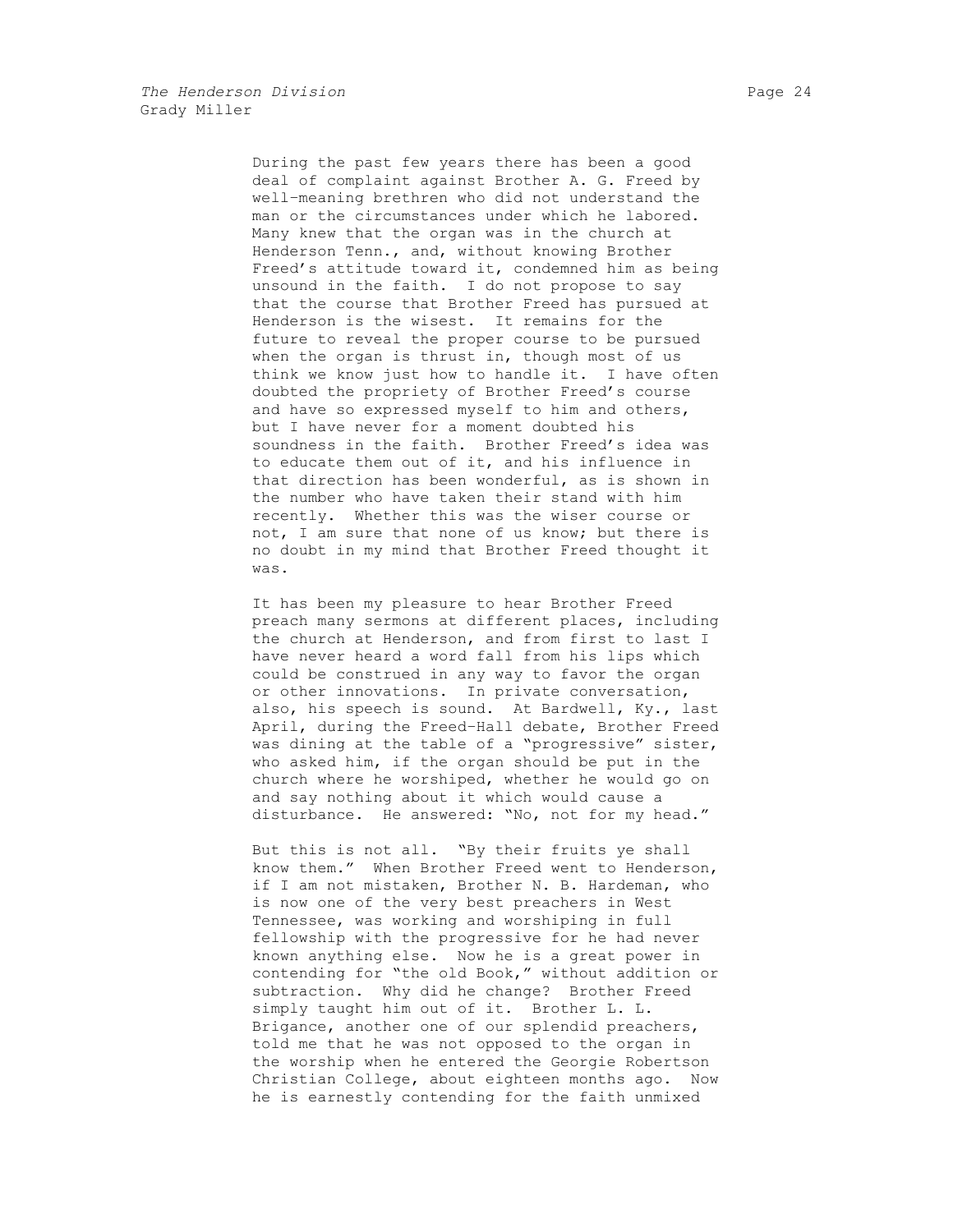$\overline{a}$ 

with any sort of human inventions. Brother L. C. Austin, who has been Musical Director in this college for the past two years, told me that he was not opposed to the organ when he entered the school. He soon learned that it was wrong and refused to lead the songs when the organ was being played. When we take into consideration the fact that the organ was in the church all the time and that these brethren were under the influence of those who favored the organ, we are forced to the conclusion that they have been subjected to some mighty counteracting influence. This influence came through the teaching of Brother Freed in the Bible class and in the pulpit.

This communication is submitted in the interest of the truth.<sup>63</sup>

Several years ago in Rialto (Tipton County), Tennessee, lived a former student of Freed's at the old G.R.C.C. He often went by Freed's lovely home to court the girls that were boarding there. On one occasion he asked Freed why he stayed with "that bunch that uses the organ." Freed replied, in words that J. B. Scott would never forget and would tell many times in the passing years, "I'll worship with a billy goat if I can teach him out of his error."<sup>64</sup>

It appears that by 1903, however, Freed had recognized the futility of restoring the Henderson congregation to its purity. In a letter to E. A. Elam, in November of 1902, he declared that the approaching gospel meeting would be "our final effort to teach the brethren the necessity of taking the Bible alone."<sup>65</sup>

<sup>65</sup> Elam, "A Meeting," *The Gospel Advocate* (February 5, 1903).

<sup>63</sup> G. Dallas Smith, "A Statement Concerning Brother Freed," *The Gospel Advocate* (March 12, 1903).

<sup>64</sup> Interview with Max R. Miller, April 18, 1975. Miller was the minister of the Covington, Tennessee church where J. B. Scott attended in the 1960s.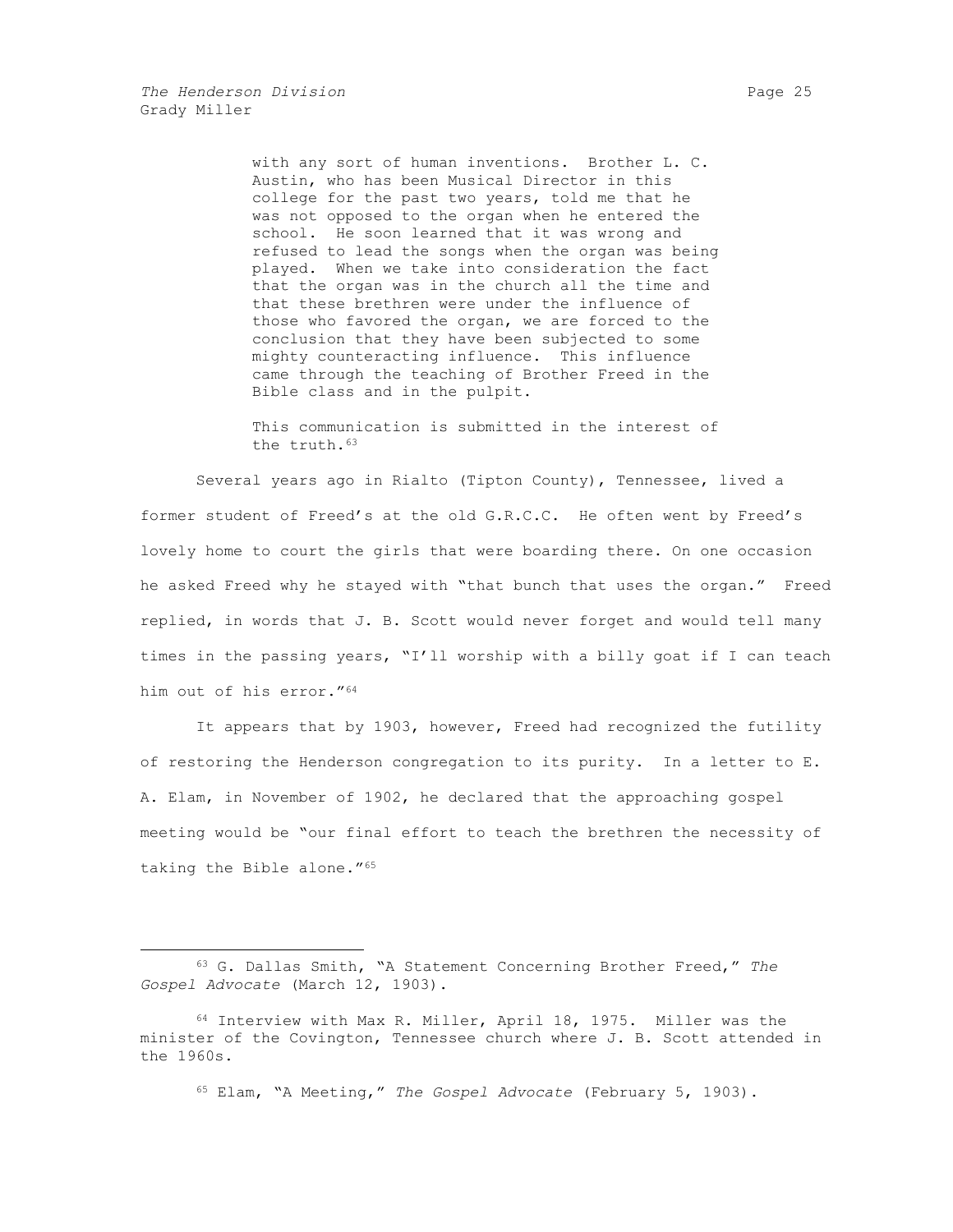Tabler and Freed were assisted in their reforming actions by A. M. St. John, a businessman who moved to Henderson from Viola, Tennessee (near McMinnville), in about the year 1902. It was St. John who wrote a letter to E. A. Elam, requesting him to hold a gospel meeting.<sup>66</sup> Elam came, held the meeting, and, as a result, the division occurred.

#### THE DIVISION

Upon receiving the letter from St. John, Elam advised him to meet with the elders and other leading members of the church to plan the details of the meeting; he sent word by return mail that "I can begin the meeting on the second Sunday in December, the Lord willing."67

E. A. Elam was born at Fosterville, Tennessee, on March 7, 1885.<sup>68</sup> A man of deep piety and filled with fervor in the Lord's kingdom, he was the front–page editor of the *Gospel Advocate* in 1903. Elam was certainly no stranger to Henderson, for he had visited here as early as 1886. In the *Advocate* of July 14, 1886, he stated:

> I had the pleasure of visiting the congregation, and also Bro. Inman's school at this place. This is one of the best congregations in that section. Bro. Inman is principal of West Tennessee Christian College and has encouraging prospects to establish a good school. One very interesting necessary feature of this college is, the Bible is daily taught the pupils. Professors Hayes and Denton, for six or eight years teachers in Burritt College, will be in the faculty with Bro. Inman for the next fall term. West Tennessee Christian College should be congratulated on the accession of these gentlemen to her faculty. We were schoolmates and classmates in Burritt, and "the

 $\overline{a}$ 

<sup>68</sup> F. D. Srygley, *Biographies And Sermons* (Nashville: The Gospel Advocate Company, 1961), p. 338.

<sup>66</sup> *Ibid*.

<sup>67</sup> *Ibid*.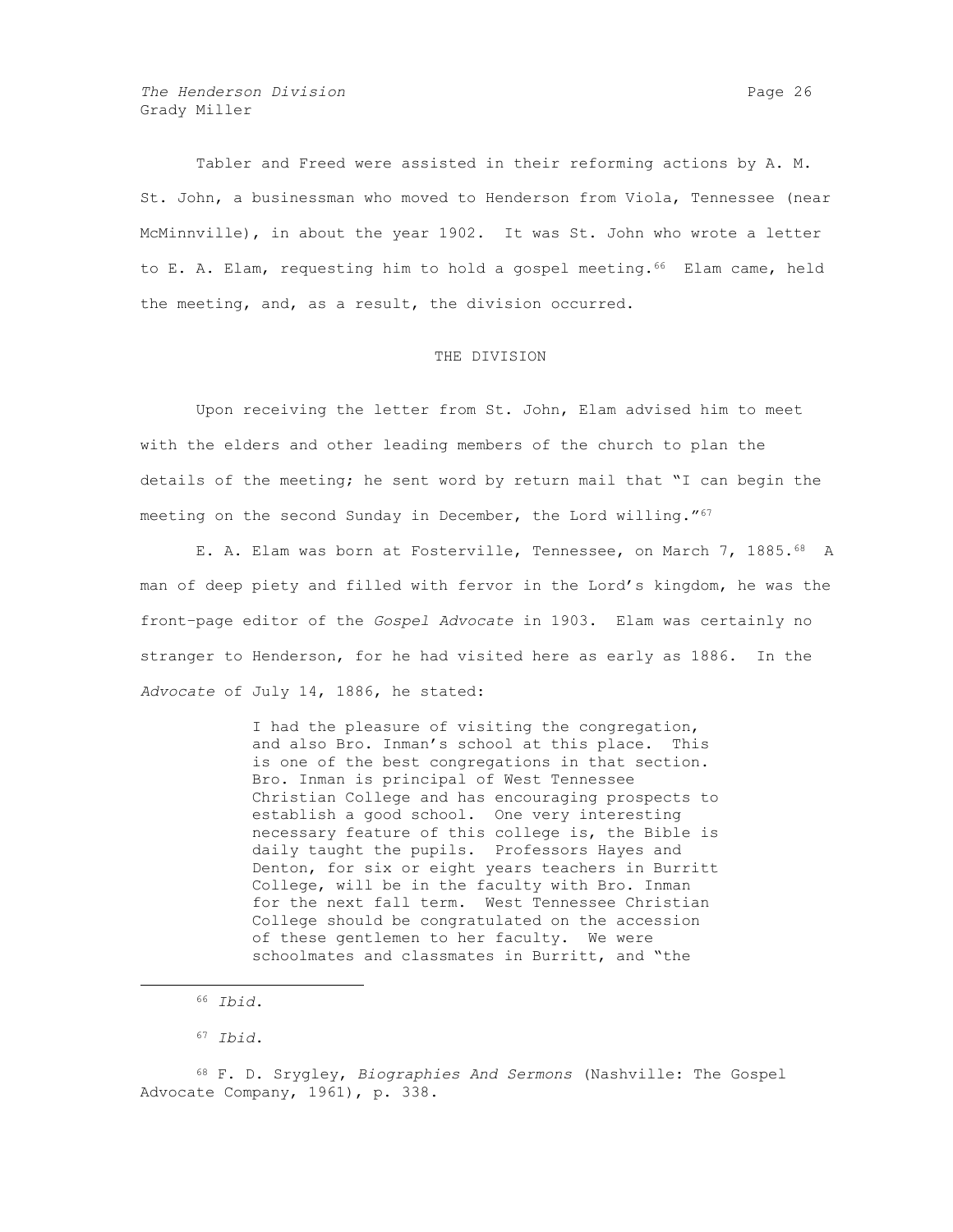boys" were *good* students, and we know their records as teachers since. The brethren in West Tennessee should patronize this college.<sup>69</sup>

Upon his arrival in Henderson and on his way to the building to begin the meeting, Elam was met by a committee of five men, led by R. P. Meeks. Meeks was an influential figure in Henderson around the turn of the century; he often preached for the Henderson congregation, had baptized N. B. Hardeman, and was listed in the W.T.C.C. catalogue of 1891-1892 as the principal of the Bible Department and a member of the executive board of the college.<sup>70</sup>

The committee asked Elam if he had received a letter from the "officers" of the church, requesting that he not come to hold the meeting; Elam replied that he had not received this letter. The committee promptly informed Elam that there would be no meeting, due to the inclement weather and the fact that the Henderson congregation had just concluded a highly successful meeting. However, when Elam asked them if the real reason was because they were afraid that he might preach against the innovations, they replied that this was correct.

> Brother Meeks stated that he had never heard me preach, had often wished to have the privilege of hearing me through a series of sermons, but, judging from some of my articles in the Gospel Advocate, he was afraid that I would stir us strife.<sup>71</sup>

Meeks and the others asked Elam to speak that morning and for the night services, if he would refrain from condemning the innovations. Elam replied, however, "I cannot agree to go into the pulpit for a moment with

 $\overline{a}$ 

<sup>71</sup> Elam, "A Meeting," *The Gospel Advocate* (February 5, 1903).

<sup>69</sup> E. A. Elam, "West Tennessee Notes," *The Gospel Advocate* (July 14, 1886).

<sup>70</sup> Powell, *N. B. H.*, p. 104.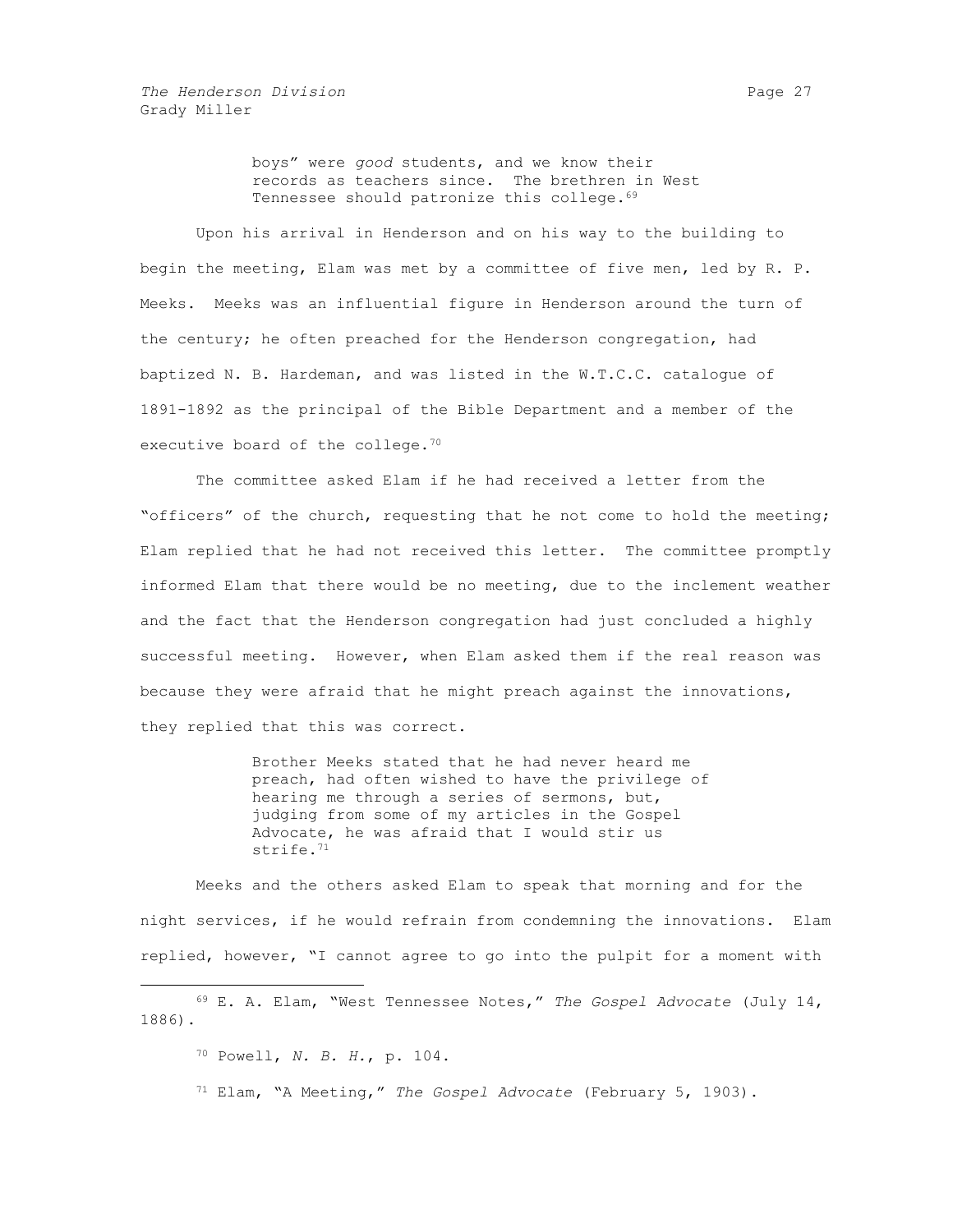my mouth closed against anything that I believe the Bible forbids."72 Upon this note of disagreement, the conference ended.

A point which came in for much discussion in the subsequent issues of the *Gospel Advocate* was the fact that only one of the committee who met Elam was an elder; after the conference adjourned, he went home.<sup>73</sup> The events that happened next were not overseen by the elders of the church, but by a few of the members, led by R. P. Meeks.<sup>74</sup>

E. A. Elam was refused the use of the Henderson meetinghouse for the revival. Nevertheless, due to the insistence of several members of the congregation who desired to hear the issues discussed, the Baptist meeting house was made available to them (located only a few yards down the street, where Patterson's Food Market now stands). From this bitter beginning, a congregation of about seventy-five members was established.<sup>75</sup> In about a year, however, they doubled their number.<sup>76</sup>

Although there were several attempts made to reconcile the differences, the congregations remained separate and independent (See Appendix  $A$ ); they have remained this way until the present date.

# RESULTS OF THE DIVISION

The division immediately gave rise to other events which were designed to reconcile the differences but which, instead, caused the two bodies to drift farther apart. The first of these was a

- <sup>75</sup> Elam, "A Meeting," *The Gospel Advocate* (February 5, 1903).
- <sup>76</sup> Norton, *Tennessee Christians*, p. 215.

<sup>72</sup> *Ibid*.

<sup>73</sup> *Ibid*.

<sup>74</sup> See Appendix B.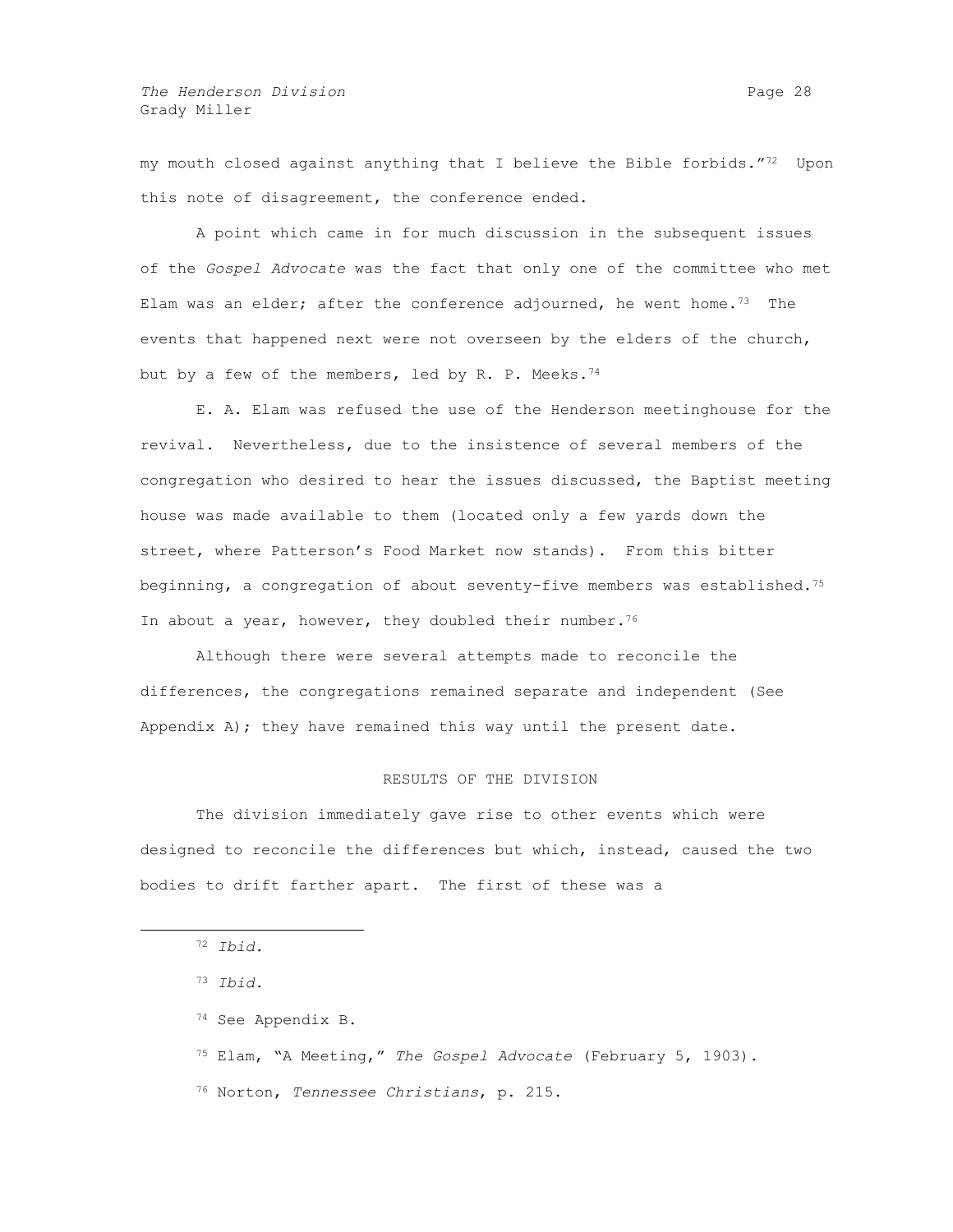"Bible Institute," sponsored by the digressive church.

The Christian Church, seeking to prevent an unnecessary loss of members, and, at the same time, hoping to check the opposition, invited Myhr to hold a 'Bible Institute,' which was essentially a series of lectures defending both missionary enterprises and the use of music in worship. R. M. Giddens, then minister of Paris, and W. J. Shelburne, minister of Union City, assisted Myhr in conducting the Institute.<sup>77</sup>

The second event which followed the division was the bitter Stark– Warlick debate, which was held in November of 1903. The debate had little effect, if any, toward encouraging reconciliation.

The division, in a very real sense, also spelled the doom for the Georgie Robertson Christian College. As we have seen previously, Freed and McDougle, the co–presidents of the college, fell out of fellowship over the use of the organ and the missionary society; it would be only natural for them to have a strained relationship as they sought to guide the school, which was firmly in the camp of the digressives.

> The two men shared uneasily administrative responsibilities. Freed, and N. B. Hardeman, a faculty member, traveled extensively throughout West Tennessee, and at every opportunity made addresses setting forth their theological views. McDougle traveled just as widely advancing his own religious ideas. The men caused agitation both on and off campus.<sup>78</sup>

The break finally came in 1905. A. G. Freed resigned and left for Texas. N. B. Hardeman also resigned and became superintendent of the Chester County schools. McDougle, and the other digressives, ecstatic over the fact that they were in sole possession of the school, soon realized, to their embarrassment, that they could not operate it! The

<sup>77</sup> *Ibid*, p. 214.

<sup>78</sup> *Ibid*, p. 215.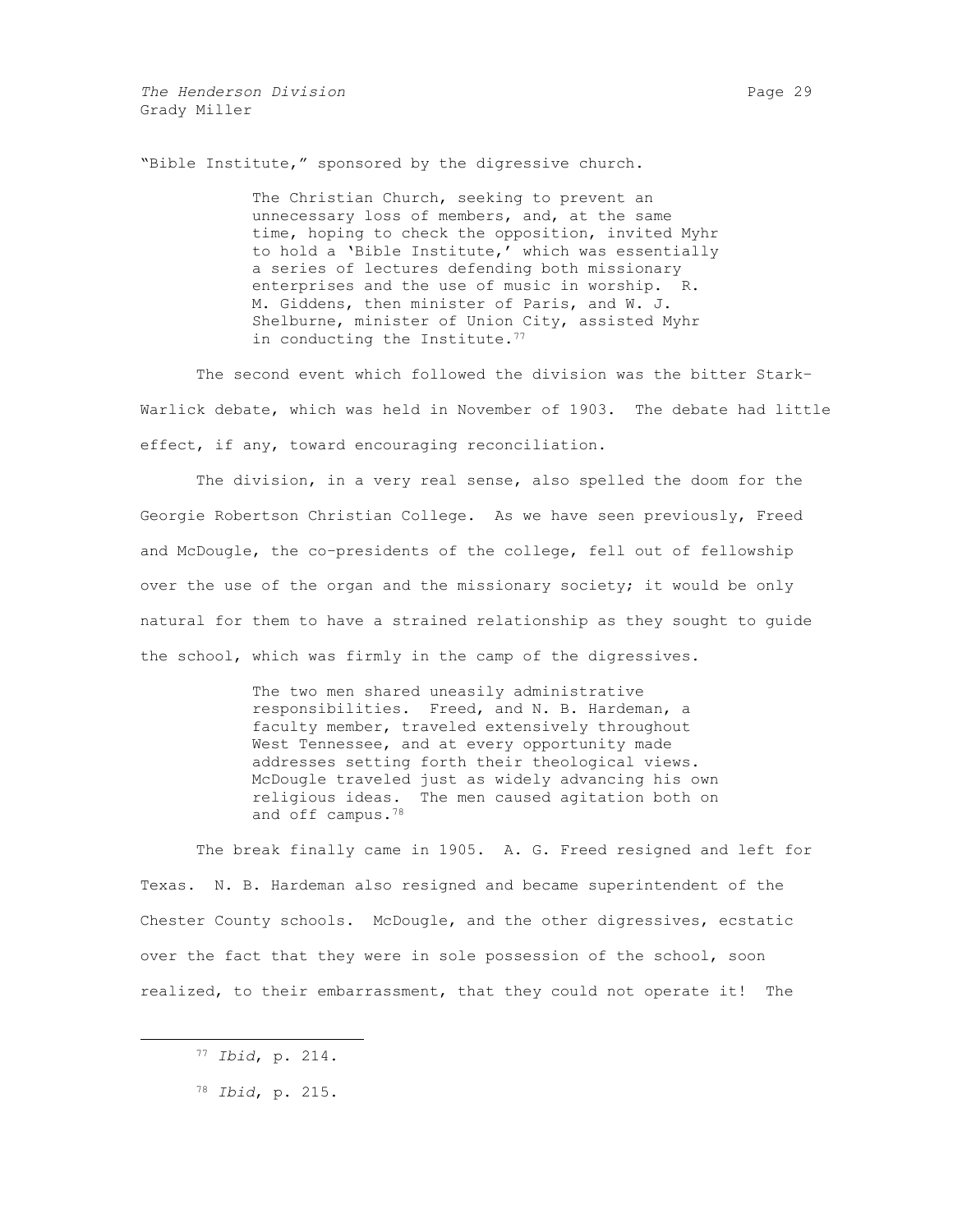school died in 1907, only one year before Freed and Hardeman returned to build their National Teacher's Normal and Business College.

The Christian Church in Henderson remains to this day weak and anemic; they have no college in the town they once controlled. It is our conviction that this outcome is a true picture of all individuals and institutions that digress and fall into apostasy. We do not grow and prosper when we leave the law of God behind, but when we keep it ever within us.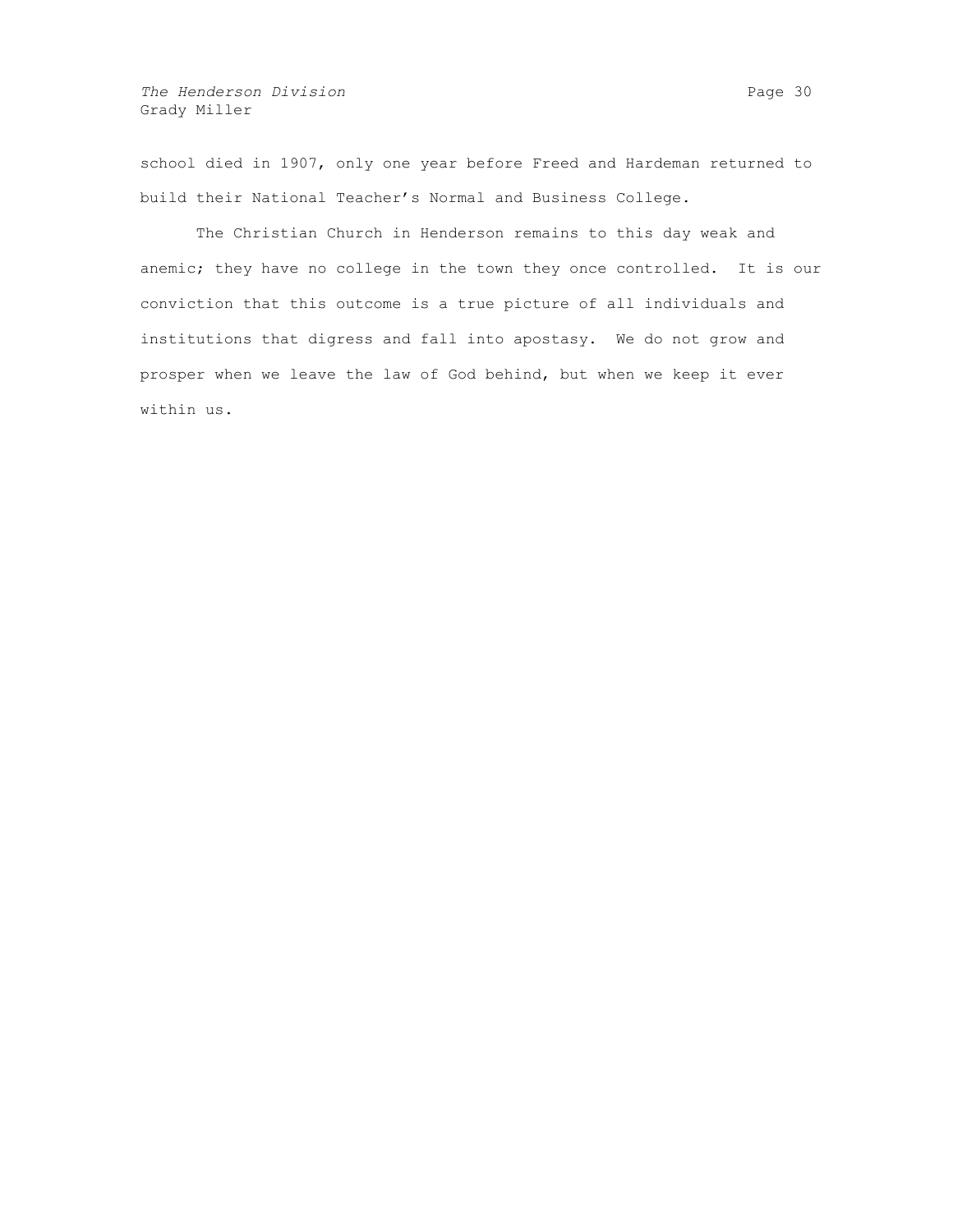## **BIBLIOGRAPHY**

Boles, H. Leo. *Biographical Sketches of Gospel Preachers.* Nashville, Tennessee: The Gospel Advocate Company, 1932.

*Catalogue*, Georgie Robertson Christian College, 1902–1903.

- *Catalogue*, The Southern Tennessee Normal and Business Institution, 1909-1910.
- Class Notes, "The Restoration Movements," Cecil N. Wright, Instructor. Spring; 1975.
- Emmons, Walter. "Church Split 40 Years Ago Effected City." *The Chester County Independent* (May 7, 1943).

*From Indians to Industry: The Henderson Centennial*. 1960.

- Garrison, Winfred E., and DeGroot, Alfred T. *The Disciples of Christ: A History.* St. Louis: The Bethany Press, 1958.
- Interview with E. R. Harper. February 6, 1975.
- Interview with Max R. Miller. April 18, 1975.
- Interview with C. P. Roland. April 18, 1975.
- Norton, Herman. *Tennessee Christians.* Nashville, Tennessee: Reed and Company, 1971.
- Powell, James Marvin and Powers, Mary Nelle Hardeman. *N. B. H.: A Biography of Nicholas Brodie Hardeman*. Nashville, Tennessee: The Gospel Advocate Company, 1964.
- Reid, S. E. *A Brief History of Chester County Tennessee*. Jackson, Tennessee: Long–Johnson Printing Company, n.d.
- Stark, J. Carroll, and Warlick, Joe S. *A Debate*. Nashville, Tennessee: The Gospel Advocate Company, 1904.
- Tant, Yater. *J. D. Tant: Texas Preacher*. Athens, Alabama: The C.E.I. Publishing Company, 1958.
- West, Earl Irvin. *The Search for the Ancient Order*. 2 vols. Vol. I, Nashville, Tennessee: Gospel Advocate Company, 1949. Vol. II, Indianapolis Indiana: Religious Book Service, 1950.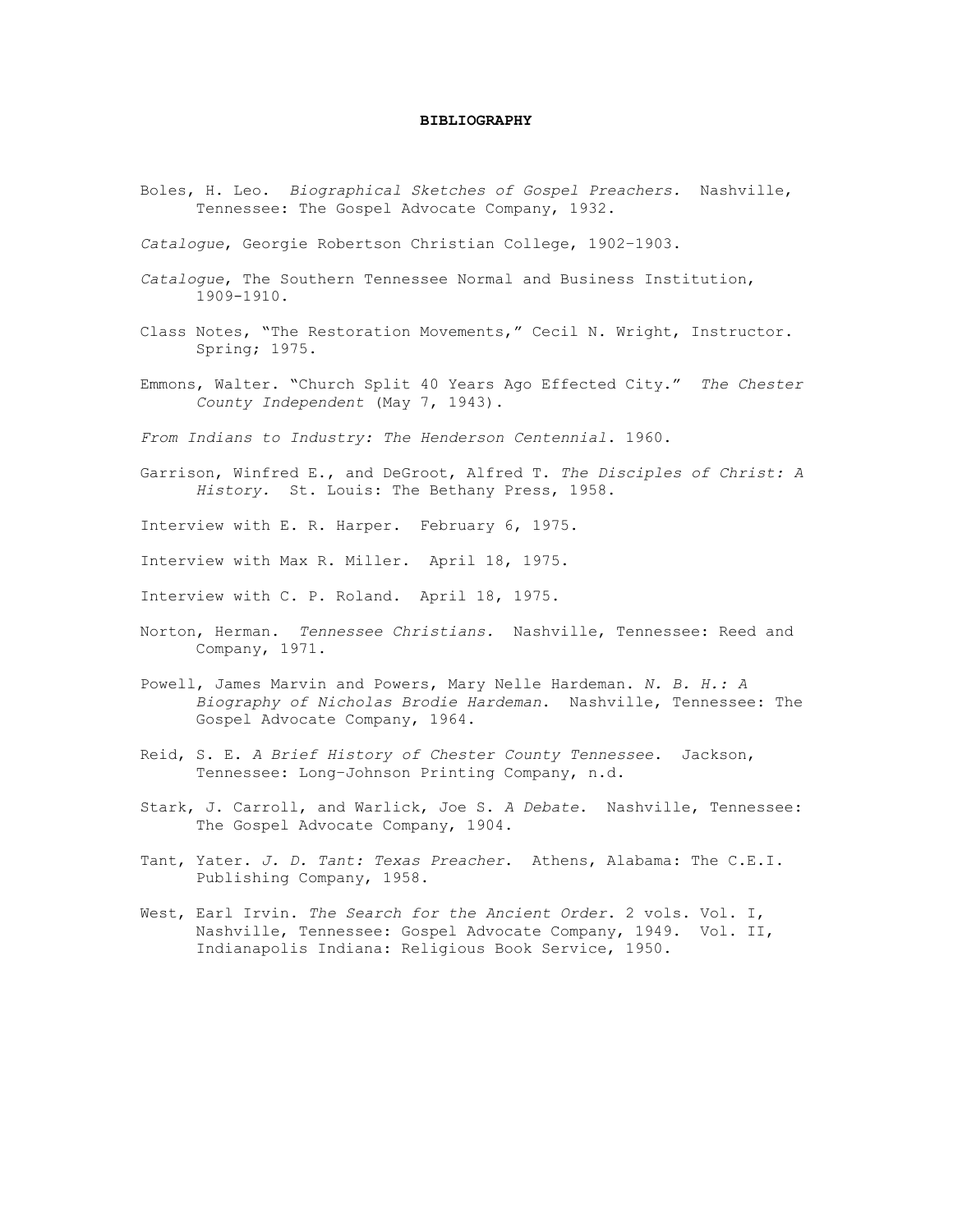## **APPENDIX A**

CHURCH SPLIT 40 YEARS AGO EFFECTED CITY

Walter Emmons

City Acquired Modern High School And Larger College As Result, Says Emmons

[Opinions expressed by writer are his own, and do not necessarily reflect the opinion of this paper.]

When we arrived in Henderson, December, 19020 there were but three churches: Methodist, Baptist, and Christian. The Christian Church split in January, 1903.

It is not my purpose herein to accuse or defend either side in this controversy, but to state some facts, as I remember them, and to point out the far–reaching effects this affair had upon the subsequent history of Henderson.

It had been a know fact for a long time that there were a large number of the members of this church who were opposed to instrumental music in church worship, however, the common interest in the success of the G. R. C. College had held friction to a minimum. In December, 1902, some of the members invited Elder E. A. Elam of Nashville to hold a meeting. He accepted and came to Henderson in January, 1903, to start the meeting. Two of the church elders asked Elder Elam to refrain from mentioning instrumental music in the worship or from discussing missionary methods. These were the subjects about which there were differences in opinion.

The elders of the local church explained to Elder Elam that their request was made for the sake of harmony and for the interest of the college.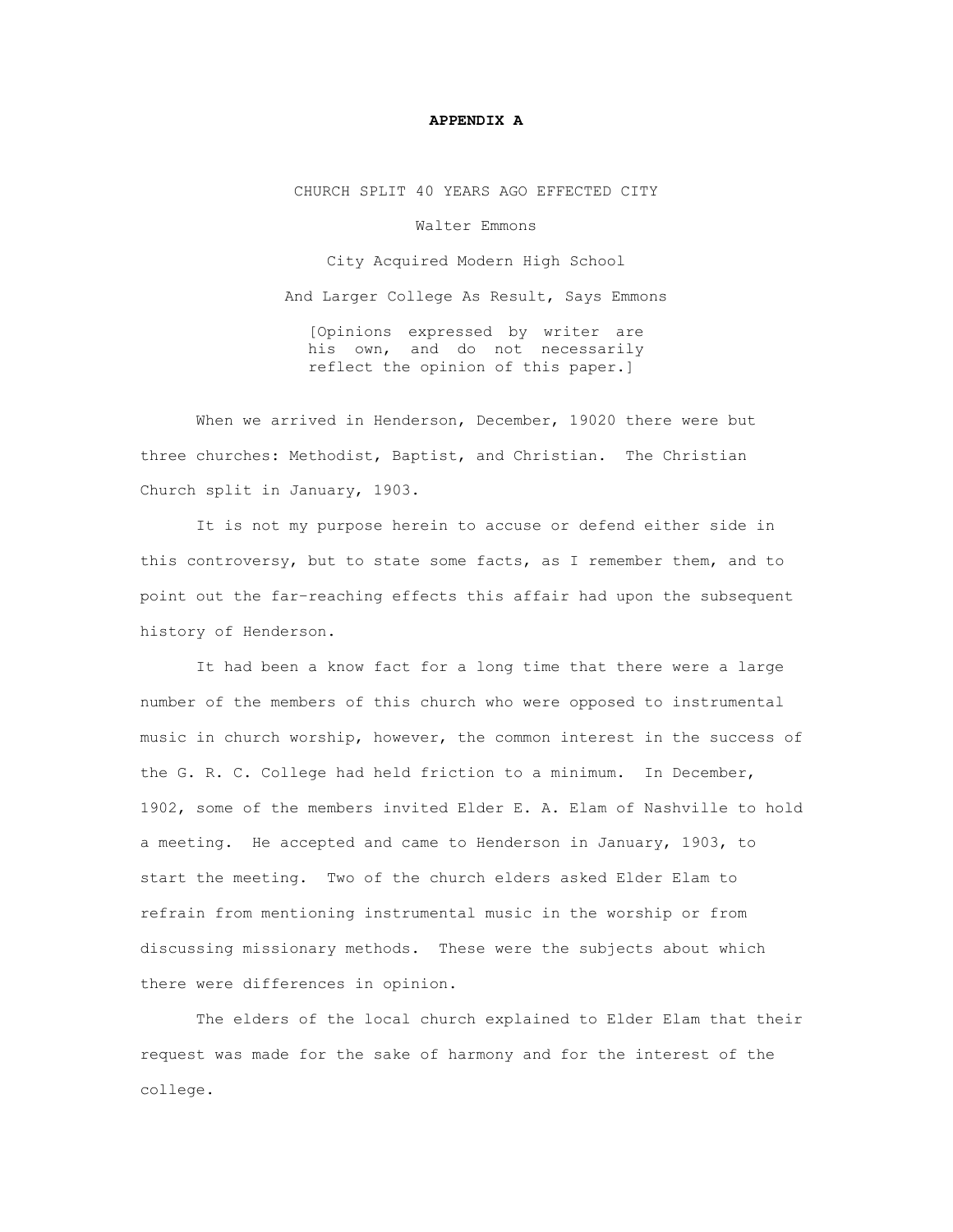Elder Elam's answer was that he could not conscientiously occupy a pulpit with his tongue clothed with respect to any subject or matter which he considered a Bible question or Christian function. It was the match that "touched off the keg."

Sunday came, and following the usual Sunday School, with Elder Elam present, Elder A. G. Freed arose, explained what had happened and announced that Elder Elam would hold a series of meetings at the Baptist Church, beginning that evening. Thus the church split to begin a series of events that were to lead to revolutionary changes in the school situation in Henderson and Chester County.

Elder Elam preached for two or three weeks with no more than casual mention of the subjects of difference, but notwithstanding this and regrettably, as in most such cases, associations were broken, charges and counter charges were made, bitterness engendered, and friendships sacrificed.

A new congregation was organized as also was a Sunday School, which met and worshipped at the Court House until a new church edifice was erected on Crook Avenue.

Many thought that with the departure of Elder Elam a reunion would be affected because of the interest of the college. Some even called the move a bluff. I am sure that there were several who desired a reunion.

One of these, to my knowledge, was W. H. (Bud) Pratt, of the old congregation. His efforts for a reunion were principally among his own brethren. He argued for a reunion upon any basis satisfactory to the offended brethren.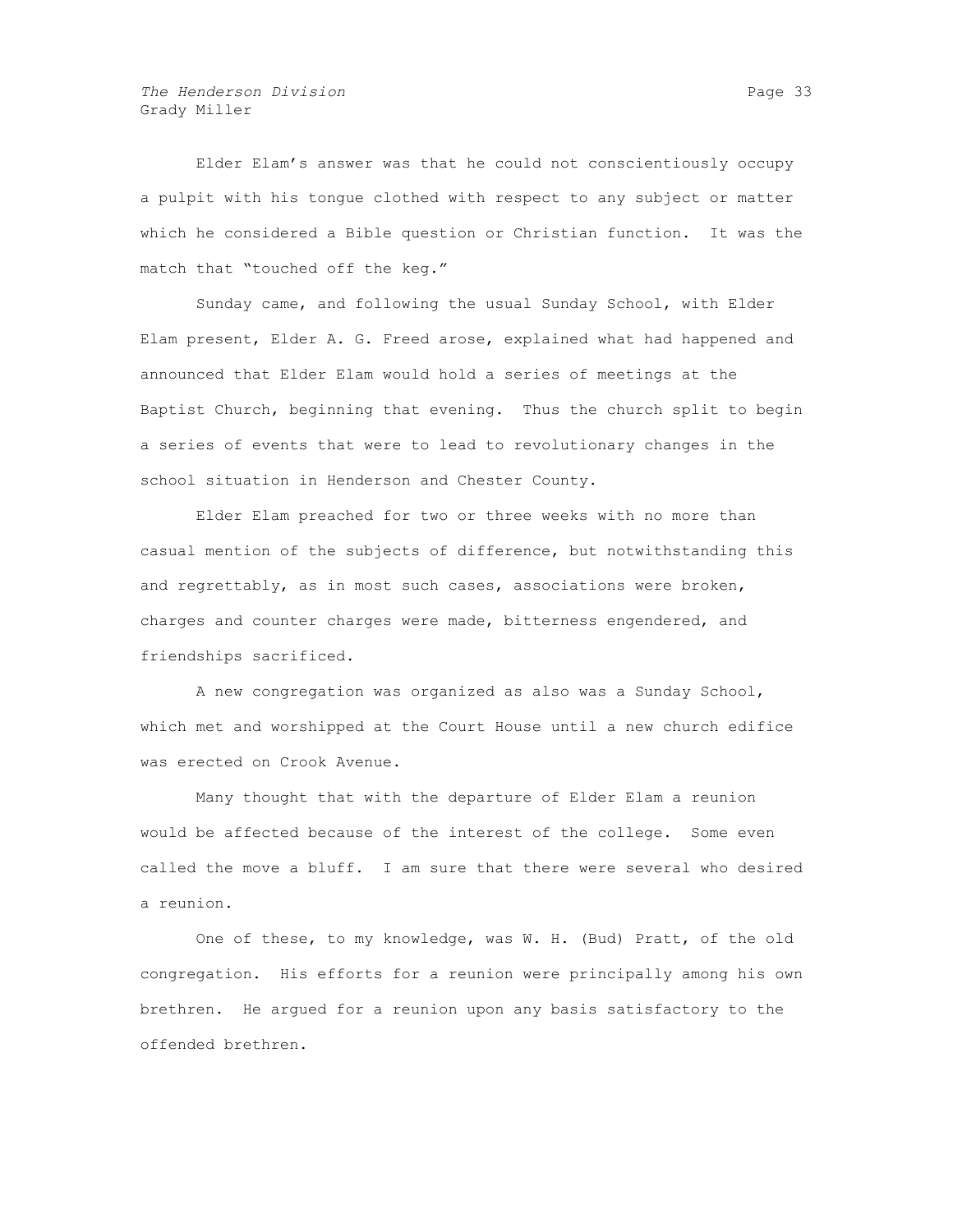*The Henderson Division* **Page 34 Page 34** Grady Miller

I shall not forget some other things he said to me, and I quote him in substance as follows: "I see no harm in music in the church, but I can worship just as well without it, but at least some of those other fellows are conscientiously against it and if I believed as they do, I would not worship in a church with it either."

The churches remained separate but the college, from all outside appearances, seemed to progress and prosper admirably.

Finally, a break in the faculty came. President Freed went to Texas and Prof. Hardeman took charge of the Henderson City School. The G. R. C. continued under the leadership of Prof. E. C. McDougal as president, and Prof. C. B. Ijams as vice president.

After two or three years, Prof. Freed returned to Henderson and the new college building was erected and it was named the National Teachers Normal and Business College (changed to Freed–Hardeman College in 1919).

When we arrived in Henderson in 1902, and for some years to follow, there was no publicly owned school building and the city school was taught alternately in the Methodist College on North Church Street and the G. R. C. building.

This was unsatisfactory and resulted in continuous friction and dissention. Finally, the Methodist Conference deeded its building to the city (I do not remember the consideration, if any.)

As time came for the National Teachers Normal to open the G. R. C. decided to suspend operation and the city and county acquired its splendid building and campus and established the present Chester County High School.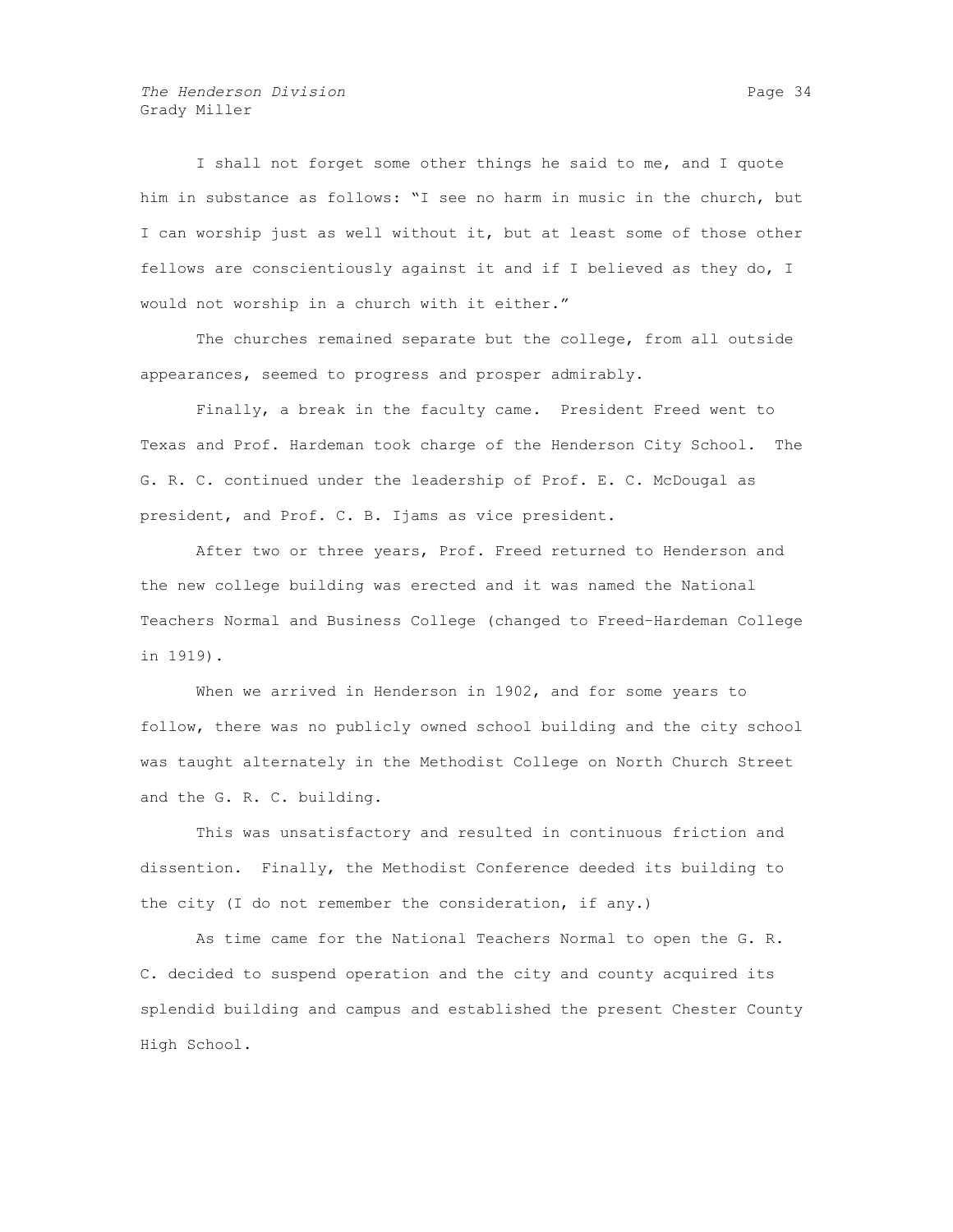The Henderson Division **Page 35** and Page 35 Grady Miller

Thus from regrettable and lamentable religious turmoil and yet through a creditable public spiritedness, Henderson and Chester County has a public and high school second to none and a college, both of which deserves and I am sure has the support, of the town and county and begrudged by no one on the outside.

I also most sincerely hope that the bitterness and unpleasantness connected with the events here related has forever subsided.

*Chester County Independent* Friday, May 7, 1943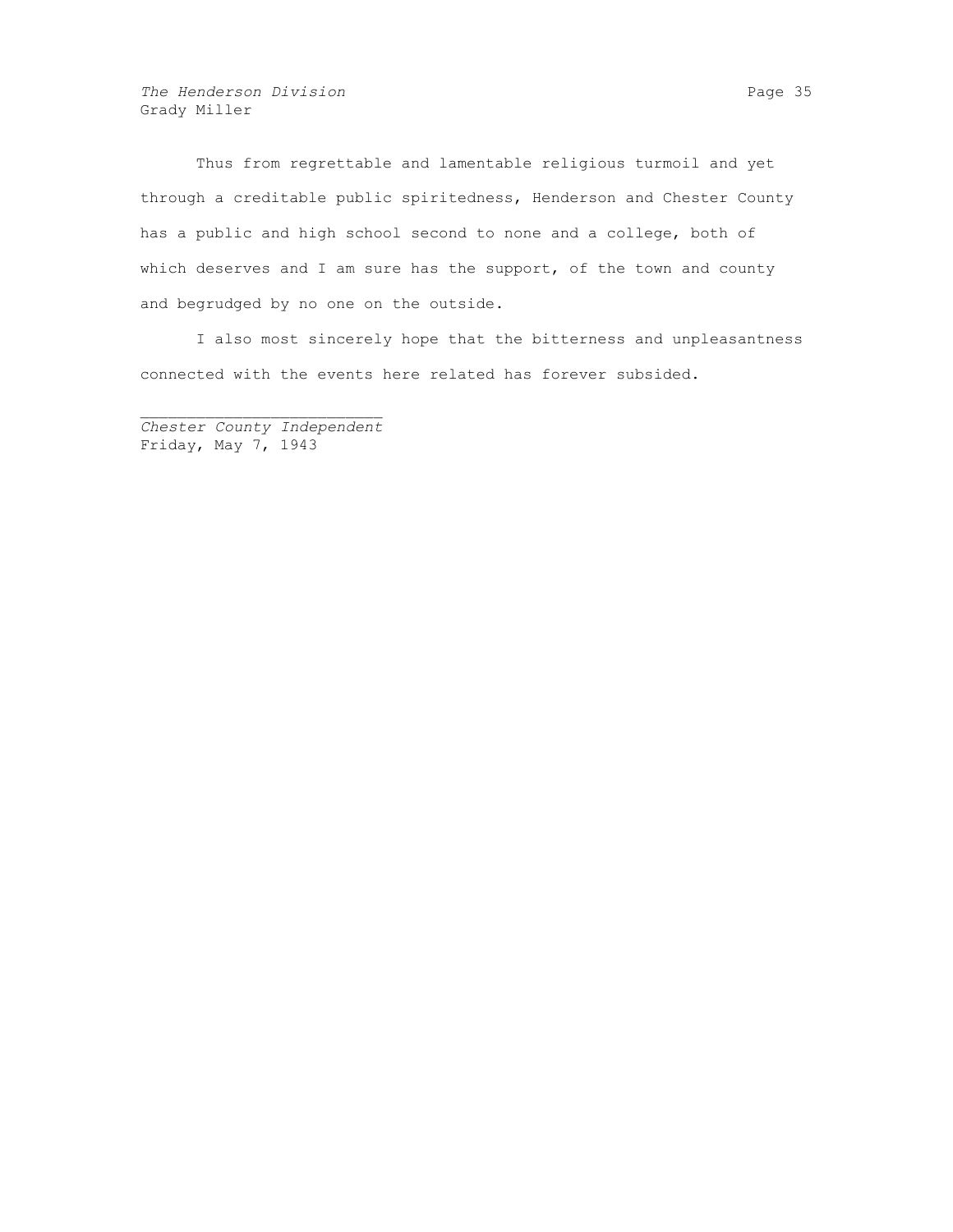## **APPENDIX B**

In the months following the division at Henderson, there was an unusual number of articles published in the *Gospel Advocate* concerning the split. No doubt this was because the brotherhood recognized Henderson as being the focal point in West Tennessee, and because E. A. Elam, who held the gospel meeting which resulted in the division, was the front–page editor of the *Advocate*.

The following article, which appeared in the February 5, 1903 issue of the *Advocate*, is reproduced here because of its historical importance as a first–hand view, and because of its copious coverage of the events leading up to and following the division.

#### **A MEETING AT HENDERSON, TENN.**

### E. A. Elam

The Invitation. — In November of last year Brother A. M. St. John, of Henderson, Tenn. wrote to know if I could hold a meeting at that place in the near future, stating that the church there had recently had a fine meeting in the way of gathering members, and many now thought it advisable to follow up that meeting with another, whose principal purpose should be to emphasize the importance and beauty of Christian living; and that, while the church used instrumental music in worship, and worked through the missionary conventions, he thought the time had come when the members desired a full and dispassionate investigation of these questions in the light of the Bible. To that letter I replied as follows:

> I just received your kind letter today, and hasten to reply. I appreciate all you say as well as hearing from you. I would suggest, if you have not done so, that you get the elders especially and other leading members of the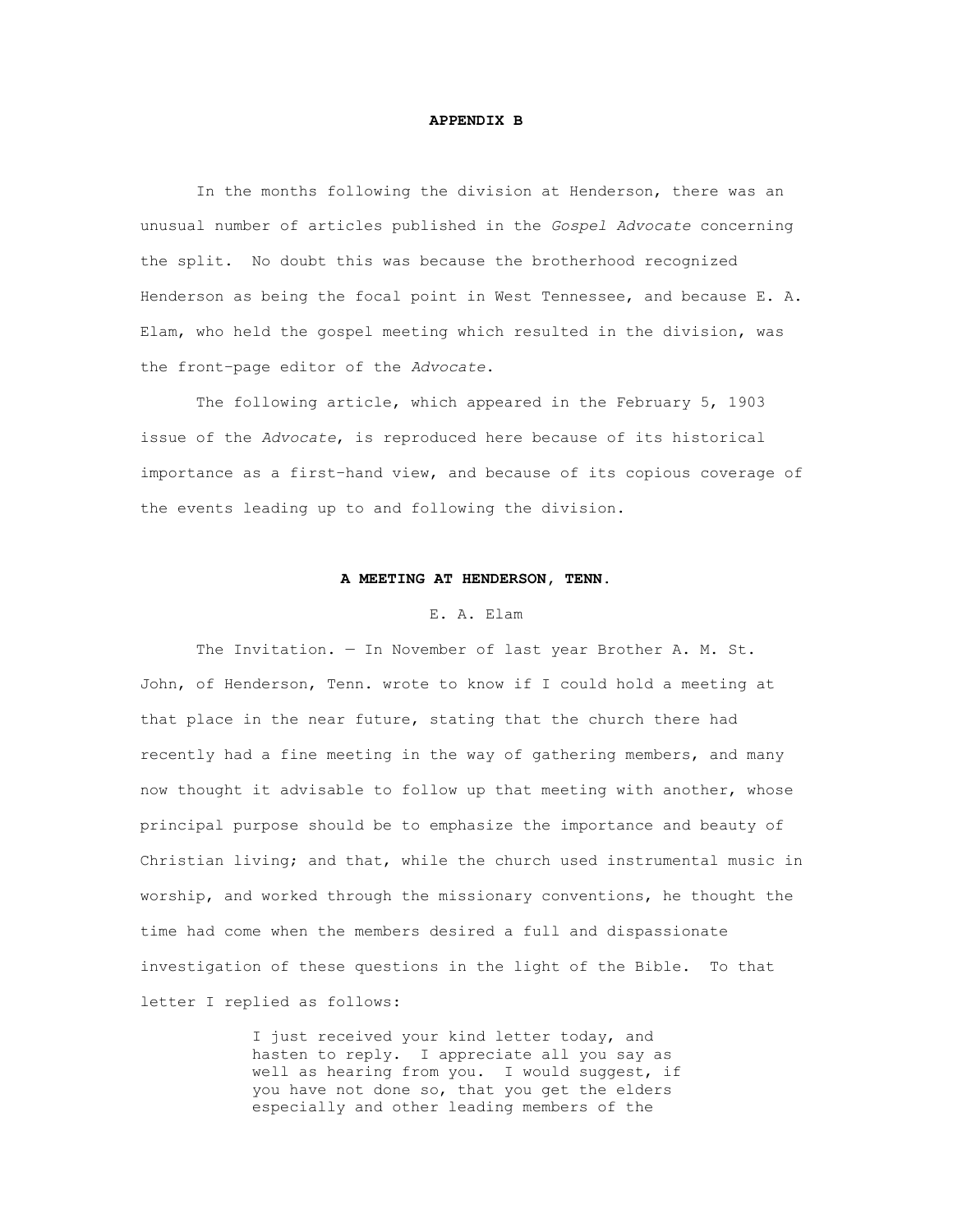church and tell them that you have written to know if I could hold your meeting, and that the elders and church extend the invitation. If the church desires it, then I can begin the meeting on the second Sunday in December, the Lord willing. Let the church or elders know that I will contend for nothing but the gospel and New Testament worship.

> Hurriedly and fraternally E. A. Elam

P.S. I f the church will not agree for some man to go and present these questions, then you can see still more clearly what course to pursue. Please let me know at once.

In reply to this I received letters from Brethren Freed and St. John. Not thinking these letters of any further use, I made no effort to preserve them. However, I happen to find the one from Brother Freed. It is as follows:

> Brother St. John handed me your reply to his letter. We had a meeting of a few of the brethren interested. It was the opinion of most of them that after the holidays would be the best time for our meeting. I am sure of this. We do not want to make a mistake in this, as we intend to make it our final effort to teach the brethren the necessity of taking the Bible alone.

> > Faithfully, A. G. Freed

Besides, Brother Freed makes the following statement:

In a meeting of several of the good members of the church here the propriety of a series of meetings was discussed, the principal object to be to teach Christians their duty. As the use of the organ in worship and the work of societies have been preached and practiced here, all thought it just and fair that the other side be heard. Brother Elam was selected as a suitable man to conduct the teaching. Many of the students of the college and all of our Bible class expressed an earnest desire to hear him in just such a series. I heartily concurred, and gave Brother Elam a cordial invitation to come among us. To our surprise,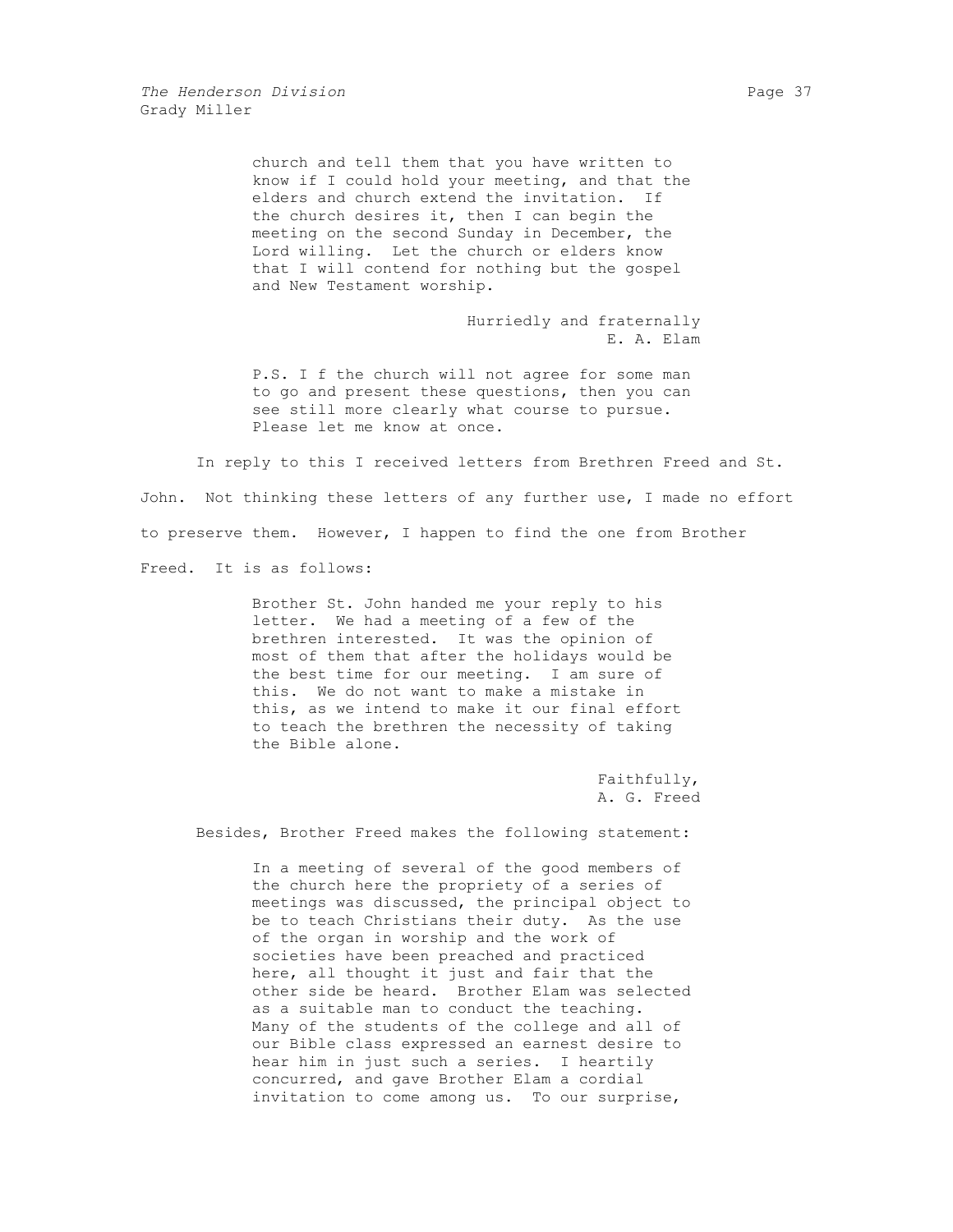the church house was refused him. It was demonstrated forcibly to honest, earnest hearts that the advocates of instrumental music in worship and man–made societies for spreading the gospel realized the weakness of their position, and feared the light of the word of God. The Baptists were kind, and opened their house. No wonder sectarian brethren can pass "church federation" resolutions and cry, "The day of debates is over!" and say: "Let us alone!" I give this simple statement that the public may know that Brother Elam came into our town through an earnest solicitation of the brethren here.

#### A. G. Freed

Brother Freed says that he has held four or five meetings for the church, and the last meeting was held by Brother McDougle; but in none of these meetings was this "red–tape" business resorted to, but the brethren most interested in the church went to work and had a meeting; also, when the corresponding secretary of the convention deems best, he drops around, without a "red–tape" invitation or when none or but a few are expecting him, and preaches, "none daring to molest or make him afraid." The church once had three elders. One removed to some other town; one is old, lives five or six miles in the country, and gets to church only once or twice during the year; and the other lives two or three miles in the country and attends church very irregularly, averaging once or twice in about three months. With the above facts before him, and knowing Brother St. John as an earnest, Christian gentlemen, and Brother Freed as the principal teacher who built up the school there to its present condition of four hundred or five hundred pupils enrolled, and his standing as a faithful preacher of the gospel, would not any ordinary preacher think that this was a sufficient invitation to hold a meeting for any ordinary congregation? In the Nashville Bible School and before the church there pertaining to the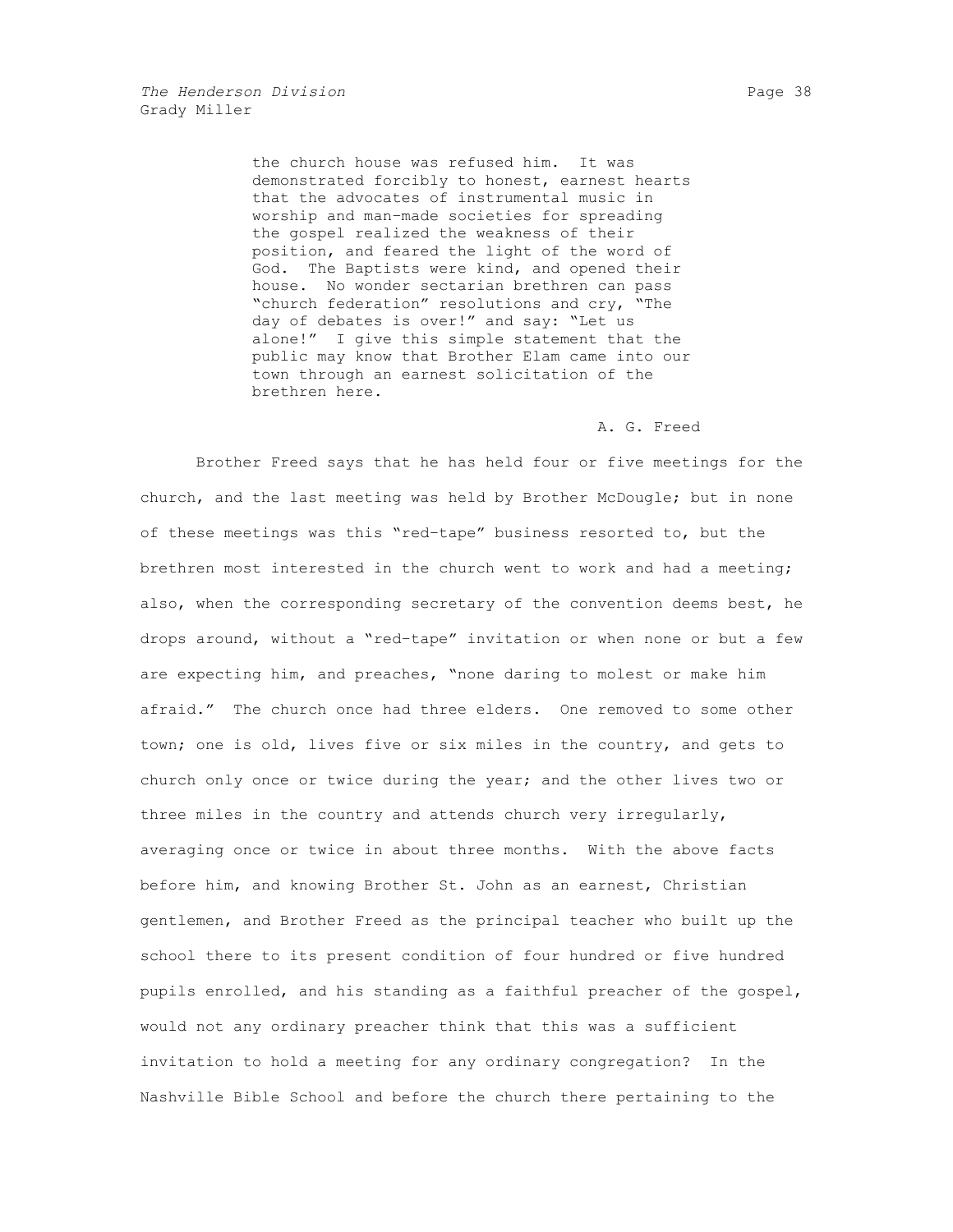*The Henderson Division* **Page 39** Grady Miller

work of the church and the worship of God have been discussed — such as "Ordination," by Brethren Brents, Butler, and Harding, on the one side, and by Brethren Lipscomb, Sewell, and Kurfees, on the other side: "The Right of Christians to Vote and to Hold Office," by Brethren G. G. Taylor and D. Lipscomb; and Brother Minton was requested by Brother Harding and others to discuss there "The Scripturalness of Missionary Societies." So I thought the church at Henderson desired to hear discussed, among other things, "The Scriptural Work and Worship of the Church;" and I anticipated a pleasant and profitable meeting (and we had it).

A Committee. — The second Sunday in January was set for the time to begin the meeting; and when it arrived, I was on the ground. On my way to church on Sunday morning, I was met by a committee of five gentlemen — led by one good brother, R. P. Meeks — who turned me aside into the college building for a conference, the developments of which were as follows: (1) The first question asked me was as to who invited me to hold a meeting at Henderson. My answer was the explanation above. (2) I was asked if I did not receive a letter from the officers of the church stating that the church did not need a meeting at this time, since it had lately had a good meeting, to which I responded: "No." (3) It was thought strange that I had not received the letter; I insisted, however, that I had not. (4) I was asked what I would have done if I had received the letter. I said that I would not have come, but, for an explanation, would have referred the letter to those who invited me. (5) I then asked who wrote the letter. A brother said that he wrote it. "But," I said, "I meant who are the authors of it?" The reply to this question was that the "officers" of the church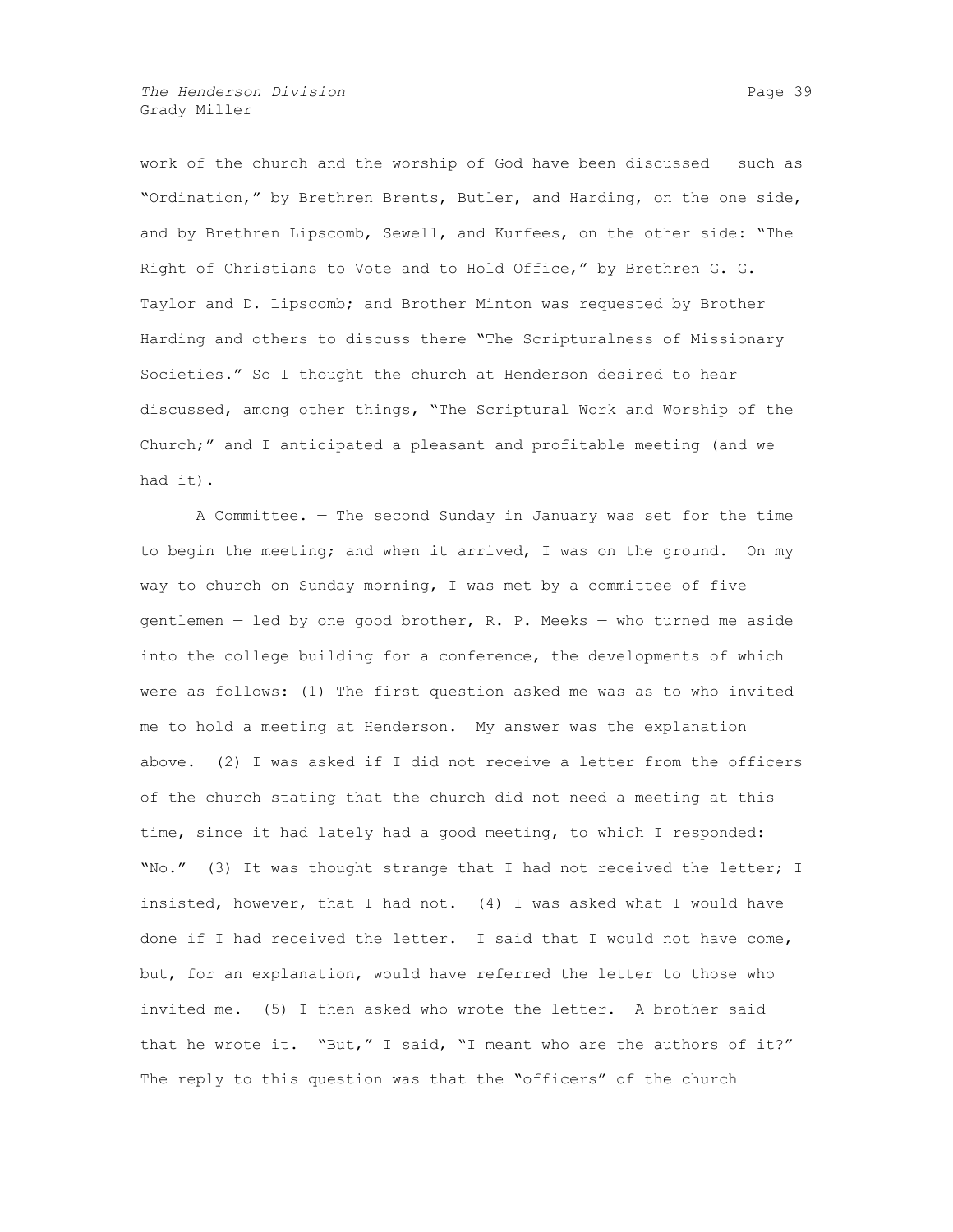*The Henderson Division* **Page 40 Page 40 Page 40** Grady Miller

(mentioning several) were the authors. (6) I was then told that, whether I got the letter or not, the weather was bad, the roads were muddy, and the church had just enjoyed a good meeting which had not yet been "arranged for," and the "officers" had conferred and decided to have no further meeting now. (7) I said: "Now brethren, honest, do you not object to the meeting because you know that an effort will be made to show that instrumental music and missionary societies are not authorized by the word of God, and not for the reasons you have mention?" To this it was replied that it was for both reasons. Brother Meeks stated that he had never heard me preach, had often wished to have the privilege of hearing me through a series of sermons, but judging from some of my articles in the *Gospel Advocate*, he was afraid that I would stir up strife (the introduction of societies and instrumental music never stirs up strife; it is the opposition which always does such unchristian things!). (8) It was asked: "What about preaching on Sunday morning and at night, since he is here?" To this it was replied that if I intended to accentuate "these things" and thereby to "stir up strife," I would as well preach a month as one time. I then said: "While it was not my intention to refer to instrumental music and missionary societies today, yet since these have been made the test and the matter has assumed this shape, I cannot agree to remain silent, and most certainly shall have to refer to them. I cannot agree to go into the pulpit for a moment with my mouth closed against anything that I believe the Bible forbids. Now, brethren, I do not blame you for this action any more than I would blame any other denomination which does not want its denominational machinery and practice disturbed for shutting out Brother Meeks here or myself. I am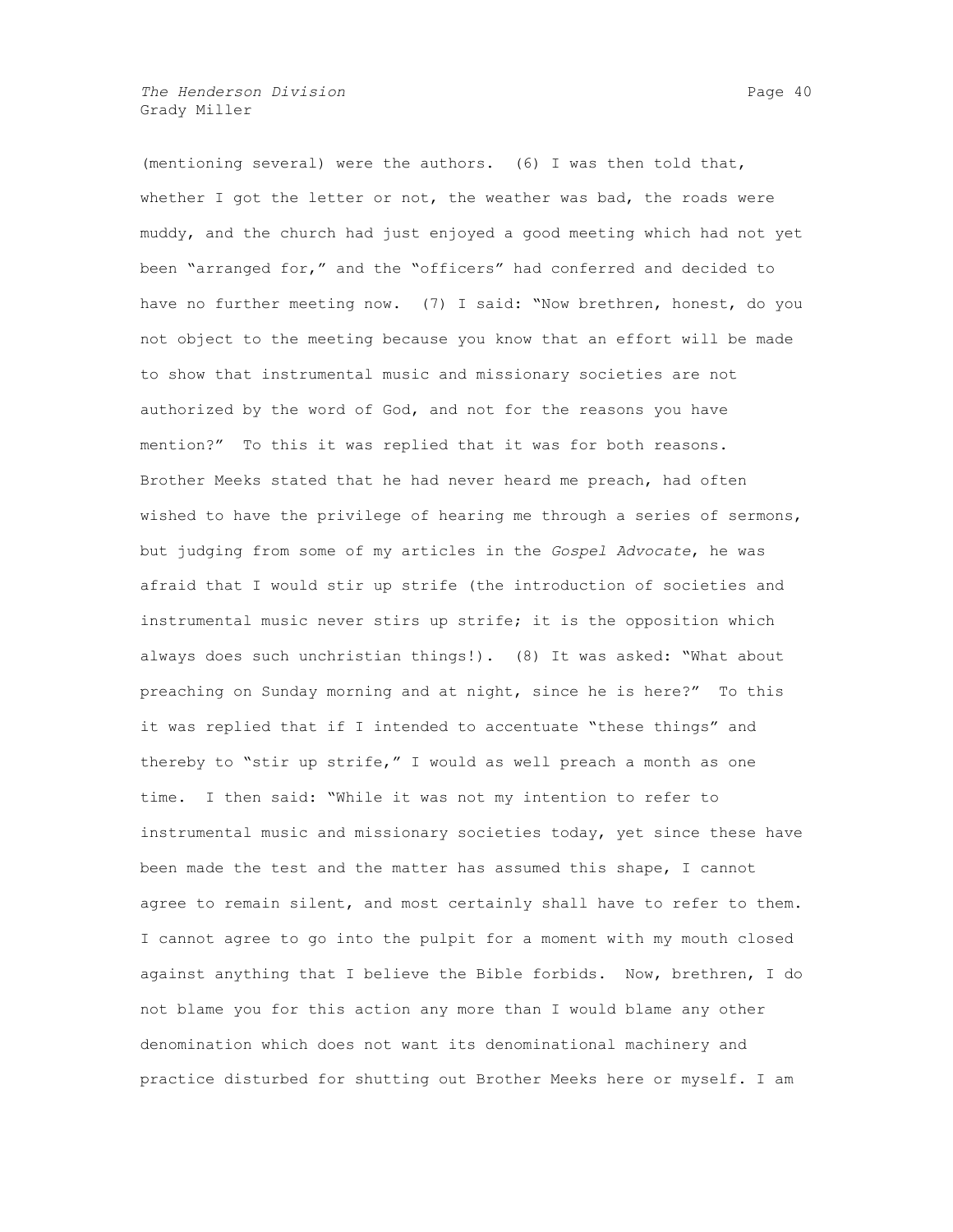*The Henderson Division* **Page 41 Page 41** Grady Miller

not shut out because I do not preach the gospel or because I preach more or less than the gospel, but because I refuse to remain silent about some things as all admit are neither part of the worship of God nor essential to the work of the church, and which, therefore, are not embraced in the gospel. 'I determined not to know anything among you, save Jesus Christ, and him crucified.' I most certainly oppose any man's disturbing a congregation by preaching more or less than the gospel, but not his preaching the gospel." (9) The conference adjourned *sine die*.

Preach, Anyhow, — Only one of the five who waited upon me is an elder; and when our conference had ended, "they say" he went home, not remaining for worship. Brother Meeks is not an "officer" at all, and the other three are deacons. There are other deacons, some of whom were in favor of the meeting, and all of whom were in favor of my preaching in the house. Some said, "Preach anyhow;" but I declined, for I do not preach where I am not wanted. Turned out of the synagogues, Paul went elsewhere.

The Letter. - The letter finally reached me. It was nameless, and as follows:

> Henderson, Tenn., January 59 1903. — Elder E. A. Elam, Nashville, Tenn. — Dear Brother Elam. It is reported that you are to begin a protracted meeting at this place on next Lord's day. The church here has just closed a successful meeting, with about forty additions, and it is not the wish or the desire of the church to have another protracted meeting following so soon after our meeting which has recently closed.

Yours fraternally, OFFICERS OF THE CHURCH OF CHRIST. Henderson, Tn.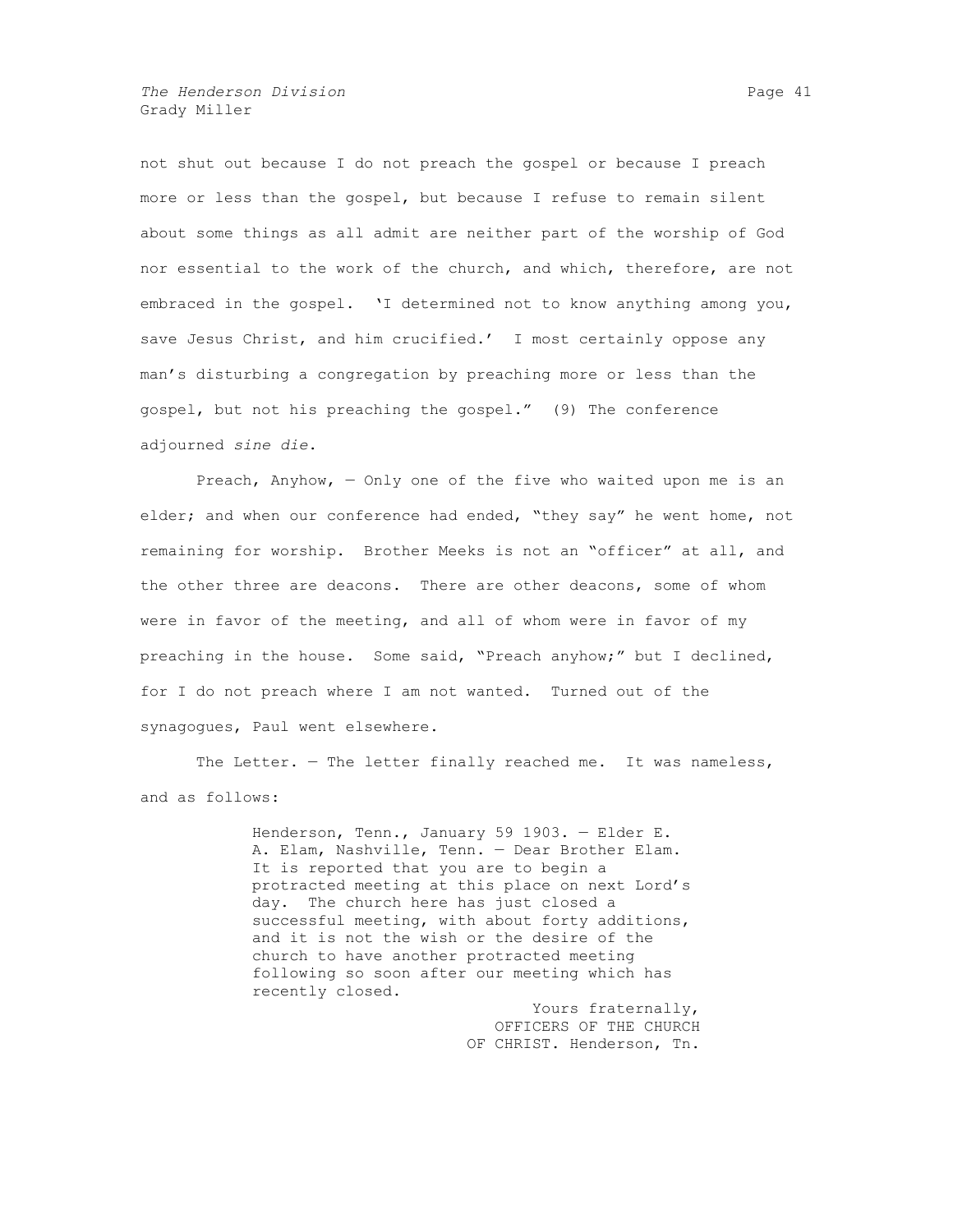This letter is dated six days before the meeting was to begin. Then why did not these "officers" and Brother Meeks ascertain if this "report" was correct and who invited me, oppose the meeting to them, and write me accordingly, all signing their names? It I had received this letter before reaching Henderson. I could not have known who wrote it; however, I should not have gone before asking those who invited me for an explanation.

A Contrast. — As said in a preceding paragraph, Brother Meeks is not an "officer" at all, but came along with the committee because he had met me and had been "requested" to do so, and because he did not want to see any "strife stirred up" in the church. (The question of organ or no organ has long been a cause of strife in this church. — *Gazette–New Era*, Henderson, Tenn. Eh?) Brother Meeks believes in being "sweet spirited" in everything and hated very much indeed to have to do this, and he would not have done it under any consideration if it had not been his conscientious, Christian duty; for he remembers the kind treatment he received at my house, and hopes to return the hospitality, and I dined with him twice during the meeting. But this was necessary to keep down strife. He is the author of a book of good sermons published by the McQuiddy Printing Company and commended by different ones through the *Gospel Advocate*. Now, demonstrating how much he is opposed to "stirring up strife," he has traveled over the western portion, and most of the middle portion, of this State selling his book among the very churches which oppose instrumental music in the worship and the societies, for the very reason that these things do stir up strife and produce other troubles, and without mentioning the fact that he works through the society, has no objection to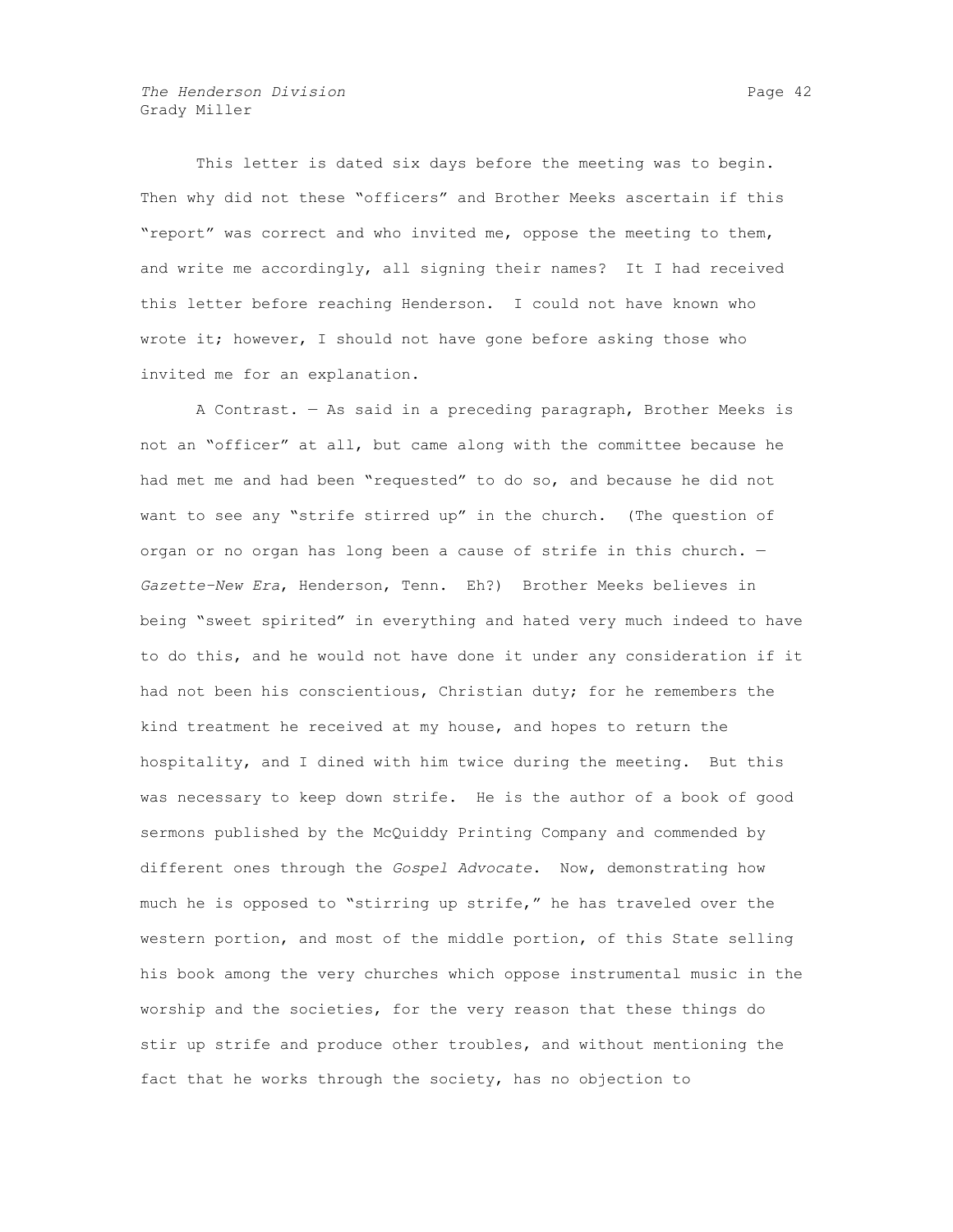instrumental music in the worship, and would not allow a man to preach in his own home congregation against these things. Of course, he would express his "private" opinion around the fireside if asked to do so (all these preachers who do not believe in "stirring up strife" by opposing these things express their private opinions at times.) He is "indifferent;" he can preach, enjoy the hospitality of good brethren, and sell his book as well where they have none of these things as where they are used. While I lived at Franklin, Tenn., last year; he wrote me a very kind letter, stating that he would like to become better acquainted with me and that he thought it would be a great pleasure and privilege to be with me in my own home, and desired me to make an appointment (he sent this appointment without an invitation) for him to preach there in the near future, on Sunday, and perhaps through the week, while he should work up an interest in his book; and he was so kind as to make me a present of a copy of his book in advance. While I knew of his previous connection with the missionary society, the appointment was made, a good word was spoken for the book, and he was written to come along. An appointment called me away; but he was entertained in my home, and the church received him kindly and heard him gladly. Now, I prefer that Brother Meeks and all others who favor these divisive things preach them from the stand, open and aboveboard, that the church may know who they are and what they are. I have never yet been asked to preach for a church using these things without first telling them what I understand the Bible to teach regarding them, and that I shall most certainly preach against them. This is just and fair; then no one is deceived in me or by me. Then if I am not wanted, I can go elsewhere. If, however, I can persuade the church to quit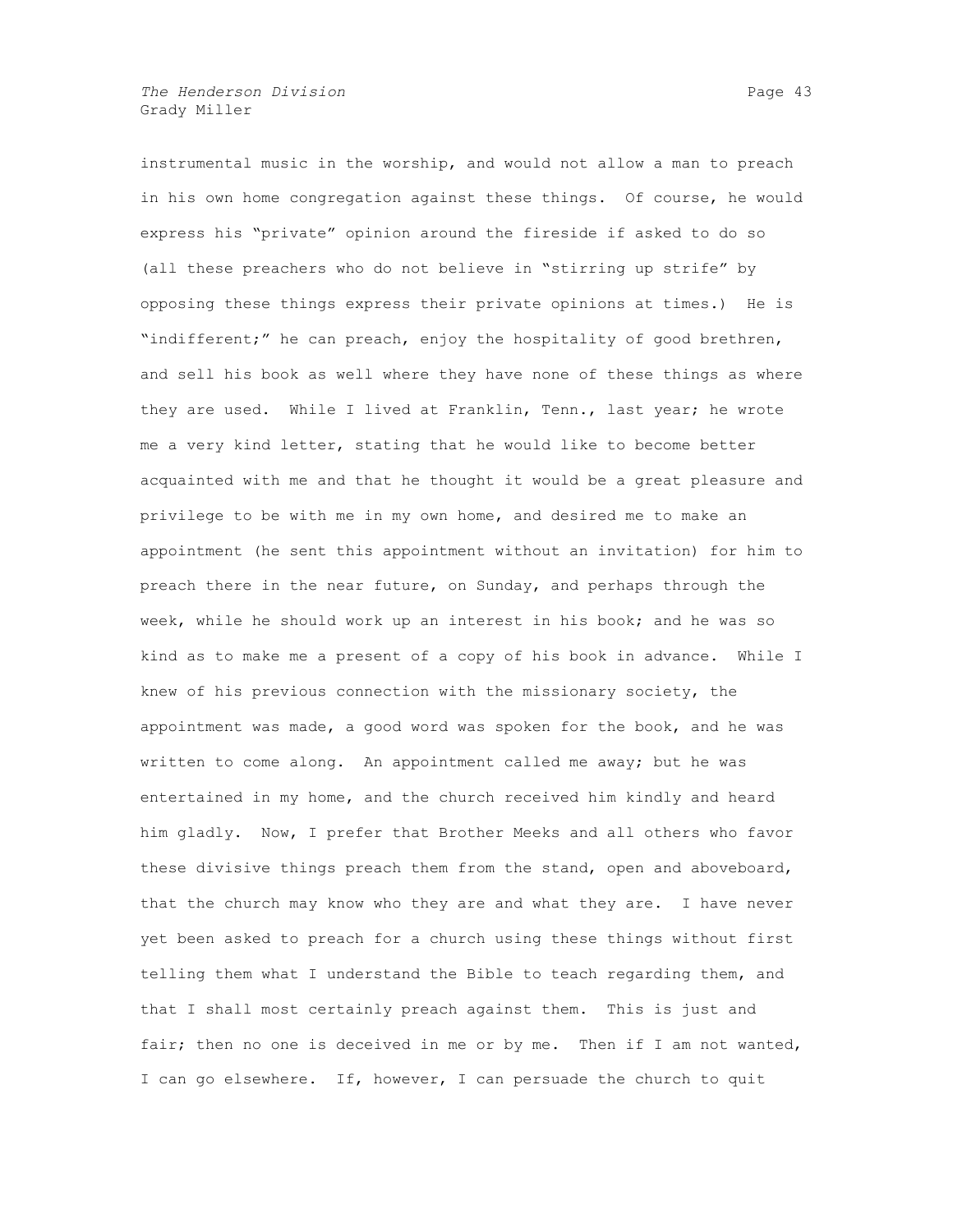*The Henderson Division* **Page 44** Grady Miller

such practices, good; if I cannot, then it can go on as usual. "But as for me and my house, we will serve Jehovah." When Brother Meeks wants to go among churches opposed to the above mentioned things to preach or to sell his book, let him frankly and freely tell them that he works through the society, that he has no objection to instrumental music in the worship, and that when asked he will express his opinion "privately" if not publicly; and from this on let him state, also, that he helped to close the doors against a brother because that brother would not agree to remain silent concerning these things. This is fair and honorable. Then if the churches want him, let him go.

The Result. — Our Baptist friends kindly granted the use of their house, and preaching was announced for 2:30 P.M. and 6:30 P.M. on that Lord's day and services every evening during the week; and there were three services on the next Lord's day and services every evening during the week; and there were three services on the next Lord's day, when the meeting closed. The audiences were good and the attention was fine throughout. One person was baptized and a congregation of seventy–five or more members came together determined to study the Bible regularly, live godly lives, and worship God in the pure and simple way revealed in His will. Brother Freed, Prof. N. B. Hardeman (a preacher and a teacher in the school), and every young preacher in the school are included in this congregation. Brother Freed and Hardeman will preach and look after the instruction and edification of the church — assisted of course, by others. Meetings will be held for the present in the courthouse, but a lot has been secured and arrangements are being made for building a house of worship. Brother Ernest McDougle, coprincipal of the school with Brother Freed, stood firm for instrumental music and